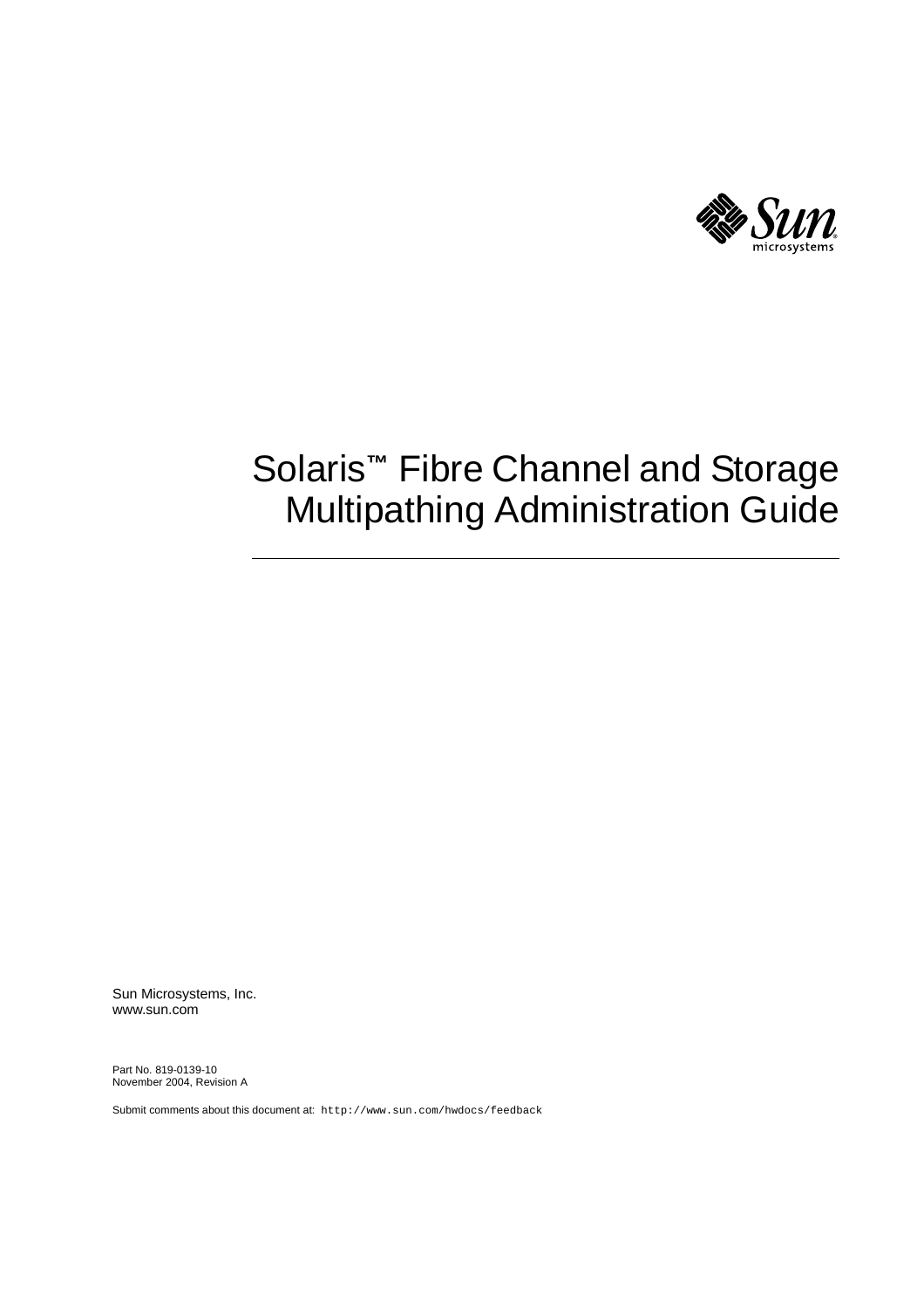Copyright 2004 Sun Microsystems, Inc., 4150 Network Circle, Santa Clara, California 95054, U.S.A. All rights reserved.

Sun Microsystems, Inc. has intellectual property rights relating to technology that is described in this document. In particular, and without limitation, these intellectual property rights may include one or more of the U.S. patents listed at http://www.sun.com/patents and one or more additional patents or pending patent applications in the U.S. and in other countries.

This document and the product to which it pertains are distributed under licenses restricting their use, copying, distribution, and decompilation. No part of the product or of this document may be reproduced in any form by any means without prior written authorization of Sun and its licensors, if any.

Third-party software, including font technology, is copyrighted and licensed from Sun suppliers.

Parts of the product may be derived from Berkeley BSD systems, licensed from the University of California. UNIX is a registered trademark in the U.S. and in other countries, exclusively licensed through X/Open Company, Ltd.

Sun, Sun Microsystems, the Sun logo, AnswerBook2, docs.sun.com, Solaris and Java are trademarks or registered trademarks of Sun Microsystems, Inc. in the U.S. and in other countries.

All SPARC trademarks are used under license and are trademarks or registered trademarks of SPARC International, Inc. in the U.S. and in other countries. Products bearing SPARC trademarks are based upon an architecture developed by Sun Microsystems, Inc.

The OPEN LOOK and Sun™ Graphical User Interface was developed by Sun Microsystems, Inc. for its users and licensees. Sun acknowledges the pioneering efforts of Xerox in researching and developing the concept of visual or graphical user interfaces for the computer industry. Sun holds a non-exclusive license from Xerox to the Xerox Graphical User Interface, which license also covers Sun's licensees who implement OPEN LOOK GUIs and otherwise comply with Sun's written license agreements.

U.S. Government Rights—Commercial use. Government users are subject to the Sun Microsystems, Inc. standard license agreement and applicable provisions of the FAR and its supplements.

DOCUMENTATION IS PROVIDED "AS IS" AND ALL EXPRESS OR IMPLIED CONDITIONS, REPRESENTATIONS AND WARRANTIES, INCLUDING ANY IMPLIED WARRANTY OF MERCHANTABILITY, FITNESS FOR A PARTICULAR PURPOSE OR NON-INFRINGEMENT, ARE DISCLAIMED, EXCEPT TO THE EXTENT THAT SUCH DISCLAIMERS ARE HELD TO BE LEGALLY INVALID.

Copyright 2004 Sun Microsystems, Inc., 4150 Network Circle, Santa Clara, Californie 95054, Etats-Unis. Tous droits réservés.

Sun Microsystems, Inc. a les droits de propriété intellectuels relatants à la technologie qui est décrit dans ce document. En particulier, et sans la limitation, ces droits de propriété intellectuels peuvent inclure un ou plus des brevets américains énumérés à http://www.sun.com/patents et un ou les brevets plus supplémentaires ou les applications de brevet en attente dans les Etats-Unis et dans les autres pays.

Ce produit ou document est protégé par un copyright et distribué avec des licences qui en restreignent l'utilisation, la copie, la distribution, et la décompilation. Aucune partie de ce produit ou document ne peut être reproduite sous aucune forme, par quelque moyen que ce soit, sans l'autorisation préalable et écrite de Sun et de ses bailleurs de licence, s'il y en a.

Le logiciel détenu par des tiers, et qui comprend la technologie relative aux polices de caractères, est protégé par un copyright et licencié par des fournisseurs de Sun.

Des parties de ce produit pourront être dérivées des systèmes Berkeley BSD licenciés par l'Université de Californie. UNIX est une marque déposée aux Etats-Unis et dans d'autres pays et licenciée exclusivement par X/Open Company, Ltd.

Sun, Sun Microsystems, le logo Sun, AnswerBook2, docs.sun.com, Solaris et Java sont des marques de fabrique ou des marques déposées de Sun Microsystems, Inc. aux Etats-Unis et dans d'autres pays.

Toutes les marques SPARC sont utilisées sous licence et sont des marques de fabrique ou des marques déposées de SPARC International, Inc. aux Etats-Unis et dans d'autres pays. Les produits portant les marques SPARC sont basés sur une architecture développée par Sun Microsystems, Inc.

L'interface d'utilisation graphique OPEN LOOK et Sun™ a été développée par Sun Microsystems, Inc. pour ses utilisateurs et licenciés. Sun reconnaît les efforts de pionniers de Xerox pour la recherche et le développement du concept des interfaces d'utilisation visuelle ou graphique pour l'industrie de l'informatique. Sun détient une license non exclusive de Xerox sur l'interface d'utilisation graphique Xerox, cette licence couvrant également les licenciées de Sun qui mettent en place l'interface d 'utilisation graphique OPEN LOOK et qui en outre se conforment aux licences écrites de Sun.

LA DOCUMENTATION EST FOURNIE "EN L'ÉTAT" ET TOUTES AUTRES CONDITIONS, DECLARATIONS ET GARANTIES EXPRESSES OU TACITES SONT FORMELLEMENT EXCLUES, DANS LA MESURE AUTORISEE PAR LA LOI APPLICABLE, Y COMPRIS NOTAMMENT TOUTE GARANTIE IMPLICITE RELATIVE A LA QUALITE MARCHANDE, A L'APTITUDE A UNE UTILISATION PARTICULIERE OU A L'ABSENCE DE CONTREFAÇON.



Please Recycle

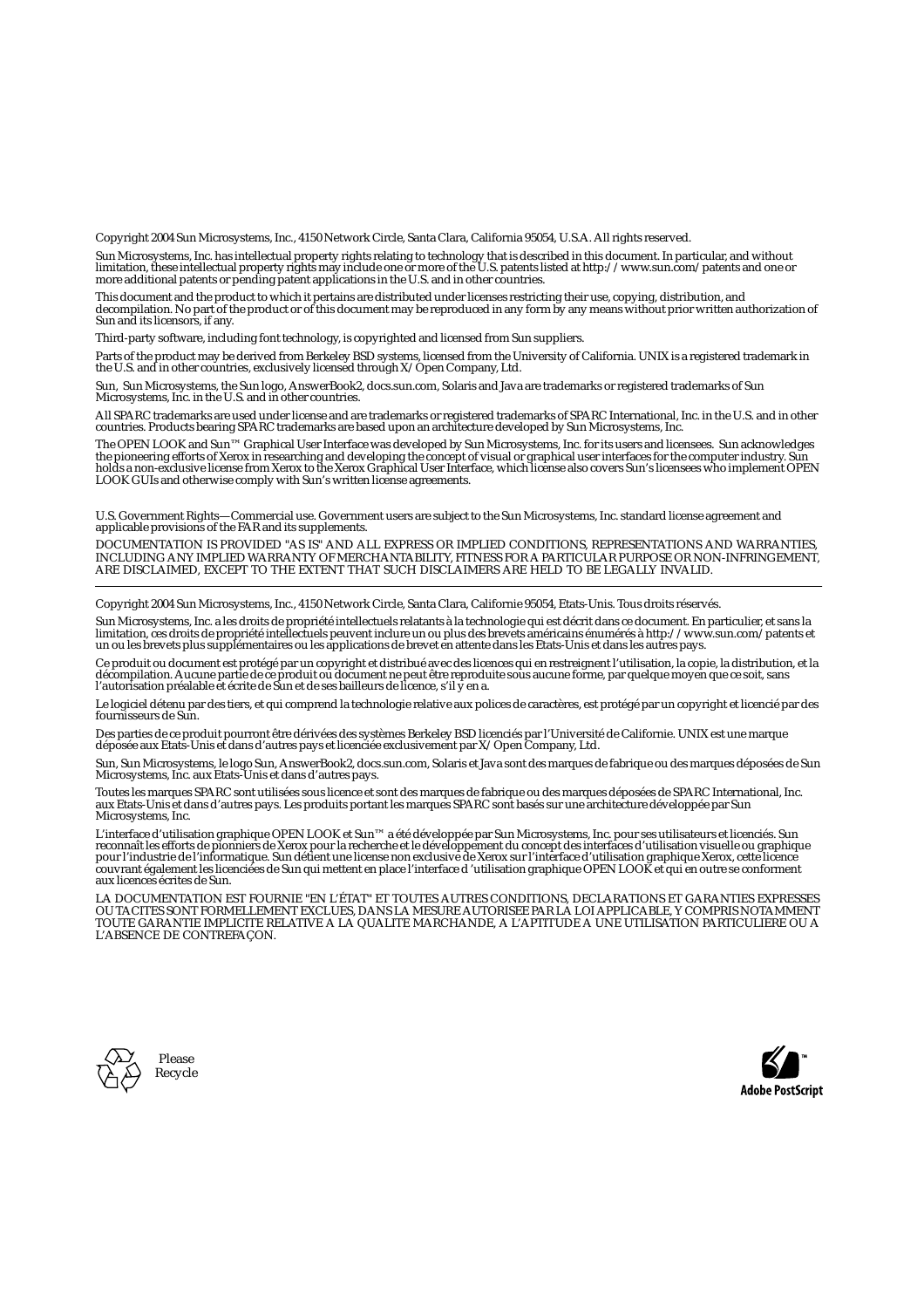### **Contents**

#### **[Preface v](#page-8-0)**

#### **1. [Product Overview](#page-12-0) 1**

[Software Features 2](#page-13-0)

[Fibre Channel Software Features 2](#page-13-1)

[Multipathing Software Features With Fibre Channel Storage](#page-14-0) 3 [Supported Standards 4](#page-15-0)

#### **2. [Configuration Overview](#page-16-0) 5**

[Configuration Task Overview 5](#page-16-1) [Configuration Considerations 6](#page-17-0)

#### **3. [Configuring Multipathing Software](#page-20-0) 9**

[Configuring Multipathing 9](#page-20-1)

[Enabling or Disabling Multipathing](#page-21-0) 10

[Enabling or Disabling Multipathing on SPARC Based Systems 1](#page-22-0)1

▼ [To Enable Multipathing on SPARC Based Systems](#page-22-1) 11

▼ [To Disable Multipathing on SPARC Based Systems 1](#page-23-0)2 [Enabling or Disabling Multipathing on x86 Based Systems](#page-24-0) 13 [Enabling or Disabling Multipathing on a Per-Port Basis 1](#page-25-0)4

[Considerations for Per-Port Configuration](#page-25-1) 14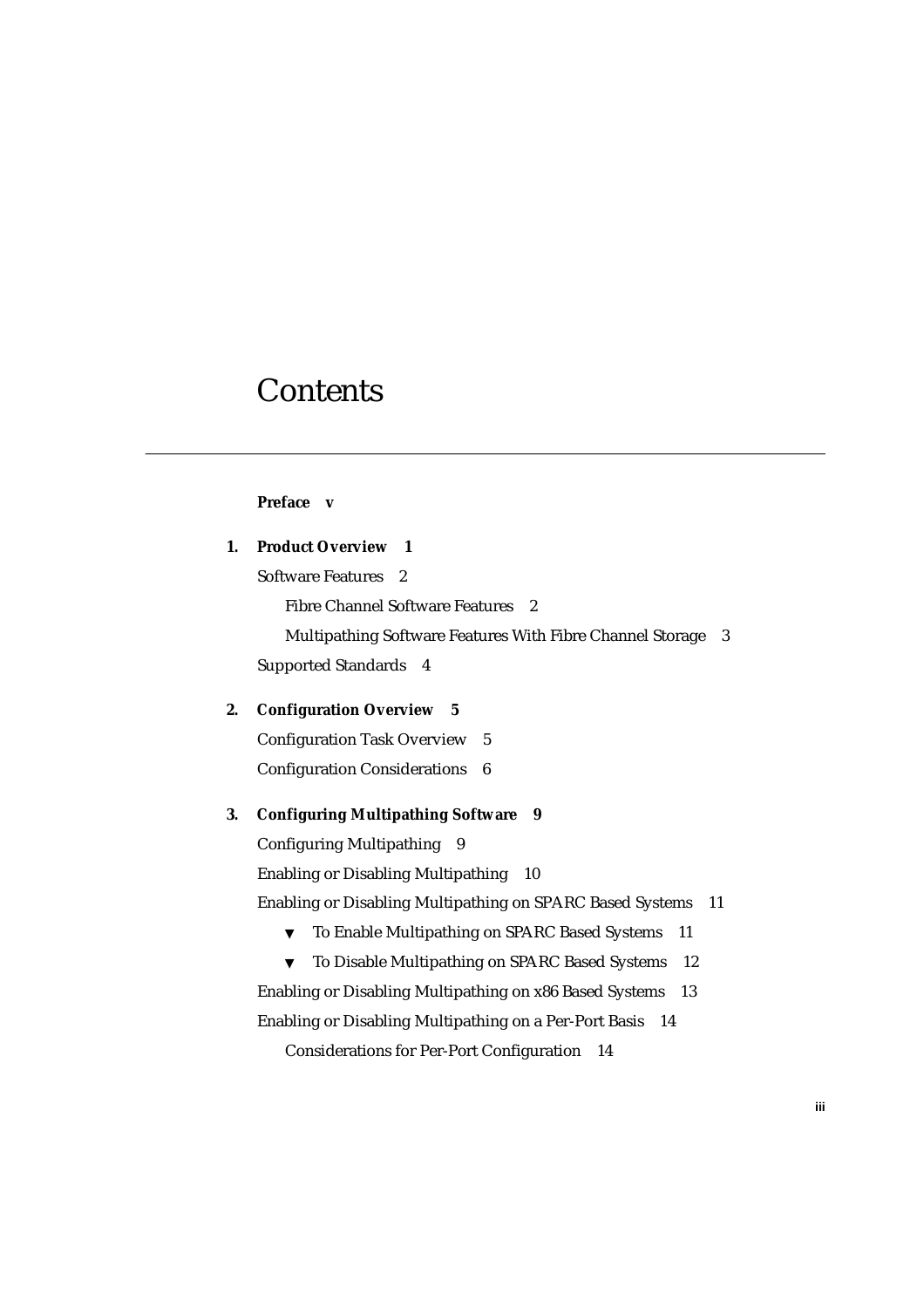- ▼ [To Configure Multipathing by Port](#page-26-0) 15
- ▼ [To Configure an HBA Controller Port on a SPARC System](#page-28-0) 17

▼ [To Configure an HBA Controller Port on an x86 Based System](#page-29-0) 18

[Configuring Automatic Failback 1](#page-30-0)9

[Configuring Third-Party Storage Devices](#page-31-0) 20

[Considerations for Third-Party Device Configuration](#page-31-1) 20

▼ [To Configure Third-Party Devices](#page-32-0) 21

[Displaying Device Name Changes](#page-33-0) 22

#### **4. [Configuring SAN Devices 2](#page-36-0)5**

[SAN Device Considerations 2](#page-36-1)5

[Adding SAN Devices 2](#page-37-0)6

▼ [To Add a SAN Device 2](#page-37-1)6

[Configuring Fabric Boot Devices on SPARC 2](#page-38-0)7

[Boot Considerations](#page-38-1) 27

#### **5. [Configuring IPFC SAN Devices 2](#page-40-0)9**

[IPFC Considerations](#page-40-1) 29

[Determining Fibre Channel Adapter Port Instances 3](#page-41-0)0

- ▼ [To Determine Port Instances 3](#page-41-1)0
- ▼ [To Plumb an IPFC Instance 3](#page-42-0)1

[Invoking and Configuring IPFC 3](#page-44-0)3

- ▼ [To Start a Network Interface Manually](#page-44-1) 33
- ▼ [To Configure the Host for Automatic Plumbing Upon Reboot](#page-45-0) 34

#### **A. [Manual Configuration for Fabric Connected Devices](#page-48-0) 37**

[Manual Configuration 3](#page-48-1)7

[Fabric Device Node Configuration](#page-49-0) 38

[Ensuring That LUN Level Information is Visible 3](#page-50-0)9

▼ [To Detect Fabric Devices Visible on a Host 3](#page-50-1)9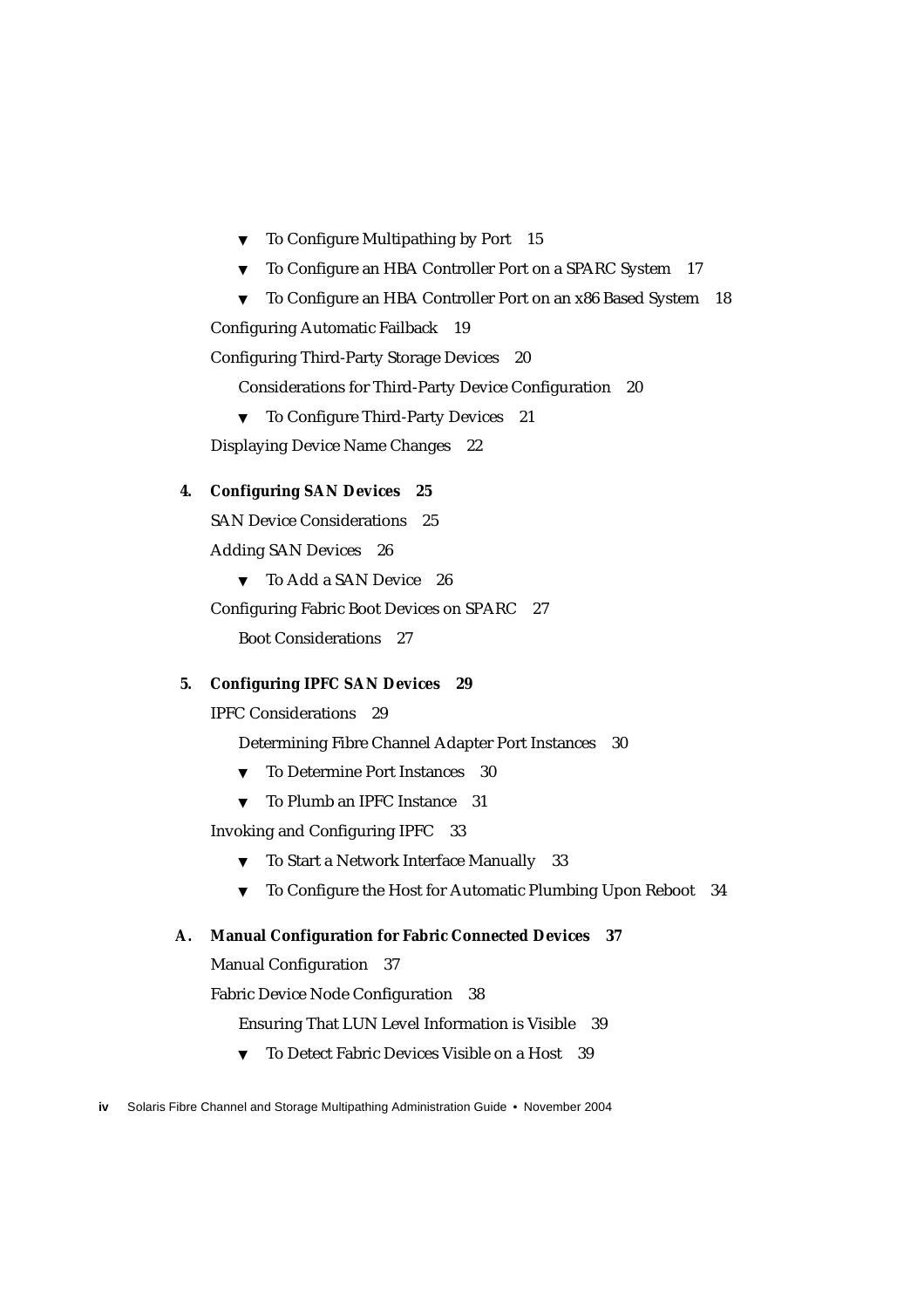[Configuring Device Nodes Without Multipathing Enabled](#page-52-0) 41

- ▼ [To Configure an Individual Device Without Multipathing 4](#page-52-1)1
- ▼ [To Configure Multiple Devices Without Multipathing](#page-54-0) 43

[Configuring Device Nodes With Solaris Multipathing Software Enabled](#page-56-0) 45

- ▼ [To Configure Individual Devices With Solaris Multipathing Software](#page-56-1) 45
- ▼ [To Configure Multiple Devices With Multipathing](#page-59-0) 48

[Unconfiguring Fabric Devices 4](#page-60-0)9

[Unconfiguring a Fabric Device](#page-61-0) 50

- ▼ [To Unconfigure a Fabric Device 5](#page-61-1)0
- ▼ [To Unconfigure all Fabric Devices on a Fabric-Connected Host Port](#page-62-0) 51
- ▼ [To Unconfigure a Fabric Device Associated With Solaris FC and Storage](#page-63-0)  [Multipathing Enabled Devices](#page-63-0) 52
- ▼ [To Unconfigure One Path to a Multipathing Device 5](#page-65-0)4
- To Unconfigure all Fabric-Connected Devices With Multipathing [Enabled 5](#page-66-0)5

#### **B. [Supported FC-HBA API 5](#page-68-0)7**

#### **C. [Multipathing Troubleshooting](#page-72-0) 61**

[System Fails to Boot During](#page-72-1) stmsboot 61 [System Crashes During](#page-73-0) stmsboot 62

**Index 65**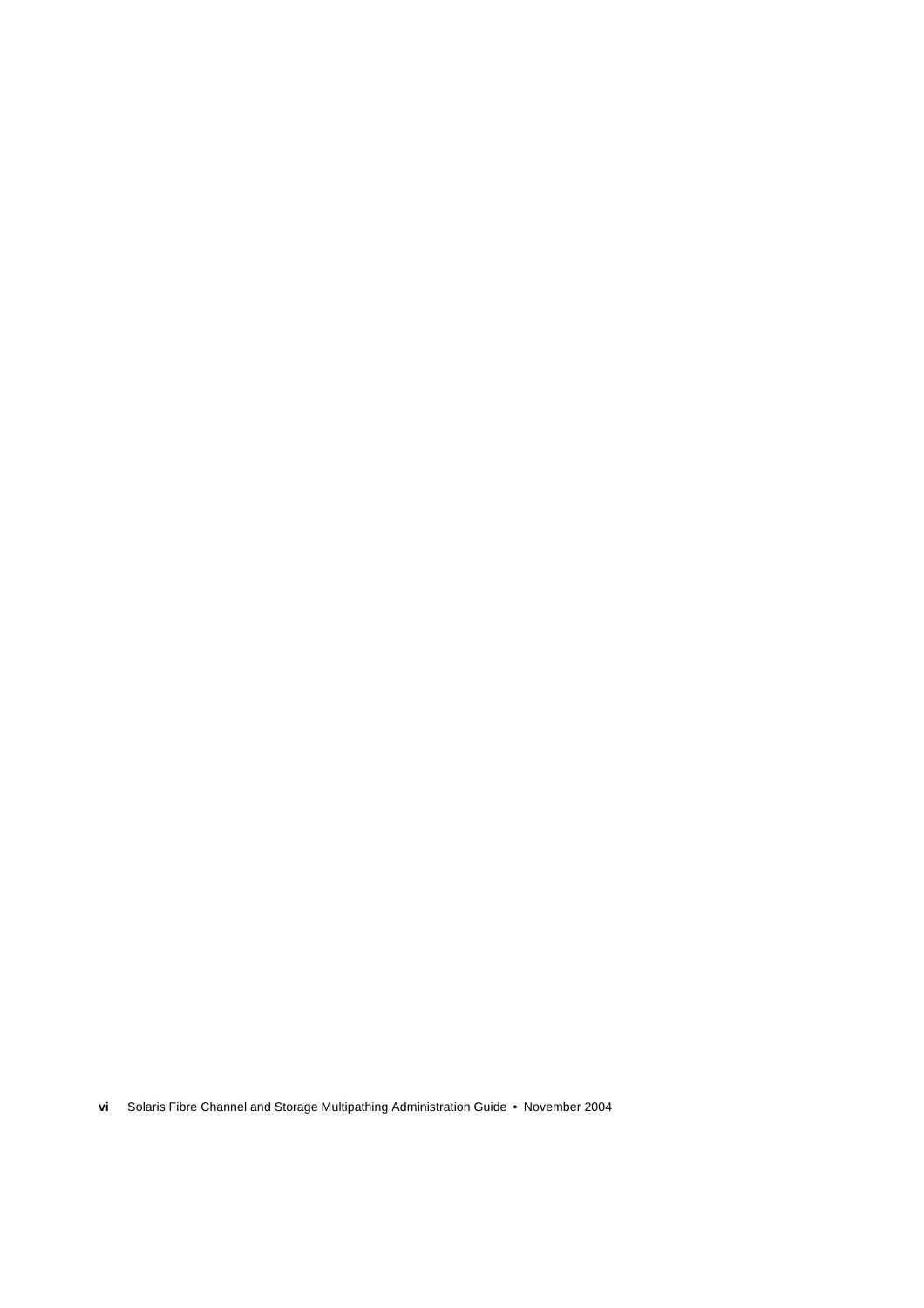## Tables

| TABLE 2-1 | Tasks to Configure Solaris FC and Storage Multipathing Software 6 |  |
|-----------|-------------------------------------------------------------------|--|
|-----------|-------------------------------------------------------------------|--|

- [TABLE 5-1](#page-40-2) **IPFC (NFS/NAS and SNDR)** 29
- [TABLE 5-2](#page-42-1) PCI Single FC Network Adapter /etc/path\_to\_inst Device Path Entry 31
- [TABLE B-1](#page-68-1) Supported and Un-Supported FC-HBA Interfaces 57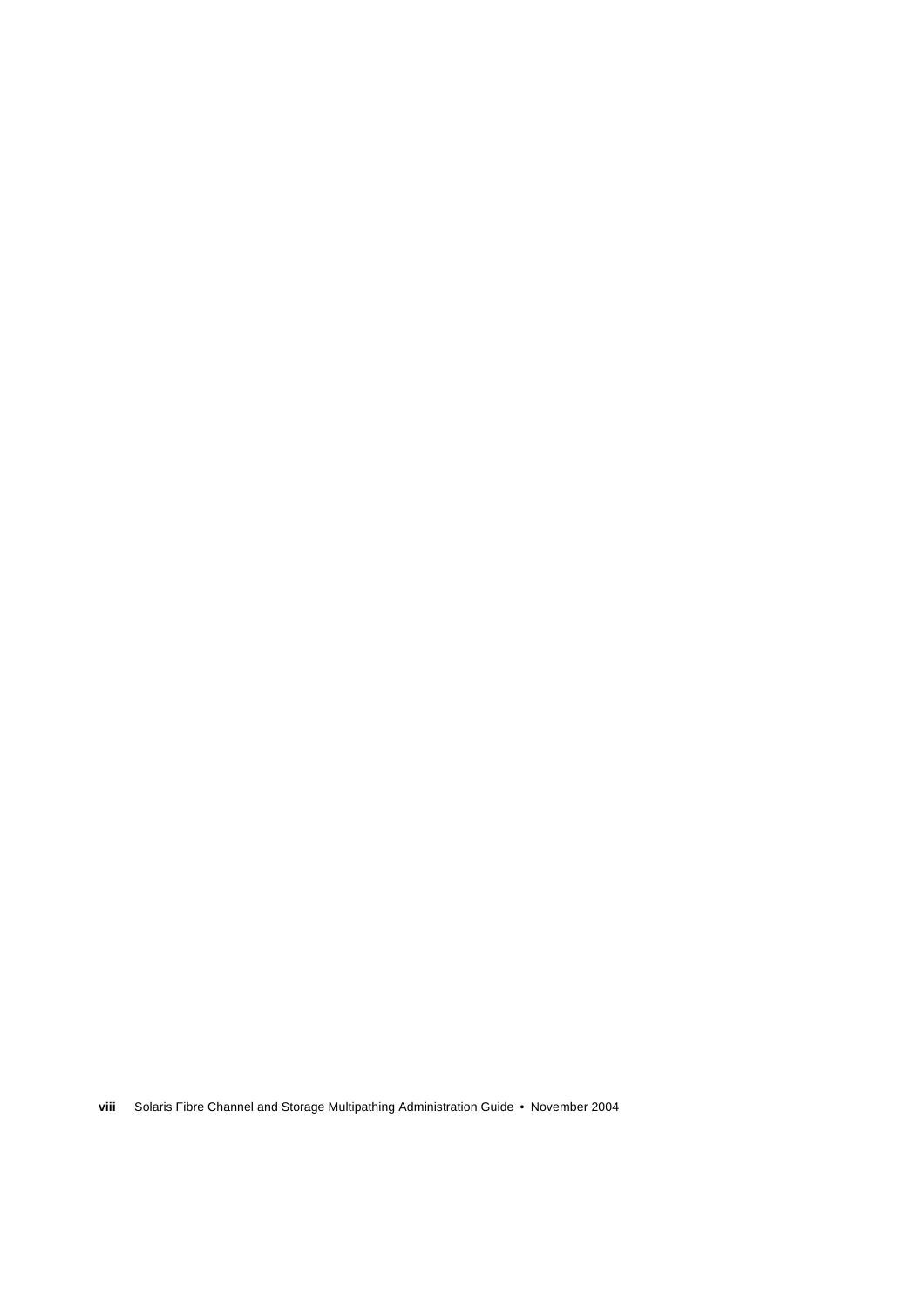### <span id="page-8-0"></span>Preface

The *Solaris Fibre Channel and Storage Multipathing Administration Guide* provides an overview of the Fibre Channel and Storage Multipathing software for the SolarisTM 10 Operating System This guide includes instructions about how to install and configure the software and devices.

This guide is intended for system, storage, and network administrators who create and maintain storage area networks (SANs) and have a high level of expertise in the management and maintenance of SANs.

**Note –** The Traffic Manager Multipathing functionality has been incorporated into the Solaris Operating System. This document refers only to the multipathing functionality and not to the Traffic Manager product.

### Before You Read This Book

Before you read this book, read the Solaris 10 Operating System 3/05 Release Notes.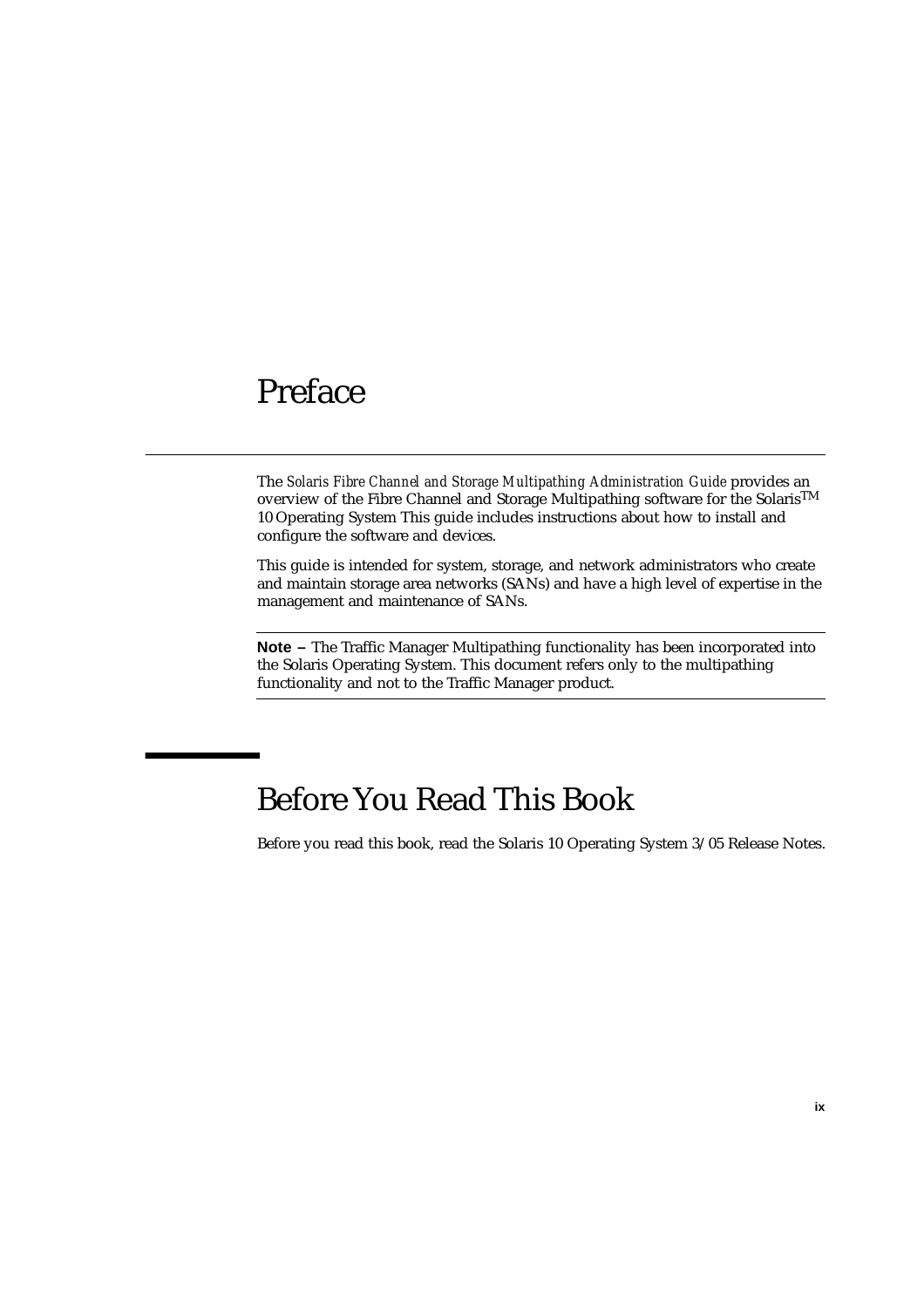# How This Book Is Organized

Chapter 1 provides an overview of *S*olaris Fibre Channel and Storage Multipathing software.

Chapter 2 provides an overview of configuring the Solaris Fibre Channel and Storage Multipathing software.

Chapter 3 explains how to configure multipathing feature for FC devices provided in the Solaris Operating System.

Chapter 4 provide an overview of steps used to configure SAN devices.

Chapter 5 explains the considerations to configure IPFC SAN Devices.

Appendix A explains Manual configuration for Fabric Connected Devices.

Appendix B provides details on Supported FC-HBA API.

Appendix C provides trouble shooting information for potential problems that may occur while you run the Solaris Fibre Channel and Storage Multipathing software.

## Using UNIX Commands

This document might not contain information on basic  $UNIX^{\circledast}$  commands and procedures such as shutting down the system, booting the system, and configuring devices.

See one or more of the following for this information:

- *Solaris Handbook for Sun Peripherals*
- AnswerBook2™ online documentation for the Solaris™ Operating System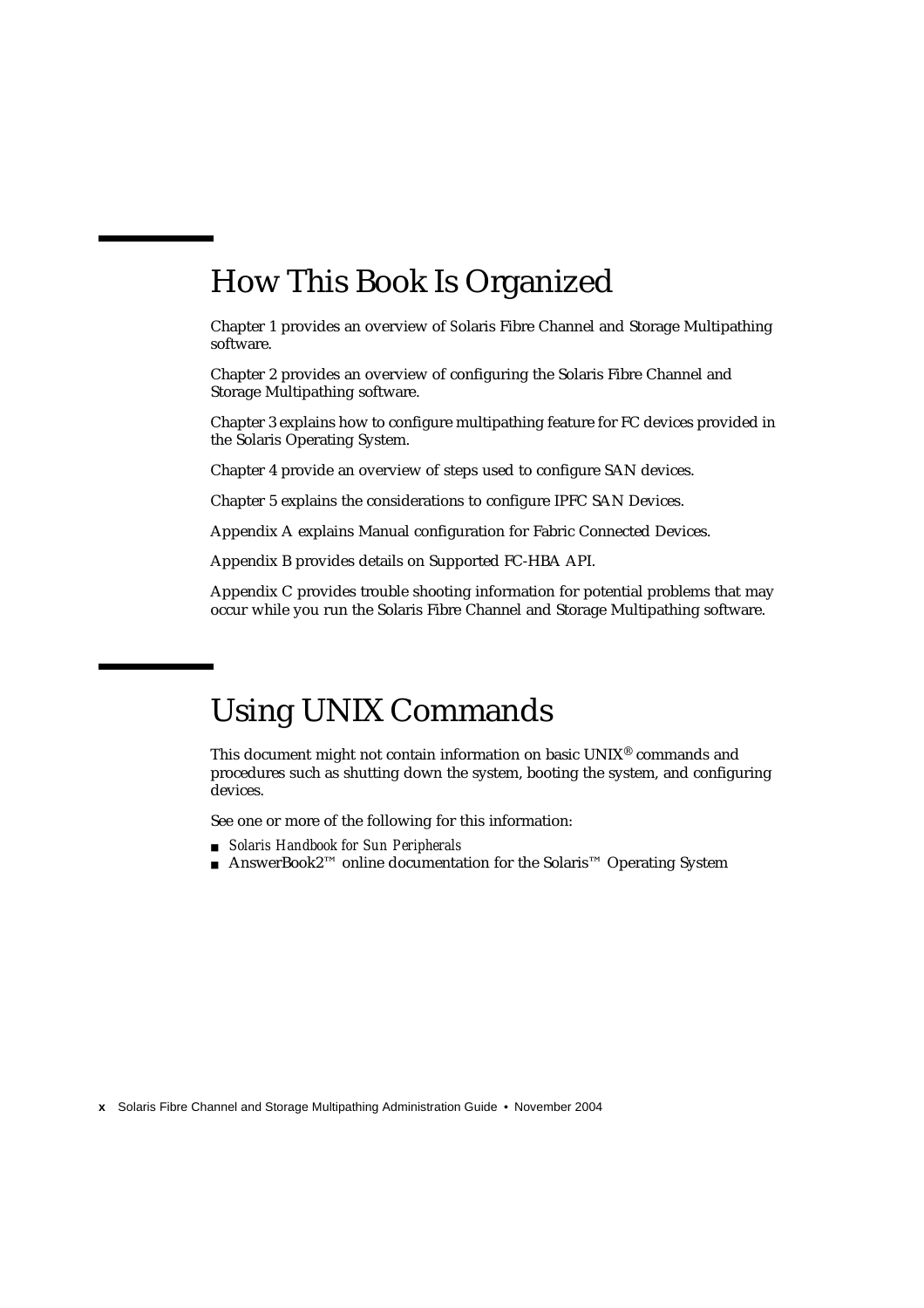# Shell Prompts

| Shell                                 | Prompt                    |
|---------------------------------------|---------------------------|
| C shell                               | machine-name <sup>*</sup> |
| C shell superuser                     | machine-name#             |
| Bourne shell and Korn shell           | Ŝ                         |
| Bourne shell and Korn shell superuser | #                         |

# Typographic Conventions

| Typeface*       | <b>Meaning</b>                                                                                                              | <b>Examples</b>                                                                                                                                                  |
|-----------------|-----------------------------------------------------------------------------------------------------------------------------|------------------------------------------------------------------------------------------------------------------------------------------------------------------|
| AaBbCc123       | The names of commands, files,<br>and directories: on-screen<br>computer output                                              | Edit your. login file.<br>Use $1s$ -a to list all files.<br>You have mail.<br>°≈                                                                                 |
| AaBbCc123       | What you type, when contrasted<br>with on-screen computer output                                                            | °<br>su<br>Password:                                                                                                                                             |
| $A$ aBb $Cc123$ | Book titles, new words or terms,<br>words to be emphasized.<br>Replace command-line variables<br>with real names or values. | Read Chapter 6 in the User's Guide.<br>These are called <i>class</i> options.<br>You <i>must</i> be superuser to do this.<br>To delete a file, type rm filename. |

\* The settings on your browser might differ from these settings.

# Related Documentation

| Application                                                                                    | Title                                                    | <b>Part Number</b> |
|------------------------------------------------------------------------------------------------|----------------------------------------------------------|--------------------|
| <b>Solaris Fibre Channel and</b><br><b>Storage Multipathing</b><br><b>Administration Guide</b> | Solaris 10 Operating System 3/05 Release<br><b>Notes</b> | 817-7741-10        |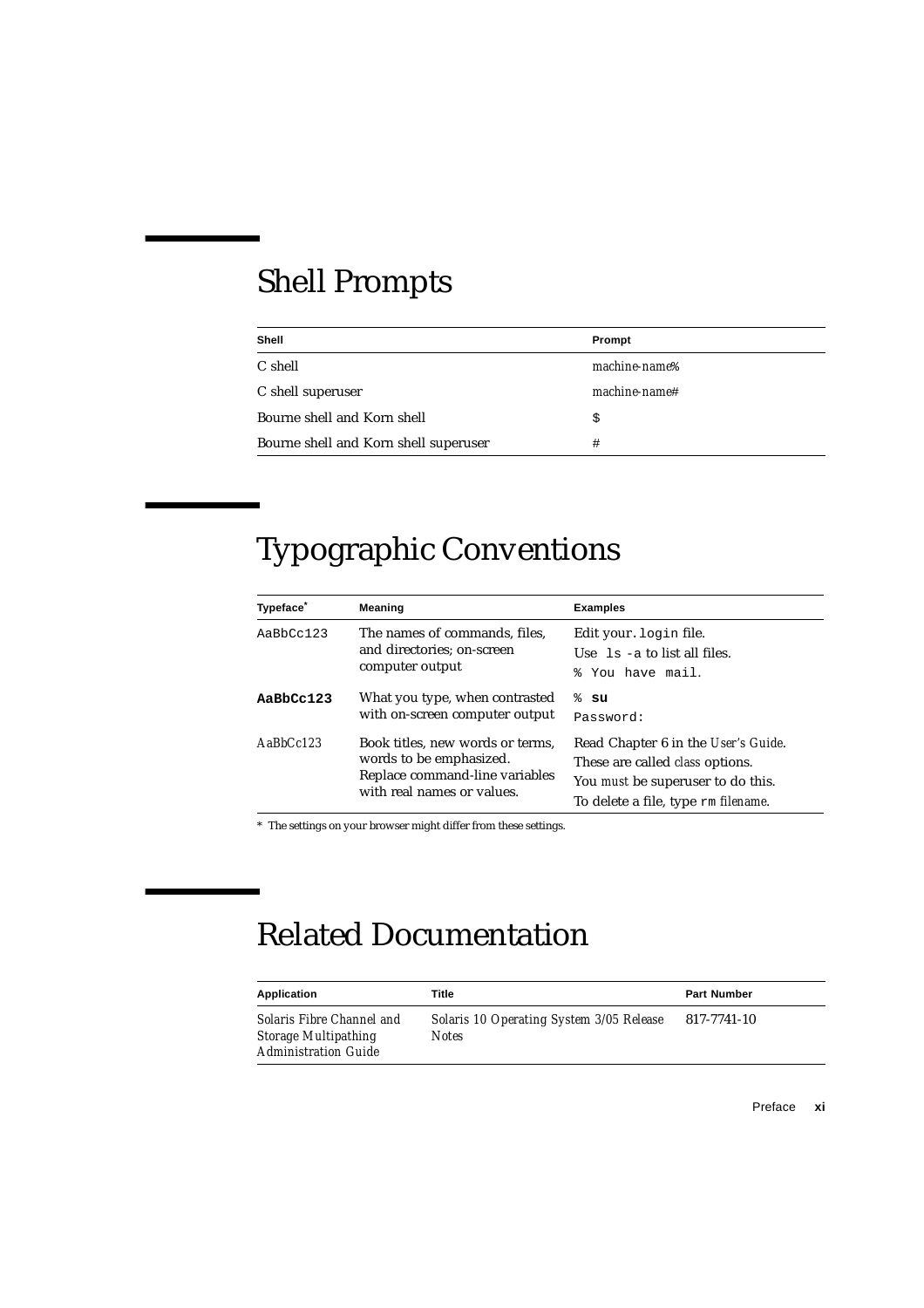## Accessing Sun Documentation

You can view, print, or purchase a broad selection of Sun documentation, including localized versions, at: http://www.sun.com/documentation

## Third-Party Web Sites

Sun is not responsible for the availability of third-party web sites mentioned in this document. Sun does not endorse and is not responsible or liable for any content, advertising, products, or other materials that are available on or through such sites or resources. Sun will not be responsible or liable for any actual or alleged damage or loss caused by or in connection with the use of or reliance on any such content, goods, or services that are available on or through such sites or resources.

# Contacting Sun Technical Support

If you have technical questions about this product that are not answered in this document, go to:

http://www.sun.com/service/contacting

### Sun Welcomes Your Comments

Sun is interested in improving its documentation and welcomes your comments and suggestions. You can submit your comments by going to:

http://www.sun.com/hwdocs/feedback

Please include the title and part number of your document with your feedback:

*Solaris Fibre Channel and Storage Multipathing Administration Guide*, part number 817- 7741-10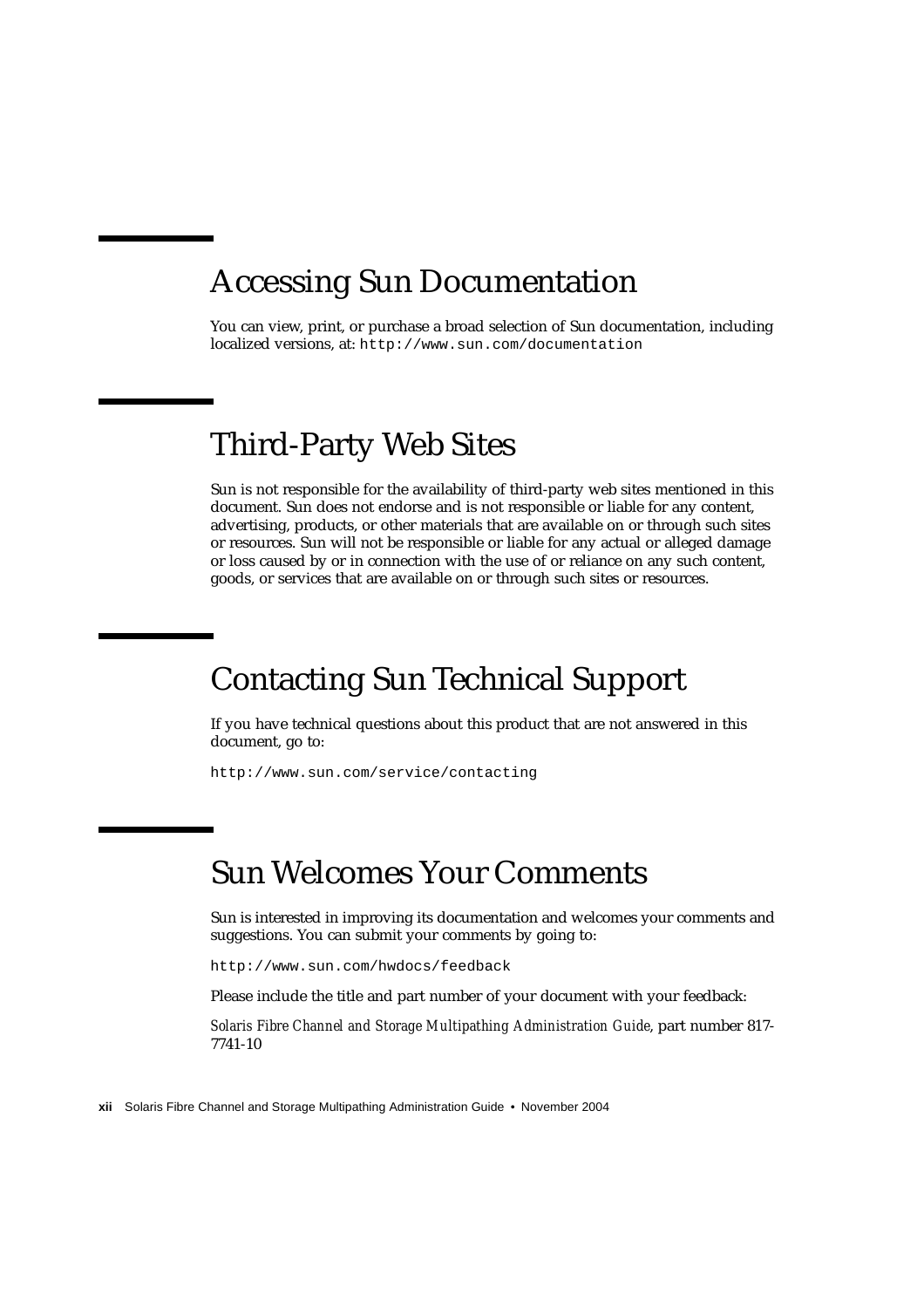CHAPTER **1**

### <span id="page-12-0"></span>Product Overview

This chapter provides an overview of the Solaris Fibre Channel (FC) and Storage Multipathing software. This information will prove helpful during installation and configuration of the software.

The Solaris FC and Storage Multipathing software is integrated in the Solaris 10 OS. Whether the system that is being upgraded has prior version of the Solaris FC and Storage Multipathing software installed or not, there is no need to separately install the software package during or after the Solaris 10 OS installation. That applies to the Solaris 10 OS new (initial) install as well.

In Solaris 10 OS, fabric-connected devices are configured and made available to the host automatically during install and boot time.

**Note –** If performing an upgrade and if you want to make any FC devices unavailable after upgrade, those devices have to be manually unconfigured using "cfgadm -c unconfigure" commands. However, to make those devices permanently unavailable to the system, you may want to consider using switch zoning and/or LUN masking. The changes made by  $cf$  gadm unconfigure will not persist after a reboot unless manual configuration for fabric-connected devices has been turned on. To disable the fabric devices discovery during boot or install, please refer to Appendix A titled, ["Manual Configuration for Fabric Connected Devices" on](#page-48-2)  [page 37](#page-48-2).

This chapter contains the following sections:

- ["Software Features" on page 2](#page-13-0)
- ["Supported Standards" on page 4](#page-15-0)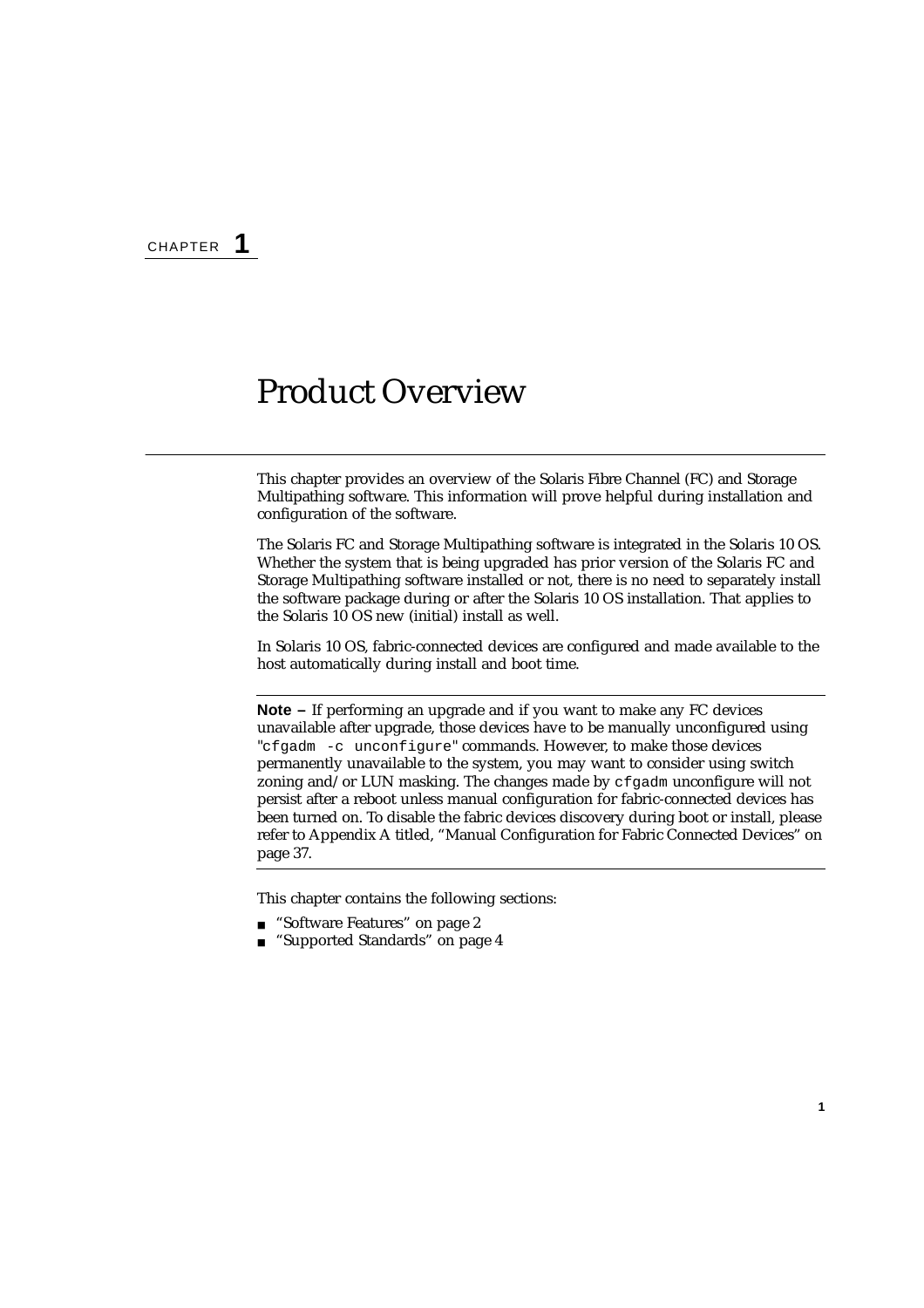## <span id="page-13-0"></span>Software Features

In general, the Solaris Fibre Channel and Storage Multipathing software enables FC connectivity for the Solaris hosts. The software resides on the server and identifies the storage and switch devices on your SAN. It allows you to attach either loop or fabric SAN storage devices while providing a standard interface with which to manage them.

### <span id="page-13-1"></span>Fibre Channel Software Features

The Solaris FC and Storage Multipathing software provides the following key features:

- **Dynamic Storage Discovery**  The Solaris FC and Storage Multipathing software automatically recognizes devices and any modifications made to device configurations. This makes devices available to the system without requiring you to reboot or manually change information in configuration files.
- **Persistent Device Naming** Devices that are configured within the Solaris FC and Storage Multipathing software maintain their device naming through reboots and/or reconfiguration. The only exception to this are tape devices, found in /dev/rmt, will not change unless they are removed and later regenerated.
- **FCAL Support** OpenBoot<sup>™</sup> Prom (OBP) commands that are used on servers can access Fibre Channel-Arbitrated Loop (FCAL) attached storage for scanning the FC loop.
- **Fabric Booting** Sun supported 1 Gbit and 2 Gbit host bus adapters (HBAs) can boot from fabric devices as well as non-fabric devices. Fabric topologies with FC switches provide higher speed, more connections, and port isolation. Fabric booting is available only on SPARC<sup>R</sup>.
- **FC-HBA Library** What was previously known as the Storage Networking Industry Association (SNIA) Fibre Channel HBA(FC-HBA) library is now known as the FC-HBA library. The FC-HBA library application programming interface (API) enables management of FC HBAs and provides a standards-based interface for other applications (such as Sun StorEdgeΤΜ Enterprise Storage Manager) that can be used to gather information about FC HBAs.

Man pages for common FC-HBA APIs are included in the Solaris 10 Operating System. For additional information on FC specifications refer to http://www.t11.org.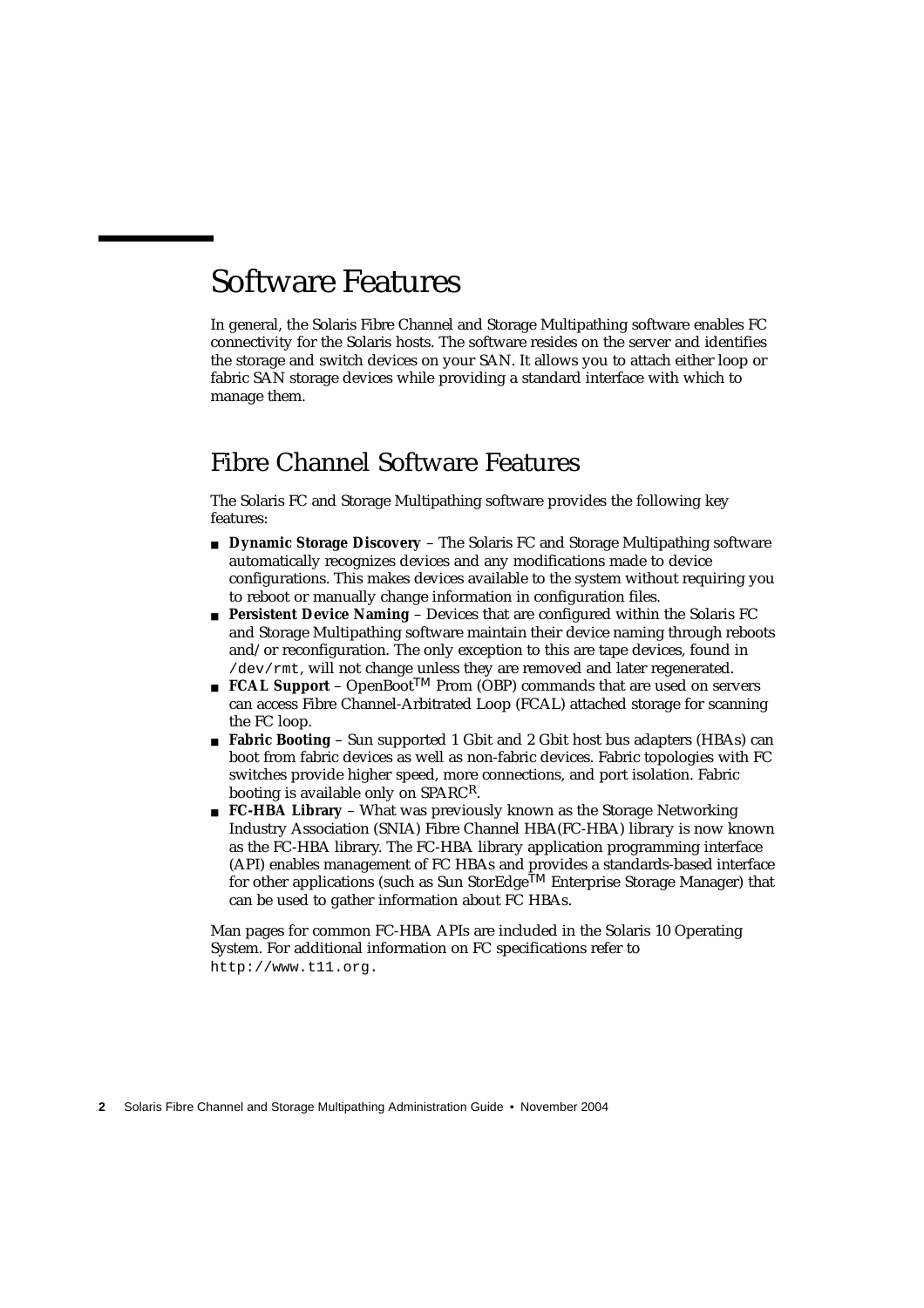### <span id="page-14-0"></span>Multipathing Software Features With Fibre Channel Storage

The Solaris 10 OS contains the Solaris FC and Storage Multipathing software. This is enabled by default for x86-based platforms and optional for SPARC-based platforms. The software contains the following features:

- **Path Management** The Solaris FC and Storage Multipathing software dynamically manages the paths to any storage devices it supports. The addition or removal of paths to a device is done automatically when a path is brought online or removed from a service. This allows hosts configured with the Solaris FC and Storage Multipathing software to begin with a single path to a device and add more host controllers, increasing bandwidth and RAS, without changing device names or modifying applications. For Sun storage, there are no configuration files to manage or databases to keep current. For Storage other than Sun, contact your storage vendor for methods to enable support and to ensure it is qualified with the multipathing software.
- **Single Device Instances** Unlike other multipathing solutions, the Solaris FC and Storage Multipathing software is fully integrated with the Solaris 10 OS. This allows the Solaris FC and Storage Multipathing software to display multipath devices as single device instances instead of as one device, or device link, per path. This reduces the cost of managing complex storage architectures, since it enables utilities, such as format(1M) or higher level applications such as the Solaris Volume Manager, to "see" one representation of a storage device instead of a separate device for each path.
- **Failover Support** Implementing higher levels of RAS requires redundant host connectivity to storage devices. The Solaris FC and Storage Multipathing software manages the failure of storage paths while maintaining host I/O connectivity through available secondary paths.
- **Symmetrical/Asymmetrical Device Support** The Solaris FC and Storage Multipathing software support the following disk storage devices.
	- All Sun disk storage both symmetric and asymmetric
	- All T10/T11 standards complaint non-Sun symmetrical disk devices
	- Many non-Sun Asymmetrical disk arrays.

Please contact your storage vendor to see if your device is supported.

In addition, T10 ALUA support has been added for those asymmetrical devices that support this T10 standard.

■ **I/O Load Balancing** – In addition to providing simple fail over support, the Solaris FC and Storage Multipathing software can use any active paths to a storage device to send and receive I/O. With I/O routed through multiple host connections, bandwidth can be increased by the addition of host controllers. The Solaris FC and Storage Multipathing software uses a round-robin load-balancing algorithm, by which individual I/O requests are routed to active host controllers in a series, one after the other.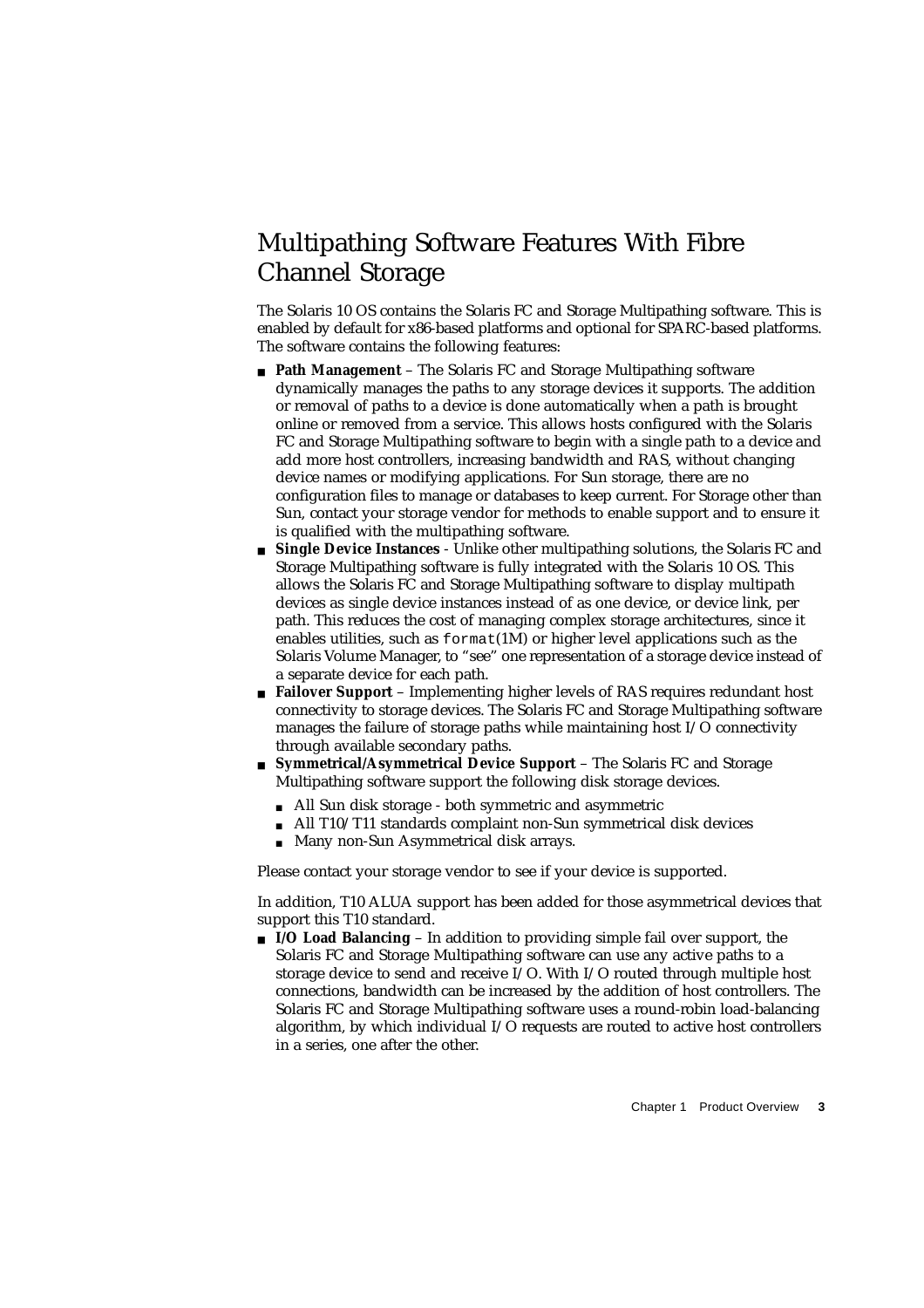- **Queue Depth** SCSI storage arrays present storage to a host in the form of a LUN. LUNs have a finite set of resources available, such as the amount of data that can be stored, as well as the number of active commands that a device or LUN can process at one time. The number of active commands that can be issued before a device blocks further I/O is know as queue depth. When the Solaris FC and Storage Multipathing software is enabled, a single queue is created for each LUN regardless of the number of distinct or separate paths it may have to the host.This allows the disk driver to maintain and balance 1 queue to the LUN, effectively managing queue depth. No other multipathing softwares available for the Solaris 10 OS can claim this.
- **stmsboot Command** The Solaris 10 OS cannot be installed initially onto the Solaris multipathing software devices. However, the stmsboot command, which is included with the Solaris FC and Storage Multipathing software, allows you to enable the Solaris Multipathing software on the boot device after the installation has been completed for SPARC devices.
- **Dynamic Reconfiguration** The Solaris FC and Storage Multipathing Software supports the Solaris 10 OS Dynamic Reconfiguration (DR).

## <span id="page-15-0"></span>Supported Standards

The Solaris FC and Storage Multipathing software is based on open standards for communicating with devices and device management, ensuring interoperability with other standards-based devices and software. The following standards are supported by the Solaris FC and Storage Multipathing software:

- T10 standards, including SCSI-3, SAM, FCP, SPC, and SBC
- T11.3 FC standards, including FC-PH, FC-AL, FC-LS, and FC-GS
- T11.5 storage management standards, including FC-HBA
- IETF standards, including RFC 2625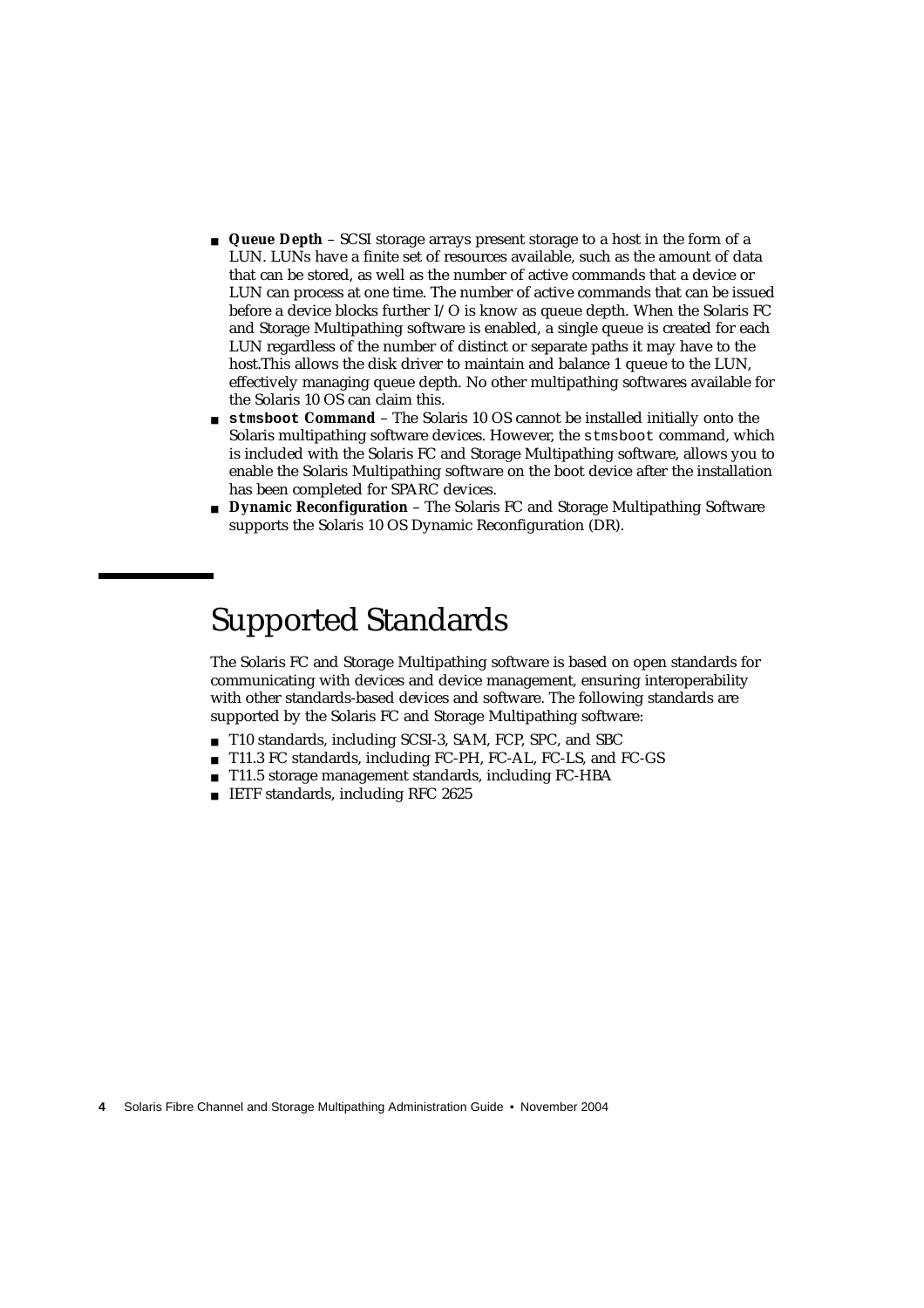# <span id="page-16-0"></span>Configuration Overview

This chapter provides information about configuring the Solaris FC and Storage Multipathing software.

This chapter contains the following sections:

- ["Configuration Task Overview" on page 5](#page-16-1)
- ["Configuration Considerations" on page 6](#page-17-0)

## <span id="page-16-1"></span>Configuration Task Overview

This section provides a high level overview of the tasks that you should perform to configure the Solaris FC and Storage Multipathing software.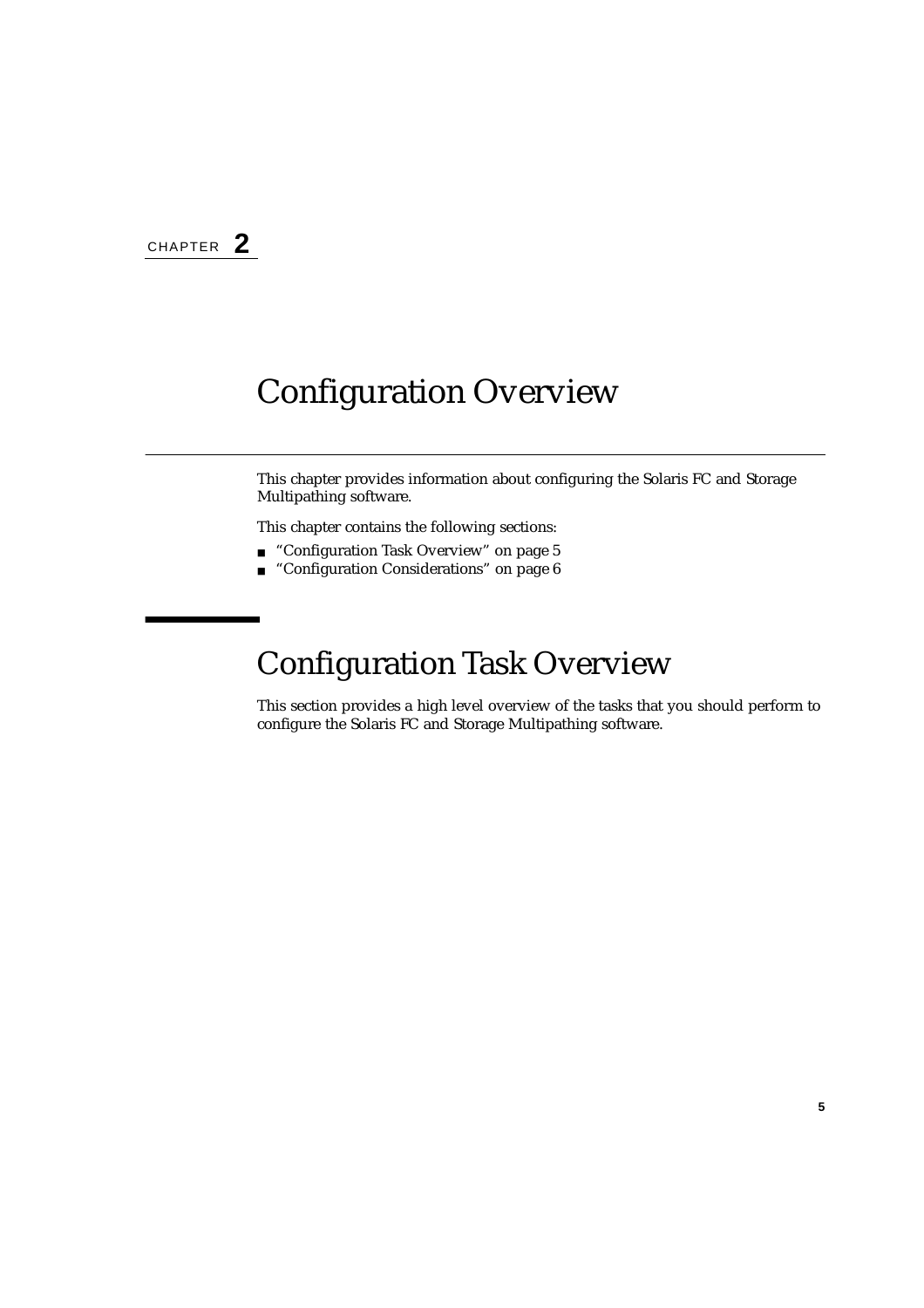The following table lists the configuration tasks, description about each task and the reference information where you can find the procedures to perform each task.

| <b>Configuration Task</b>            | <b>Task Description</b>                                                                                                                                                                                                                                                                                                                               | <b>Reference Information</b>                                                                                        |
|--------------------------------------|-------------------------------------------------------------------------------------------------------------------------------------------------------------------------------------------------------------------------------------------------------------------------------------------------------------------------------------------------------|---------------------------------------------------------------------------------------------------------------------|
| Enable<br>Multipathing               | Multipathing capability is provided by<br>the Solaris FC and Storage Multipathing<br>software in the Solaris 10 OS. This<br>software enables multipathing:<br>* By default on x86 platforms.<br>* By manual configuration on<br><b>SPARC</b><br>platforms.                                                                                            | The steps for enabling<br>multipathing are outlined<br>in "Configuring<br>Multipathing" on page 9.                  |
| <b>Configure Devices</b>             | In the Solaris 10 OS, FCAL and fabric-<br>connected devices are made available to<br>the host. This differs from previous<br>versions of the multipathing software<br>running on the Solaris 8 or 9 OS. In<br>those versions, manual configuration<br>steps were required to achieve fabric-<br>connected device availability on the<br>Solaris host. | Please refer to the chapter<br>"Configuring SAN<br>Devices" on page 25 for<br>more information.                     |
| Set up FC Boot<br>Device             | The Solaris FC and Storage<br>Multipathing software allows a Solaris<br>SPARC server to boot from a fabric<br>device.<br>Note: This is not available on x86<br>platforms.                                                                                                                                                                             | Please refer to the section<br>"Configuring Fabric Boot<br>Devices on SPARC" on<br>page 27 for more<br>information. |
| Configure IPFC<br><b>SAN</b> devices | You can configure host recognition of<br>IPFC devices and implementation of IP<br>over FC in a SAN. Configuration of<br>IPFC depends on the instance of the<br>Fabric Port (FP) driver for the FC<br>adapter ports.                                                                                                                                   | This information is<br>outlined in "Configuring<br><b>IPFC SAN Devices</b> " on<br>page 29.                         |

<span id="page-17-1"></span>**TABLE 2-1** Tasks to Configure Solaris FC and Storage Multipathing Software

## <span id="page-17-0"></span>Configuration Considerations

Before you configure the Solaris FC and Storage Multipathing software, consider the following:

■ Configure ports and zones according to the vendor-specific documentation for storage and switches.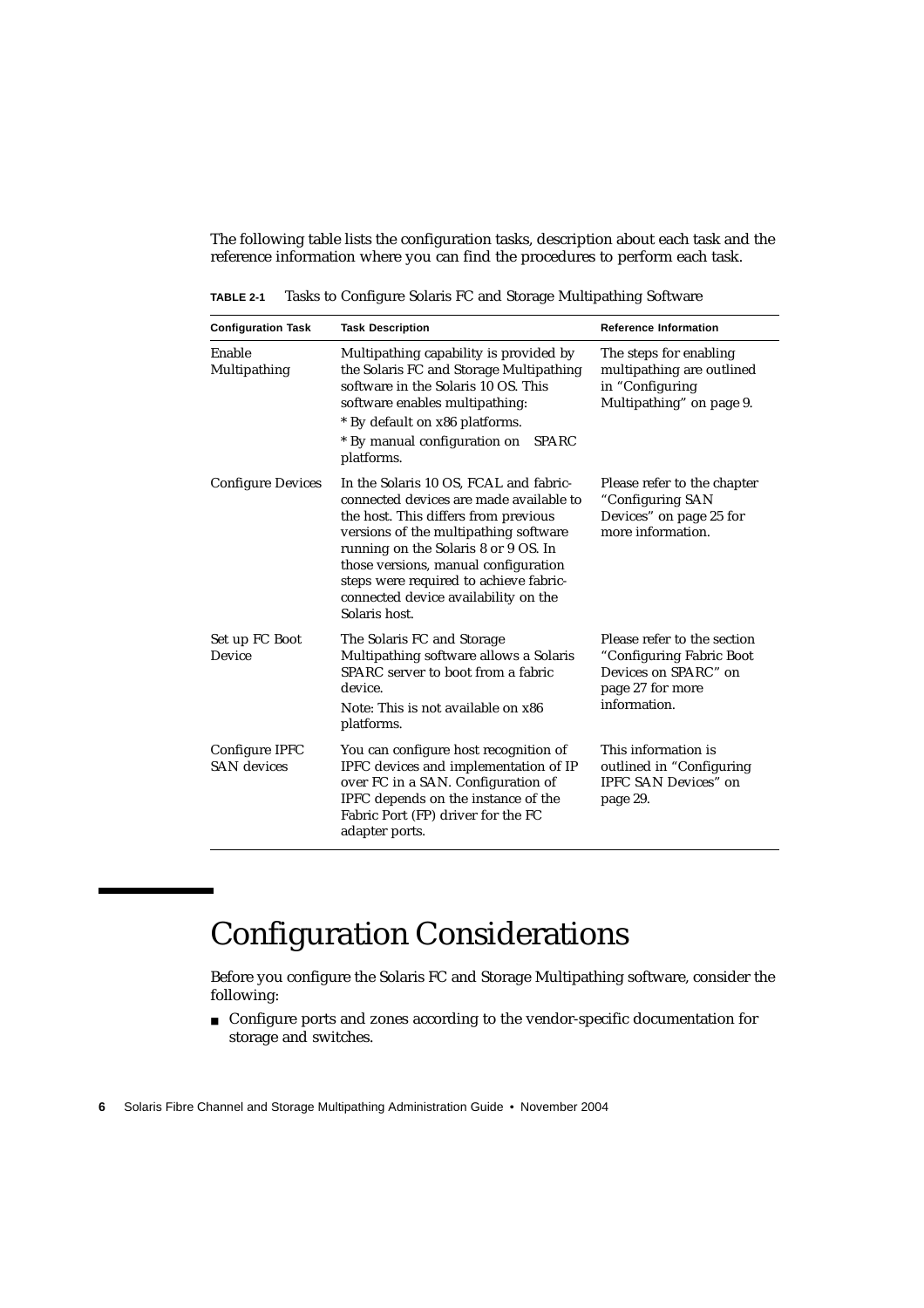- LUN masking enables specific LUNs to be seen by specific hosts. See your vendor-specific storage documentation that describes masking.
- Power Management needs to be disabled for hosts and devices on a SAN. See power.conf (4) for details about power management.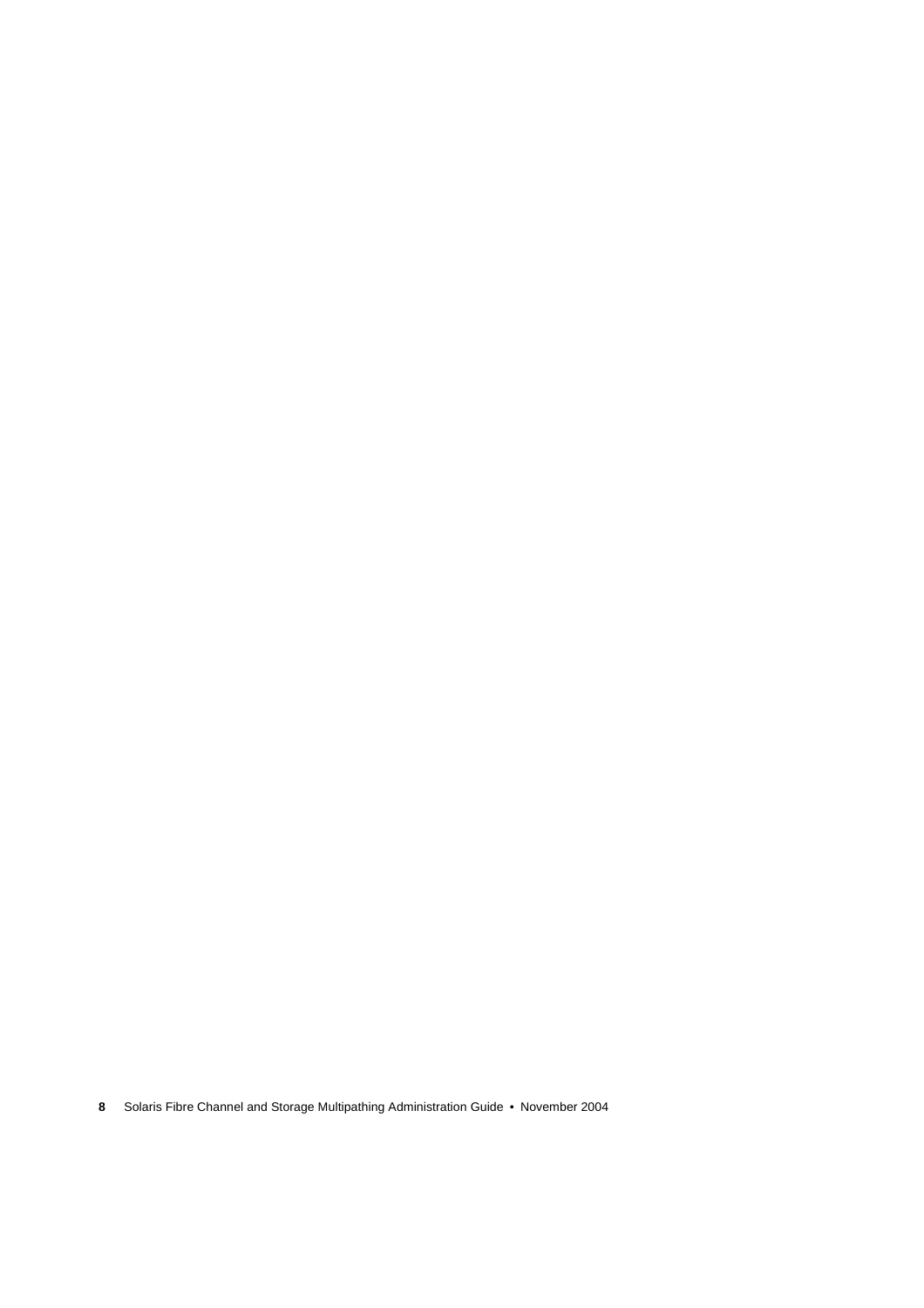# <span id="page-20-0"></span>Configuring Multipathing Software

This chapter explains how to configure multipathing feature for FC devices provided in the Solaris 10 OS. It also provides the considerations while enabling or disabling multipathing feature on SPARC based systems, x86 based systems, per-port basis and third-party storage devices.

This chapter contains the following sections:

- ["Configuring Multipathing" on page 9](#page-20-1)
- ["Enabling or Disabling Multipathing" on page 10](#page-21-0)
- ["Enabling or Disabling Multipathing on SPARC Based Systems" on page 11](#page-22-0)
- ["Enabling or Disabling Multipathing on x86 Based Systems" on page 13](#page-24-0)
- ["Enabling or Disabling Multipathing on a Per-Port Basis" on page 14](#page-25-0)
- ["Configuring Automatic Failback" on page 19](#page-30-0)
- ["Configuring Third-Party Storage Devices" on page 20](#page-31-0)
- ["Displaying Device Name Changes" on page 22](#page-33-0)

## <span id="page-20-2"></span><span id="page-20-1"></span>Configuring Multipathing

The multipathing feature for FC devices can be configured to control all Sun supported FC HBAs. Multipathing is disabled by default for FC devices on SPARC based systems, but is enabled by default on x86 based systems. Configuration of the multipathing software depends on how you intend to use your system.

**Note –** The multipathing feature is not available for parallel SCSI devices but is available for FC disk devices. Multipathing is not supported on tape drives or libraries, or on IP over FC.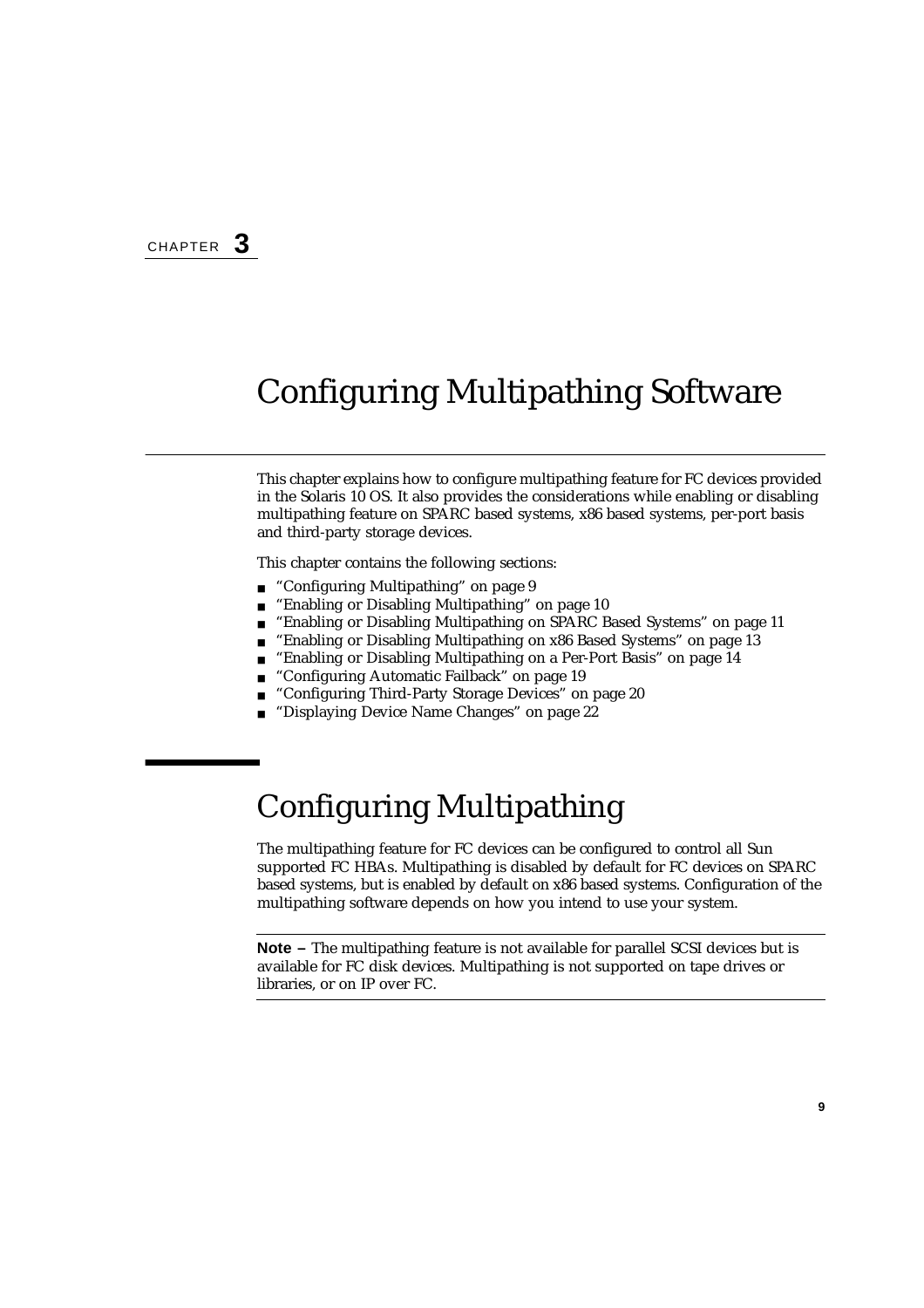# <span id="page-21-0"></span>Enabling or Disabling Multipathing

Before you change multipathing configuration consider the following and then follow the instructions for your machine architecture (SPARC or x86) described in the subsequent sections.

#### ■ **Device Specific Considerations**

Some devices need to be properly configured to work with the multipathing software. Refer to your storage array documentation for details on the device specific configuration for your device.

#### <span id="page-21-1"></span>■ **Device Name Change Considerations**

In the /dev and /devices trees, multipath-enabled devices receive new names that indicate that they are under multipath control. This means a device will have a different name from its original name when it is under multipath control.

Example device name with multipath disabled:

/dev/dsk/c1t1d0s0

Example device name with multipath enabled:

/dev/dsk/c3t2000002037CD9F72d0s0

Because of this, if you have applications that directly consume device names, they must be configured to use the new names whenever you change multipath configuration from disabled to enabled or vice-versa.

The system's /etc/vfstab file and the dump configuration also contains references to device names. On SPARC based systems, the stmsboot(1M) command described in the following sections automatically updates the  $/etc$   $/etc$  stab and the dump configuration with the new device names. On x86 based systems this must be performed manually. You need to do this only if the device names listed in /etc/vfstab or your dump device are affected by the device name changes. For updating  $/etc/vf$ stab, simply edit the file with any text editor and substitute new device names in place of old device names. Use dumpadm(1M) command to update the dump configuration.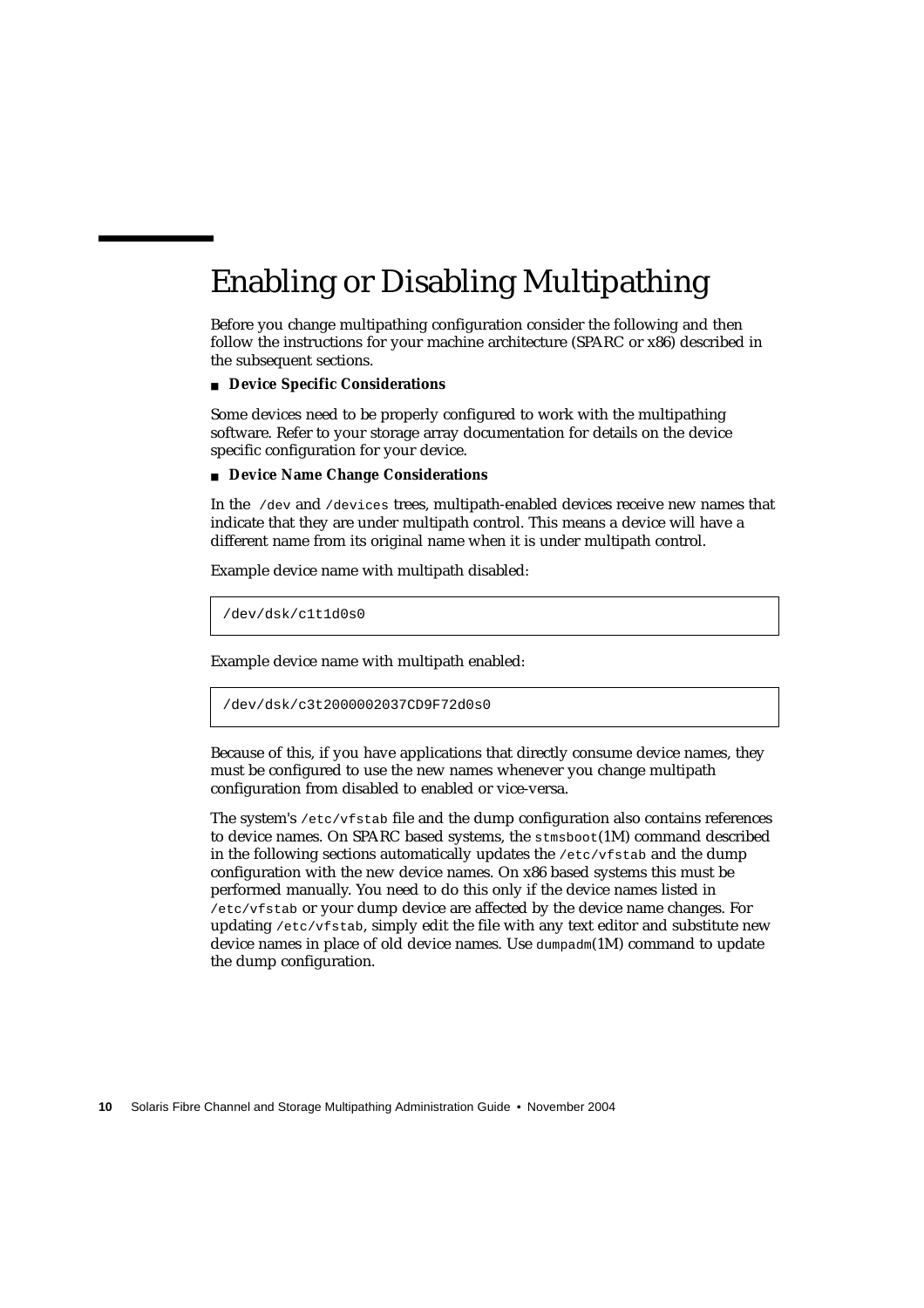# <span id="page-22-0"></span>Enabling or Disabling Multipathing on SPARC Based Systems

On SPARC based systems, you can enable or disable multipathing on FC devices using the stmsboot(1M) command. The command also updates /etc/vfstab and dump configuration to reflect devices name changes during the next reboot.

The following consideration apply (for stmsboot -e, -d, and -u options):

- You should plan to reboot immediately after running the stmsboot command.
- Ensure that  $\epsilon$ eprom(1M) boot-device is set to boot from your current boot device. This is needed as stmsboot command reboots the machine to complete the operation.
- The stmsboot command saves a copy of your original /kernel/drv/fp.conf and /etc/vfstab files before modifying them. The saved files can be used to recover from any unexpected problems. See the Appendix - ["Multipathing](#page-72-2)  [Troubleshooting" on page 61,](#page-72-2) if you encounter unexpected problems during stmsboot.

**Note –** The behavior of stmsboot command in the Solaris 10 differs from the stmsboot command provided by Sun StorEdge SAN Foundation software in the Solaris 8 and 9 OS. In the Solaris 8 and 9 OS, stmsboot command is used to enable or disable multipathing on the boot device only. In the Solaris 10, the command is used to enable or disable multipathing on all devices. The  $\epsilon$ tmsboot(1M) is available only on SPARC based systems.

### <span id="page-22-1"></span>To Enable Multipathing on SPARC Based Systems

Perform the following steps to enable multipathing on all FC devices on SPARC based systems. If you want to enable multipathing only on specific FC ports refer to the section ["Enabling or Disabling Multipathing on a Per-Port Basis" on page 14.](#page-25-0)

**1. The multipathing software automatically recognizes Sun supported devices. If you want to enable multipathing on third-party devices, add entries to**  /kernel/drv/scsi\_vhci.conf **file as mentioned in the section ["Device Name](#page-21-1)  [Change Considerations" on page 10.](#page-21-1)**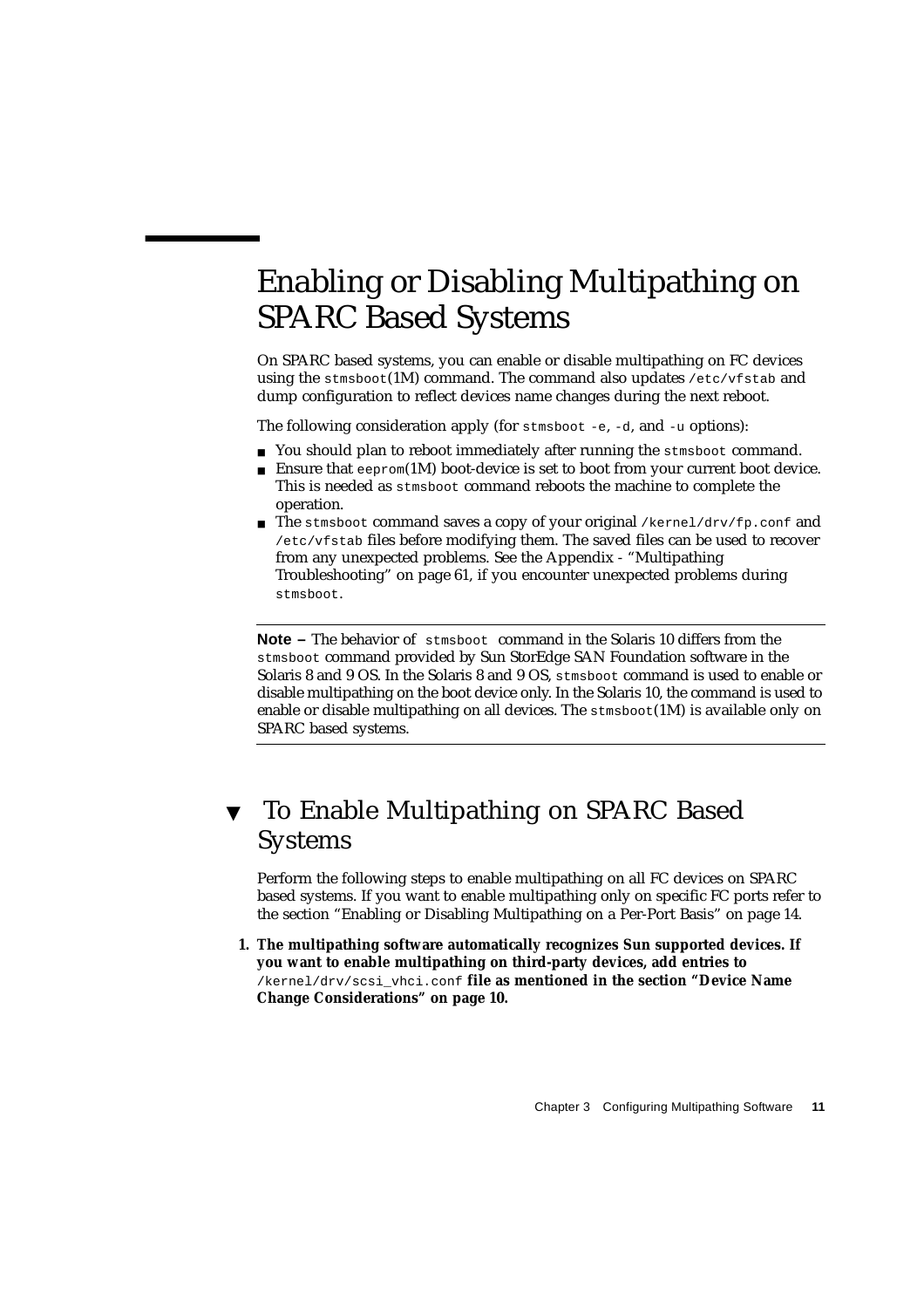**2. Run the** stmsboot -e **command:**

```
# stmsboot -e
WARNING: This operation will require a reboot.
Do you want to continue ? [y/n] (default: y) y
The changes will come into effect after rebooting the system.
Reboot the system now ? [y/n] (default: y) y
```
**3. You are prompted to reboot. During the reboot,** /etc/vfstab **and the dump configuration will be updated to reflect the device name changes.**

After the reboot, if necessary, configure your applications to use new device names as described in ["Device Name Change Considerations" on page 10.](#page-21-1)

### <span id="page-23-0"></span>▼ To Disable Multipathing on SPARC Based Systems

Perform the following steps to disable multipathing on all FC devices on SPARC based systems, if you have enabled it before. If you want to disable multipathing only on specific FC ports refer to the section ["Enabling or Disabling Multipathing on](#page-25-0)  [a Per-Port Basis" on page 14.](#page-25-0)

**1. Run the** stmsboot -d **command:**

```
# stmsboot -d
```

```
WARNING: This operation will require a reboot.
Do you want to continue? [y/n] (default: y) y
The changes will come into effect after rebooting the system.
Reboot the system now? [y/n] (default: y) y
```
**2. You are prompted to reboot. During the reboot,** /etc/vfstab **and the dump configuration will be updated to reflect the device name changes.**

After the reboot, if necessary, configure your applications to use new device names as described in ["Device Name Change Considerations" on page 10.](#page-21-1)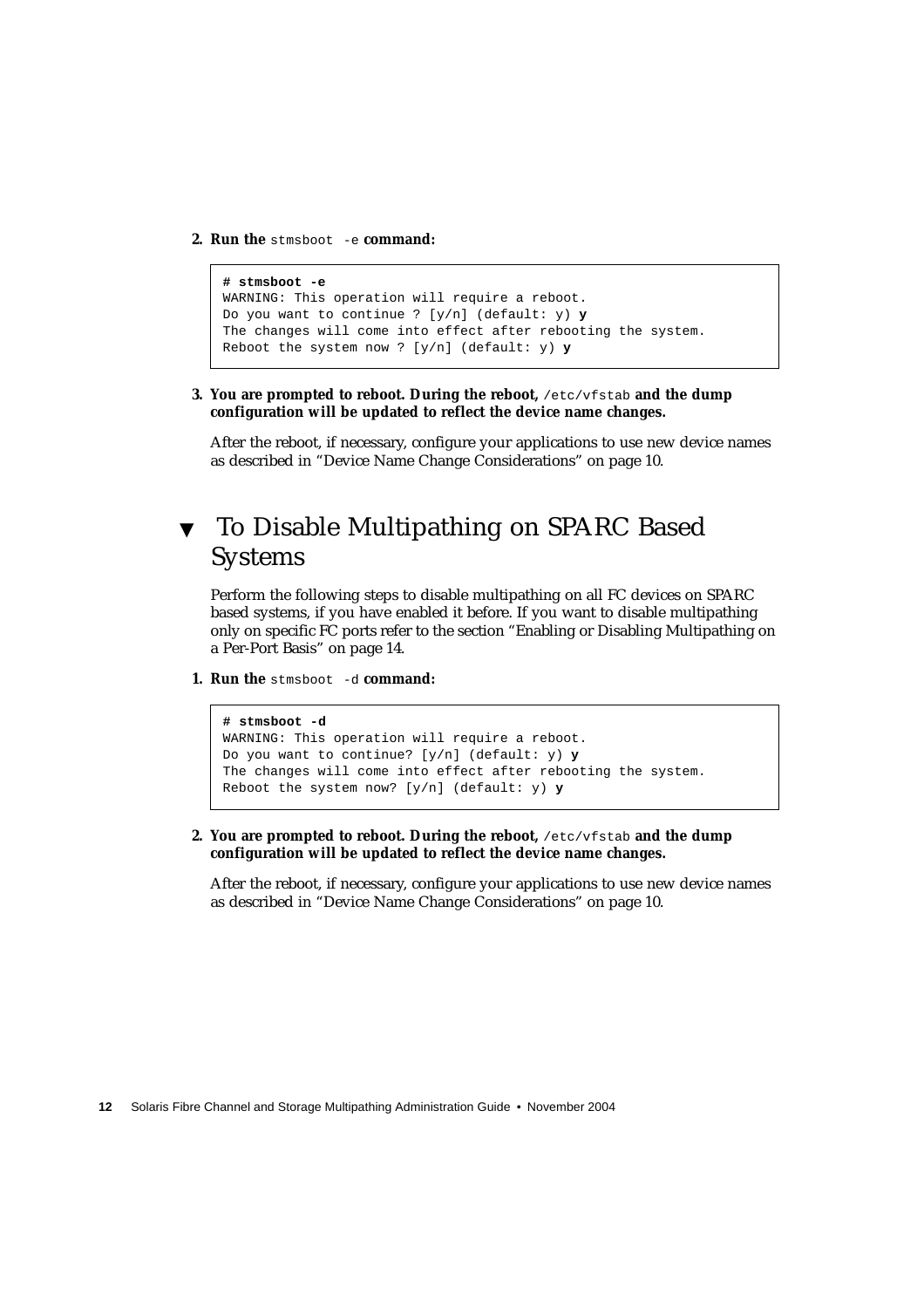# <span id="page-24-0"></span>Enabling or Disabling Multipathing on x86 Based Systems

Multipathing is enabled by default on x86 based systems. Use the following steps to disable multipathing or to enable multipathing if you have disabled it previously.

**Caution –** If the critical file systems needed for booting, such as the root (the '/'), /usr, or /var file systems, are on FC disks, you should not disable multipathing on them otherwise your system will not boot. You may disable multipathing on all FC devices if the critical file systems are not on FC disks. If the critical file systems are on FC disks, you may disable multipathing only on those FC HBA controller ports which aren't connected to the disks containing the critical file systems using the instructions in the section ["Enabling or Disabling Multipathing on](#page-25-0)  [a Per-Port Basis" on page 14.](#page-25-0)

- **1. The multipathing software automatically recognizes Sun supported devices. If you want to enable multipathing on third-party devices, add entries to**  /kernel/drv/scsi\_vhci.conf **file as mentioned in the section T["To Configure](#page-32-0)  [Third-Party Devices" on page 21](#page-32-0).**
- **2. Open the** /kernel/drv/fp.conf **file in a text editor**
- **3. If you want to enable multipathing:**

Change the value of mpxio-disable to "no". If the entry doesn't exist add a new entry.

**mpxio-disable="no";**

If you want to disable multipathing:

Change the value of  $mpxio-disable$  to "yes". If the entry doesn't exist add a new entry.

**mpxio-disable="yes";**

**Note –** This will not affect your per-port multipathing configuration. For information on per-port configuration refer to the section ["Enabling or Disabling](#page-25-0)  [Multipathing on a Per-Port Basis" on page 14](#page-25-0).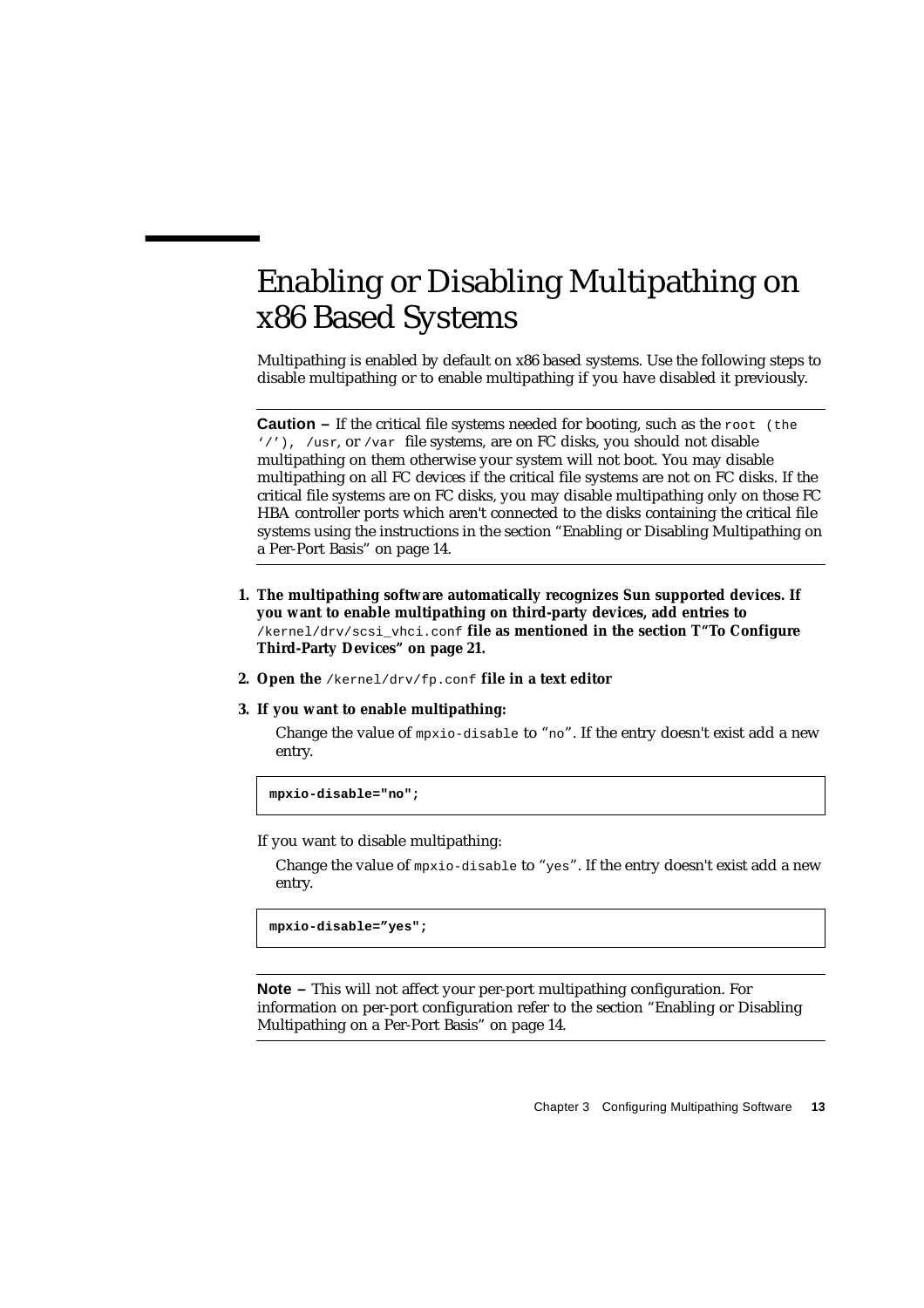- **4. Save and exit the** fp.conf **file.**
- **5. Perform a reconfiguration reboot.**

```
# touch /reconfigure
# shutdown -g0 -y -i6
```
**6. If necessary, perform device name updates as described in ["Device Name Change](#page-21-1)  [Considerations" on page 10.](#page-21-1)**

## <span id="page-25-0"></span>Enabling or Disabling Multipathing on a Per-Port Basis

Multipathing can be enabled or disabled on specific FC Host Bus Adapter (HBA) controller ports for finer control. If you enable multipathing on a specific HBA controller port, all supported devices connected to the controller port will have multipathing enabled on them.

The procedure described below applies for both SPARC and x86 based machines.

#### <span id="page-25-1"></span>Considerations for Per-Port Configuration

Before you start configuring the software by port, consider the following:

- You use the /kernel/drv/fp.conf file to set both global and per-port multipath settings. Per-port multipath settings have priority over the global setting. That means, if global multipathing is enabled but a specific port has been disabled for multipathing, the port will be unable to run multipathing. Conversely, even if global multipathing has been disabled, but a specific port has been enabled for multipathing, the specific port will be enabled for multipathing.
- Load balancing is controlled by the global load-balance property in /kernel/drv/scsi\_vhci.conf file and can not be applied on a per-port basis.
- If a device has more than one path to the host, all paths to the device must be configured with multipathing enabled or disabled.
- Configuring multipathing by port enables the multipathing software to co-exist with other multipathing solutions like VERITAS Dynamic Multipathing (DMP), or EMC PowerPath. However, devices and paths should not be shared between the multipathing software and other multipathing solutions.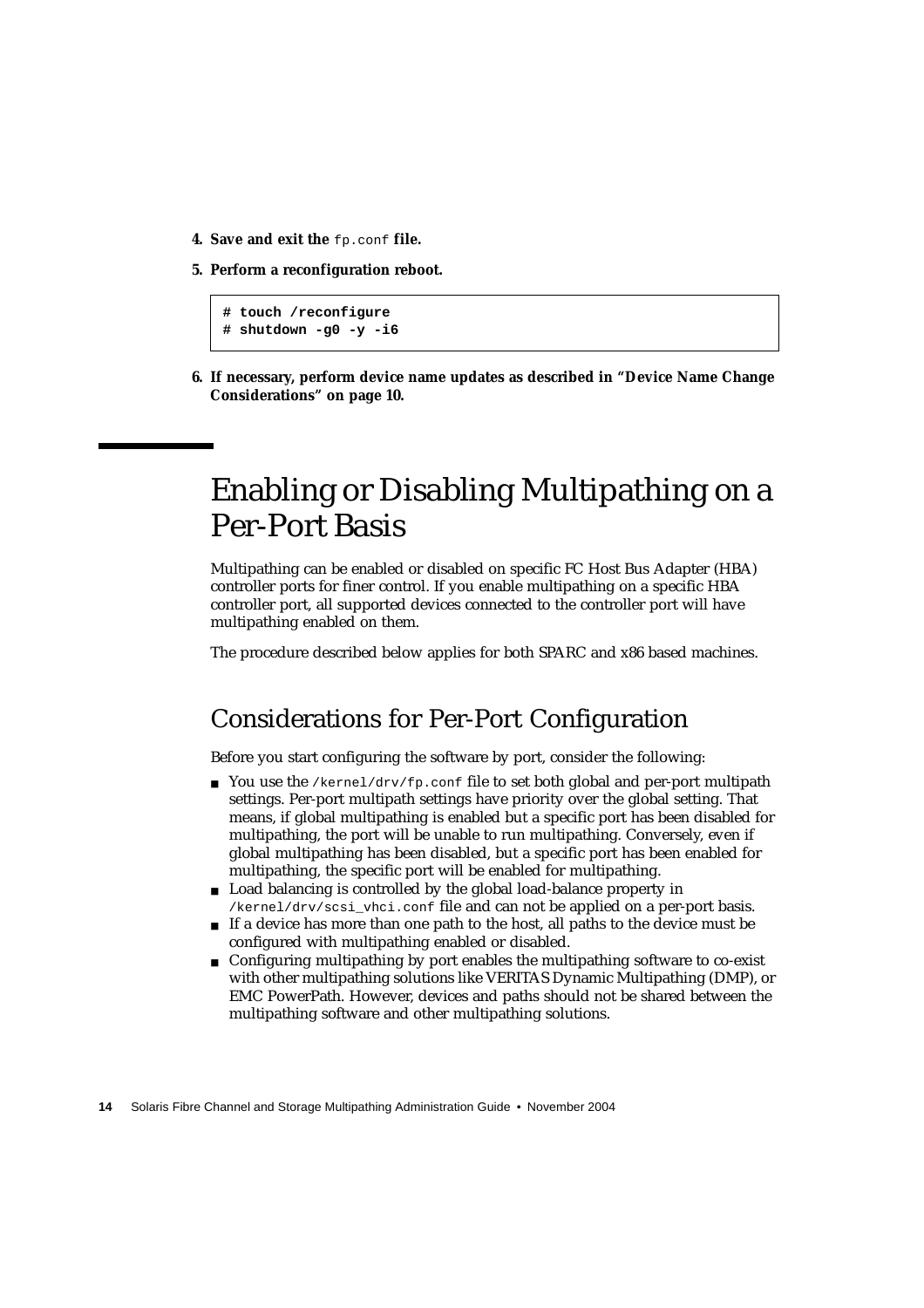### <span id="page-26-0"></span>To Configure Multipathing by Port

#### **1. Log in as superuser.**

Determine the HBA controller ports that you want the multipathing software to control. For example, to select the desired device, perform an  $\text{ls}$  -1 command on /dev/fc. The following is an example of the  $\text{ls}$  -1 command output.

```
lrwxrwxrwx 1 root root 49 Apr 17 18:14 fp0 ->
../../devices/pci@6,2000/SUNW,qlc@2/fp@0,0:devctl
lrwxrwxrwx 1 root root 49 Apr 17 18:14 fp1 ->
../../devices/pci@7,2000/SUNW,qlc@2/fp@0,0:devctl
lrwxrwxrwx 1 root root 49 Apr 17 18:14 fp2 ->
../../devices/pci@a,2000/SUNW,qlc@2/fp@0,0:devctl
lrwxrwxrwx 1 root root 49 Apr 17 18:14 fp3 ->
../../devices/pci@b,2000/SUNW,qlc@2/fp@0,0:devctl
lrwxrwxrwx 1 root root 50 Apr 17 18:14 fp4 ->
../../devices/pci@12,2000/SUNW,qlc@2/fp@0,0:devctl
lrwxrwxrwx 1 root root 56 Apr 17 18:14 fp5 ->
../../devices/pci@13,2000/pci@2/SUNW,qlc@4/fp@0,0:devctl
lrwxrwxrwx 1 root root 56 Apr 17 18:14 fp6 ->
../../devices/pci@13,2000/pci@2/SUNW,qlc@5/fp@0,0:devctl
lrwxrwxrwx 1 root root 56 Apr 17 18:14 fp7 ->
../../devices/sbus@7,0/SUNW,qlc@0,30400/fp@0,0:devctl
```
**Note –** The fp7 is a SBus HBA. The fp5 and fp6 include two /pci elements. This indicates a dual PCI HBA. The rest of the entries do not have additional PCI bridges and are single PCI HBAs.

**2. Open the** /kernel/drv/fp.conf **file and explicitly enable or disable multipathing on an HBA controller port. This file allows you to enable or disable both the global multipath setting, as well as multipath settings for specific ports.**

Change the value of global mpxio-disable property. If the entry doesn't exist add a new entry. The global setting applies to all ports except the ports specified by the per-port entries.

#### **a. To enable multipathing globally, change to**

```
mpxio-disable="no";
```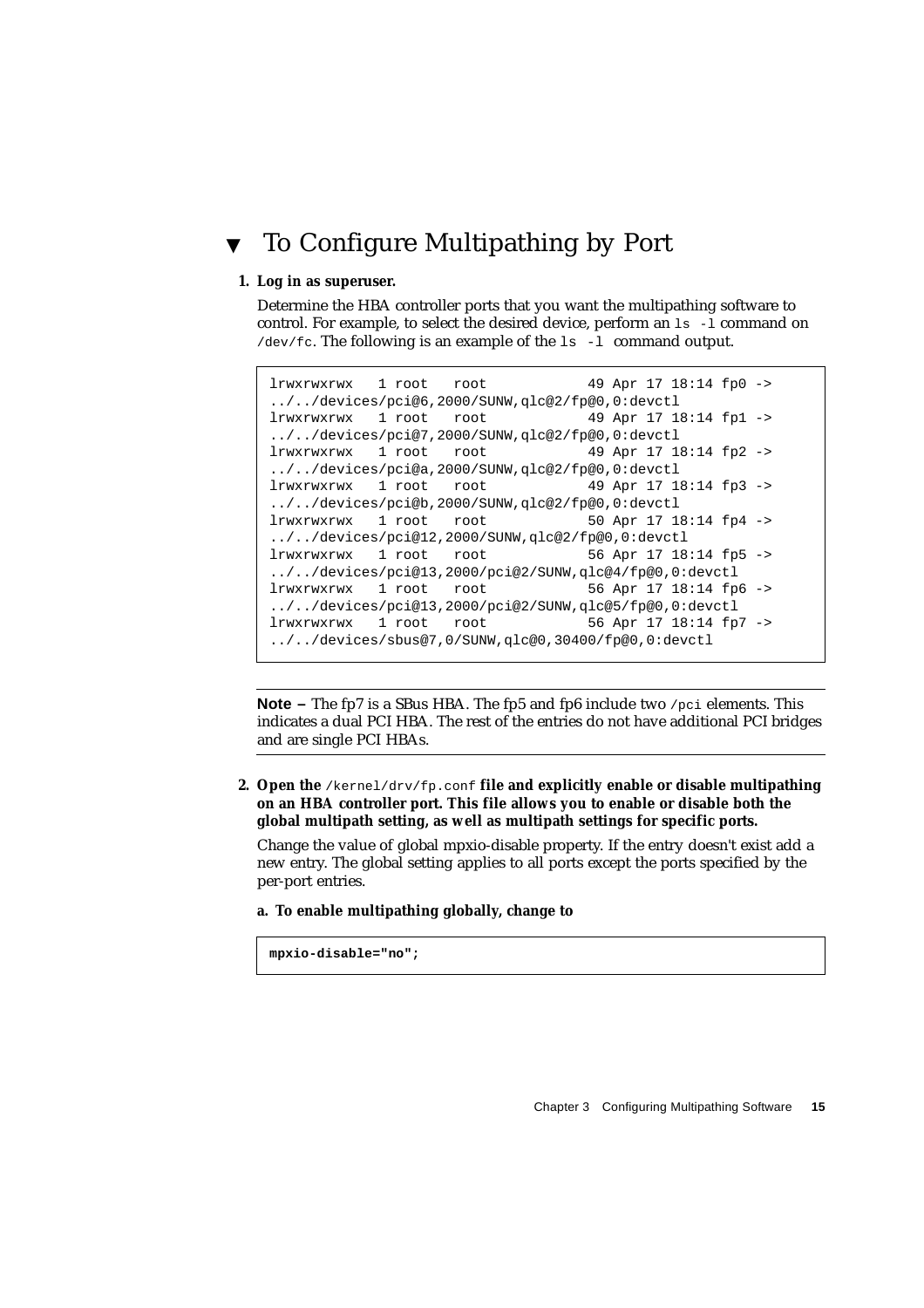**b. To disable multipathing globally, change to**

**mpxio-disable="yes";**

Add the per-port mpxio-disable entries - one entry for every HBA controller port you want to configure. Per-port settings override the global setting for the specified ports.

**a. To enable multipathing on a HBA port, add**

```
name="fp" parent="parent name" port=port-number mpxio-disable=
"no";
```
**b. To disable multipathing on a HBA port, add**

```
name="fp" parent="parent name" port=port-number mpxio-disable=
"yes";
```
The following example disables multipathing on all HBA controller ports except the two specified ports:

```
mpxio-disable="yes";
name="fp" parent="/pci@6,2000/SUNW,qlc@2" port=0 mpxio-disable=
"no";
name="fp" parent="/pci@13,2000/pci@2/SUNW,qlc@5" port=0 mpxio-
disable="no";
```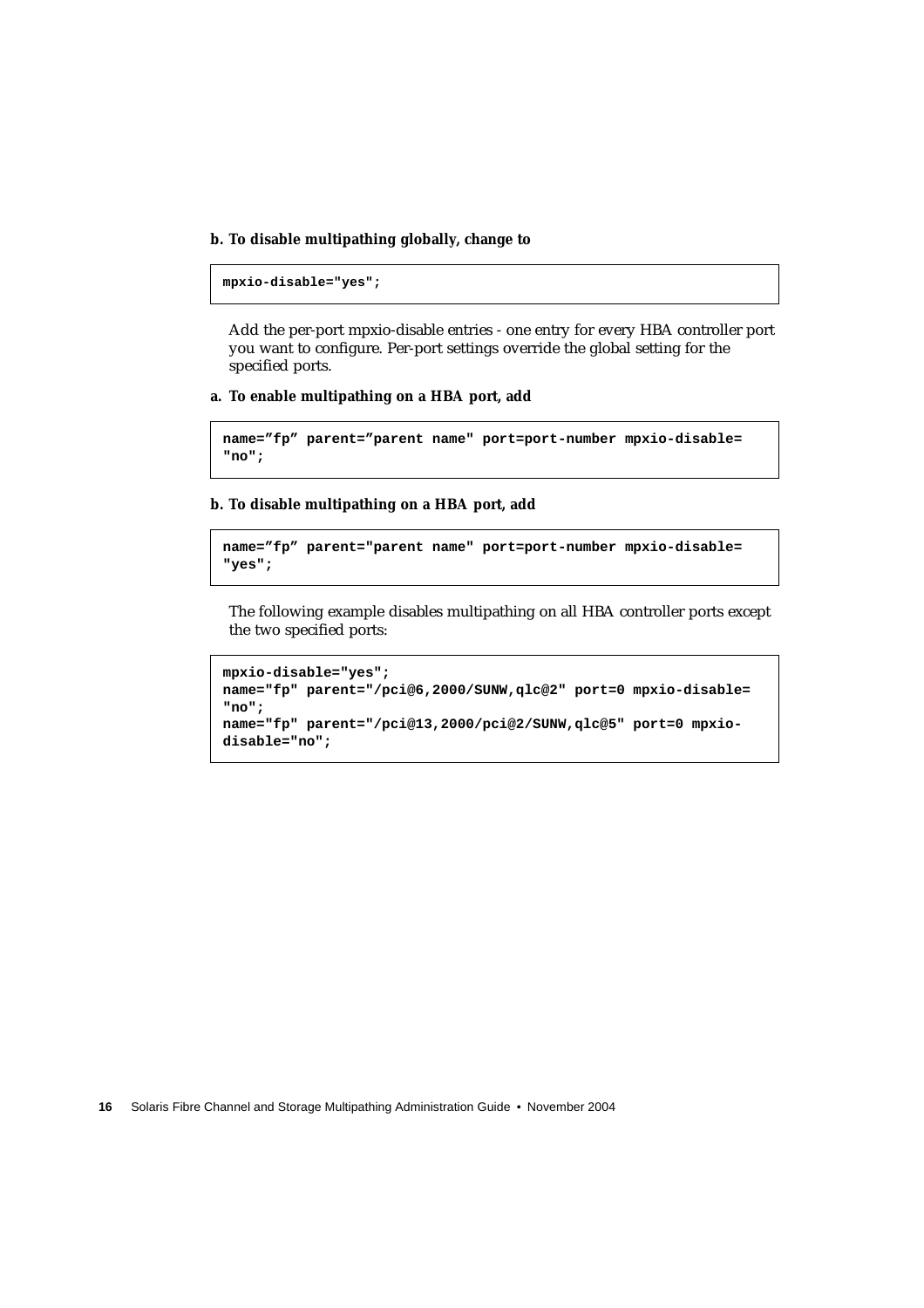#### **3. If running on a SPARC based system, perform the following:**

Run the stmsboot -u command:

```
# stmsboot -u
WARNING: This operation will require a reboot.
Do you want to continue ? [y/n] (default: y) y
The changes will come into effect after rebooting the system.
Reboot the system now ? [y/n] (default: y) y
```
You are prompted to reboot. During the reboot, /etc/vfstab and the dump configuration will be updated to reflect the device name changes.

If running on a x86 based system, perform a reconfiguration reboot.

```
# touch /reconfigure
# shutdown -g0 -y -i6
```
**4. If necessary, perform device name updates as described in ["Device Name Change](#page-21-1)  [Considerations" on page 10.](#page-21-1)**

### <span id="page-28-0"></span>▼ To Configure an HBA Controller Port on a SPARC System

The following steps show the configuration of a sample single PCI HBA.  $f_{p0}$  – >../../devices/pci@6,2000/SUNW,qlc@2/fp@0,0:devctl This sample entry from the ls -l command output shown in ["To Configure Multipathing by Port" on](#page-26-0)  [page 15](#page-26-0) indicates a single PCI HBA.

**1. Open the** /kernel/drv/fp.conf **file in a text editor**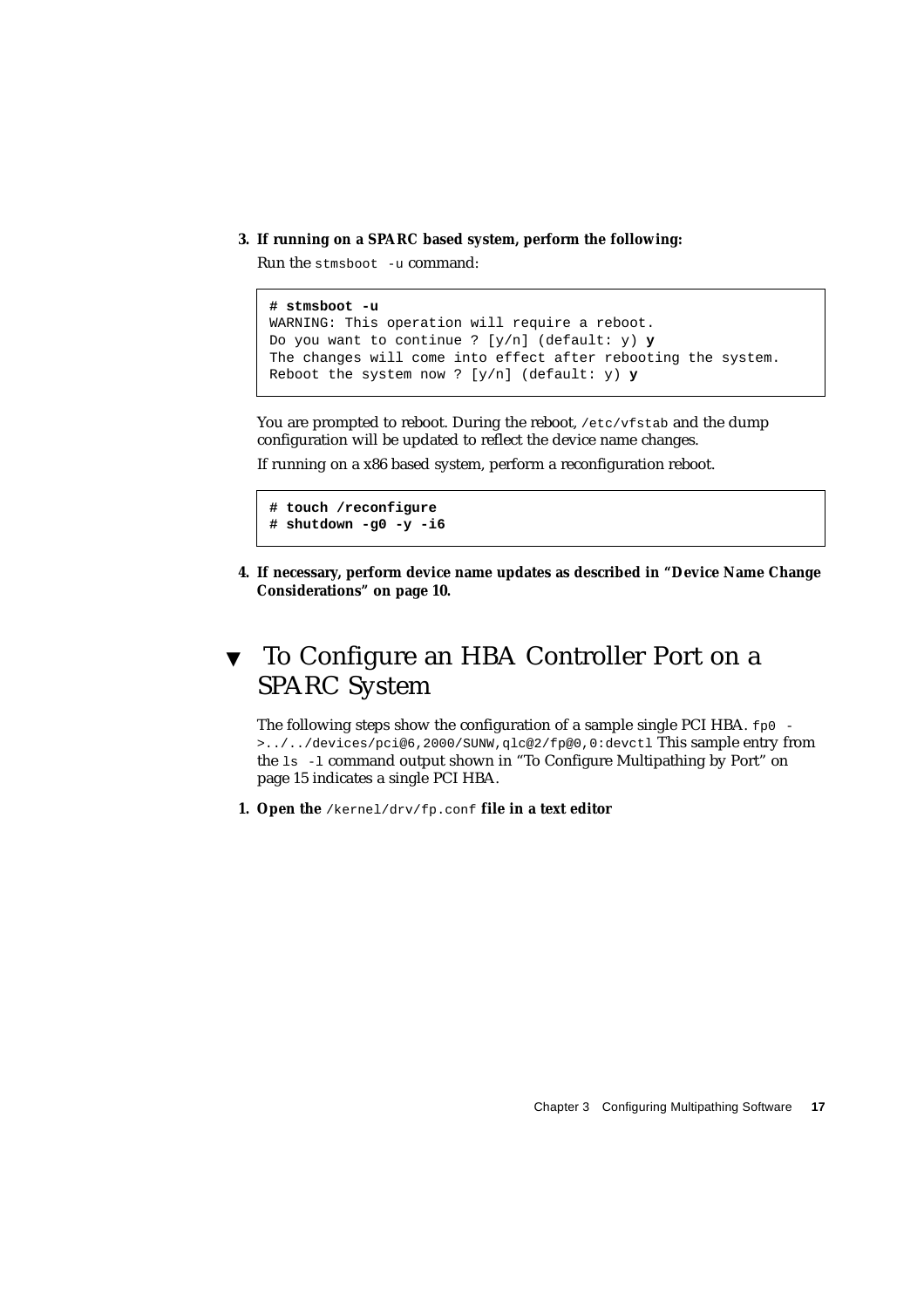**2. To explicitly enable multipathing on this HBA port, but disable on the rest of the HBA ports, add the following:**

```
mpxio-disable="yes";
name="fp" parent="/pci@6,2000/SUNW,qlc@2" port=0 mpxio-disable=
"no";
```
To explicitly disable multipathing on this HBA port, but enable on the rest of the HBA ports, add the following:

```
mpxio-disable="no";
name="fp" parent="/pci@6,2000/SUNW,qlc@2" port=0 mpxio-disable=
"yes";
```
- **3. Save and exit the file.**
- **4. Run the** stmsboot -u **command:**

```
# stmsboot -u
WARNING: This operation will require a reboot.
Do you want to continue ? [y/n] (default: y) y
The changes will come into effect after rebooting the system.
Reboot the system now ? [y/n] (default: y) y
```
You are prompted to reboot. During the reboot,  $/etc/vf$ stab and the dump configuration will be updated to reflect the device name changes.

**5. After the reboot, if necessary, configure your applications to use new device names as described in ["Device Name Change Considerations" on page 10.](#page-21-1)**

### <span id="page-29-0"></span>▼ To Configure an HBA Controller Port on an x86 Based System

The following steps show the configuration of a sample dual PCI HBA.  $f_{p6} \rightarrow$ ../../devices/pci@13,2000/pci@2/SUNW,qlc@5/fp@0,0:devctl This sample entry from the ls -l command output shown in ["To Configure Multipathing by Port" on](#page-26-0)  [page 15](#page-26-0) indicates a dual PCI HBA.

**1. Open the** /kernel/drv/fp.conf **file in a text editor**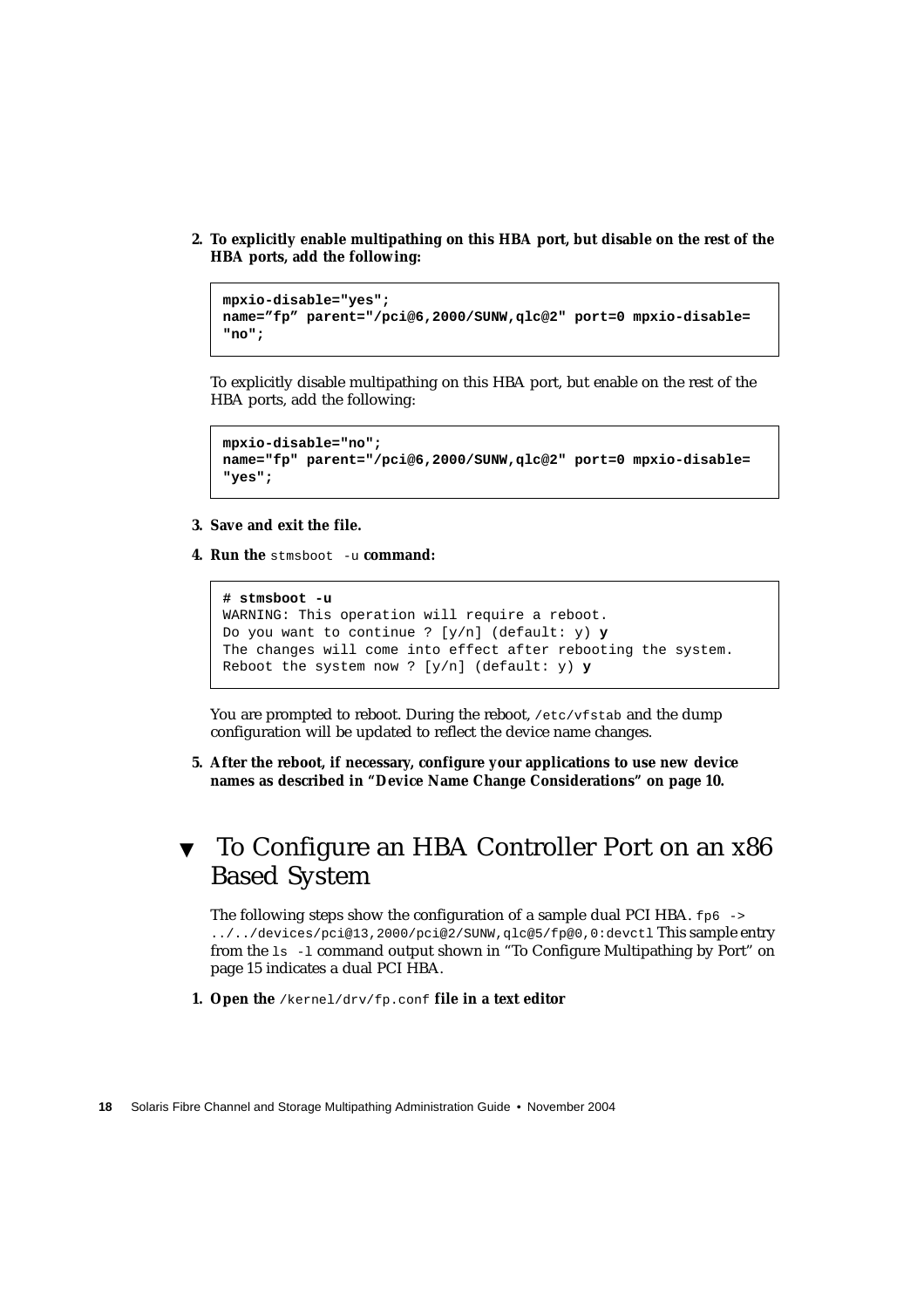**2. To explicitly enable multipathing on this HBA port, but disable on the rest of the HBA ports, add the following:**

```
mpxio-disable="yes";
name="fp" parent="/pci@13,2000/pci@2/SUNW,qlc@5" port=0 mpxio-
disable="no";
```
To explicitly disable multipathing on this HBA port, but enable on the rest of the HBA ports, add the following:

```
mpxio-disable="no";
name="fp" parent="/pci@13,2000/pci@2/SUNW,qlc@5" port=0 mpxio-
disable="yes";
```
- **3. Save and exit the file.**
- **4. Perform a reconfiguration reboot.**

```
# touch /reconfigure
# shutdown -g0 -y -i6
```
**5. If necessary, perform device name updates as described in ["Device Name Change](#page-21-1)  [Considerations" on page 10.](#page-21-1)**

## <span id="page-30-0"></span>Configuring Automatic Failback

Some storage devices have controllers configured as PRIMARY and SECONDARY as part of the array configuration. The SECONDARY paths may operate at a lower performance level than the PRIMARY paths. The multipathing software uses the PRIMARY path to talk to the storage device and keeps the SECONDARY path on standby. In the event of a PRIMARY path failure, the multipathing software automatically directs all I/O traffic over the SECONDARY path, with the PRIMARY path taken offline. This is called a "failover" operation. When the failure associated with the PRIMARY path has been repaired, the multipathing software automatically directs all I/O traffic over the PRIMARY path and keeps the SECONDARY path standby as before. This is called a "failback" operation.

If you want, you may disable the automatic failback operation, in which case, the multipathing software will not automatically failback to the PRIMARY path. Later, after the failure associated with the PRIMARY path has been repaired, you may do a manual failback operation using the luxadm(1M) command.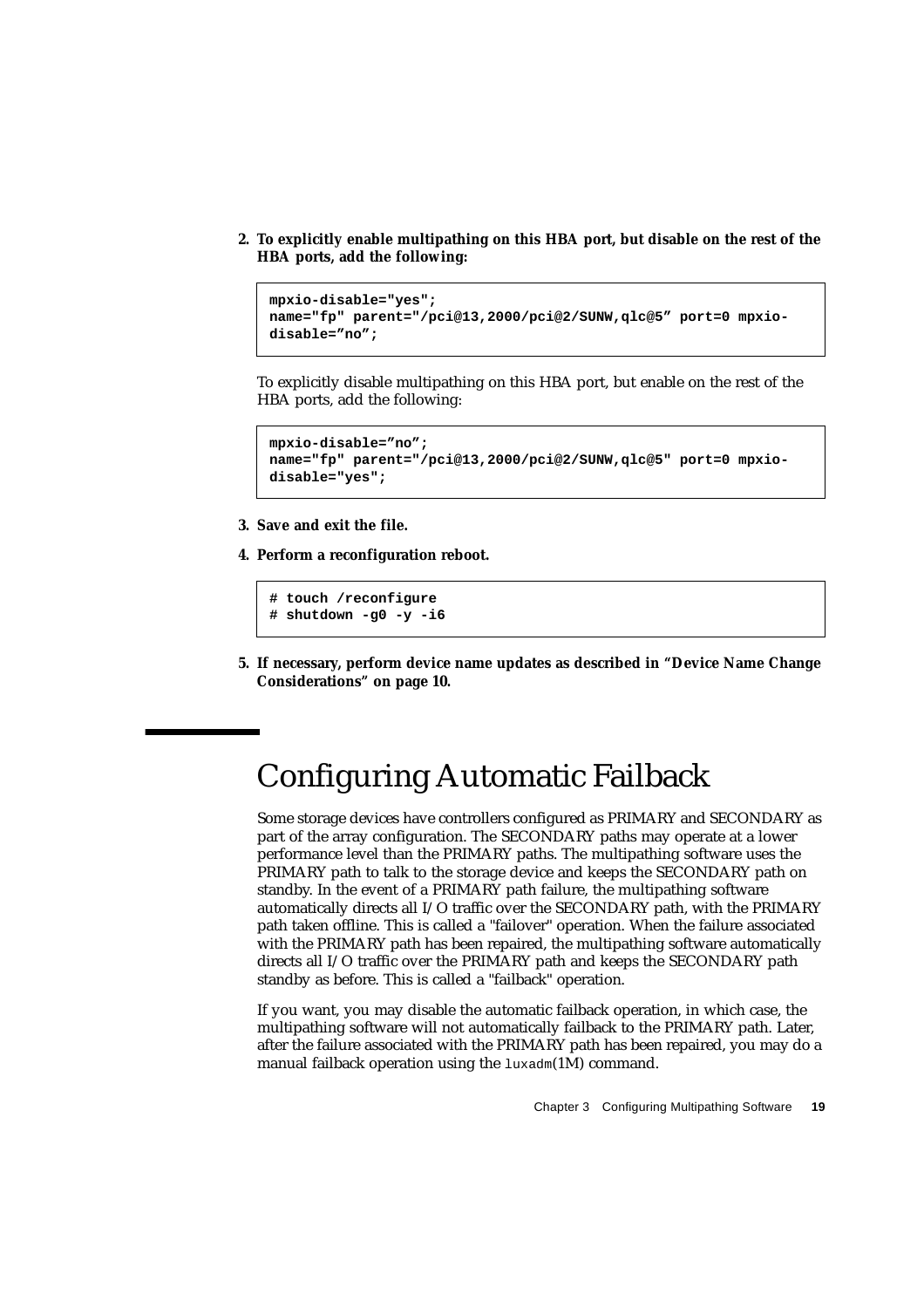- **1. Open the** /kernel/drv/scsi\_vhci.conf **file in a text editor.**
- **2. To disable automatic failback capability, change the auto-failback entry to:**

**auto-failback="disable";**

To enable automatic failback capability (if you disabled it before), change the autofailback entry to:

```
auto-failback="enable";
```
- **3. Save and exit the file.**
- **4. Reboot the system.**

```
# shutdown -g0 -y -i6
```
# <span id="page-31-0"></span>Configuring Third-Party Storage **Devices**

Multipathing can be configured on third-party symmetric storage devices. A symmetric storage device is defined as a storage device in which all paths to the storage device are active and I/O commands can be issued through any path.

**Note –** Before configuring any third-party device, ensure that they are supported. Refer to your third-party user documentation, or third-party vendor for information on proper vendor and product IDs, modes and various settings required for the device to work with multipathing software.

### <span id="page-31-1"></span>Considerations for Third-Party Device Configuration

Before you configure third-party devices for multipathing, be aware of the following:

■ The device must support the REPORT LUNS SCSI command, and SCSI-3 INQUIRY command VPD Device Identification Page (0x83).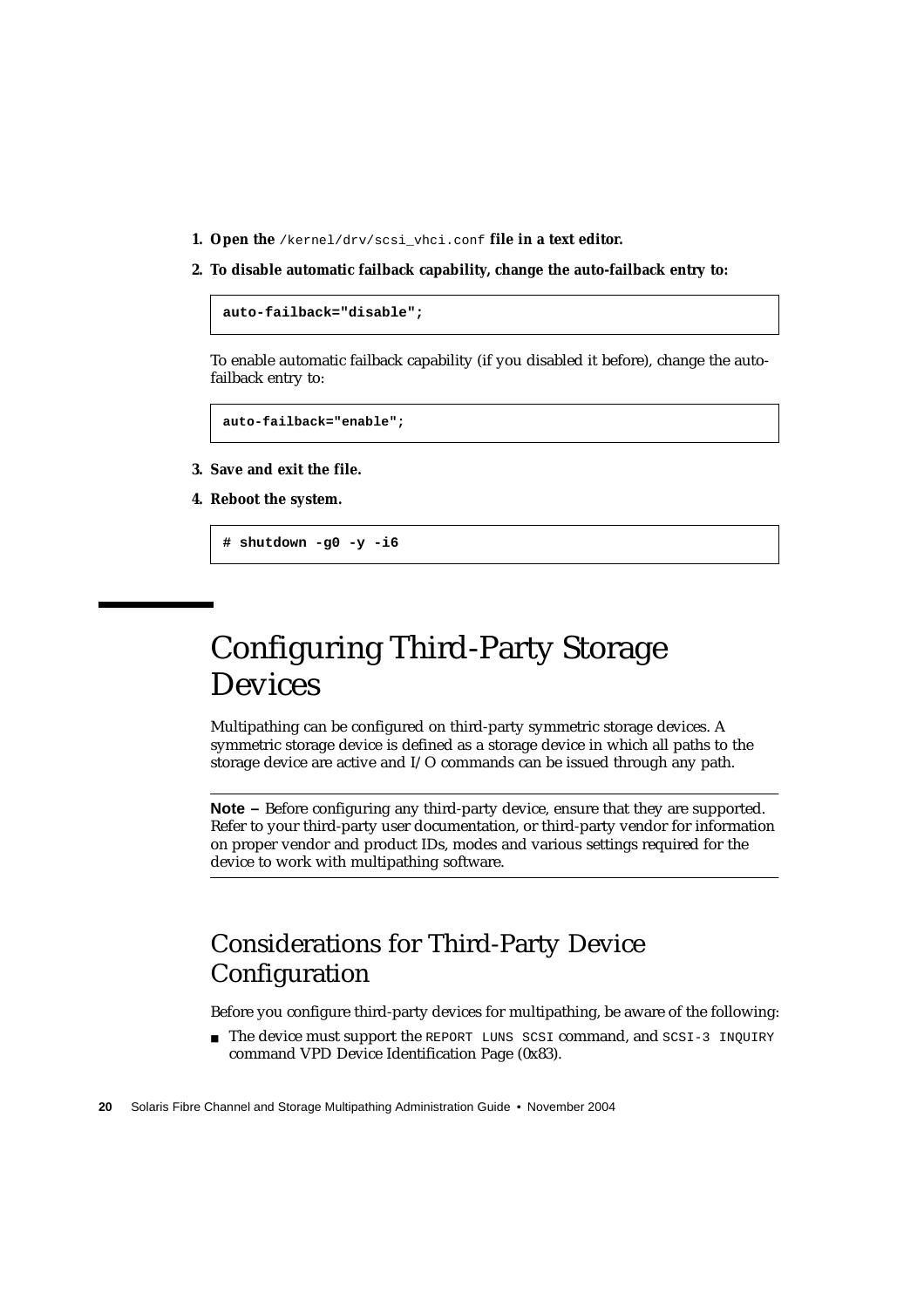■ You will need the vendor ID and product ID of the device. You can obtain them by using the format command followed by the inquiry option on your system. See the format(1M) man page.

### <span id="page-32-0"></span>▼ To Configure Third-Party Devices

Perform the following steps to configure third-party devices if your system already has multipathing enabled. If your system has multipathing disabled, you can configure third-party devices while enabling multipathing as described earlier in this chapter.

**1. Open the** /kernel/drv/scsi\_vhci.conf **file in a text editor.**

#### **2. Add the vendor ID and product ID entries.**

The vendor ID and product ID are the vendor and product identification strings that the device returns in SCSI INQUIRY data. The vendor ID must be eight characters long. You must specify all eight characters (even if the trailing characters are spaces).

The product Id can be up to 16 characters long.

```
device-type-scsi-options-list =
"VendorID1ProductID1", "symmetric-option",
"VendorID2ProductID2", "symmetric-option",
...
"VendorIDnProductIDn", "symmetric-option";
symmetric-option = 0x1000000;
```
Note that the entries are separated by the ',' character and the last vendor/product entry is terminated by the ';' character.

For example, to add a device from a "ACME" vendor with a product ID of "MSU", you would add:

```
device-type-scsi-options-list =
"ACME MSU", "symmetric-option";
symmetric-option = 0x1000000;
```
In addition to "ACME", to add a device from a "XYZ" vendor with a product ID of "ABC", you would add:

```
device-type-scsi-options-list =
"ACME MSU", "symmetric-option",
"XYZ ABC", "symmetric-option";
symmetric-option=0x1000000;
```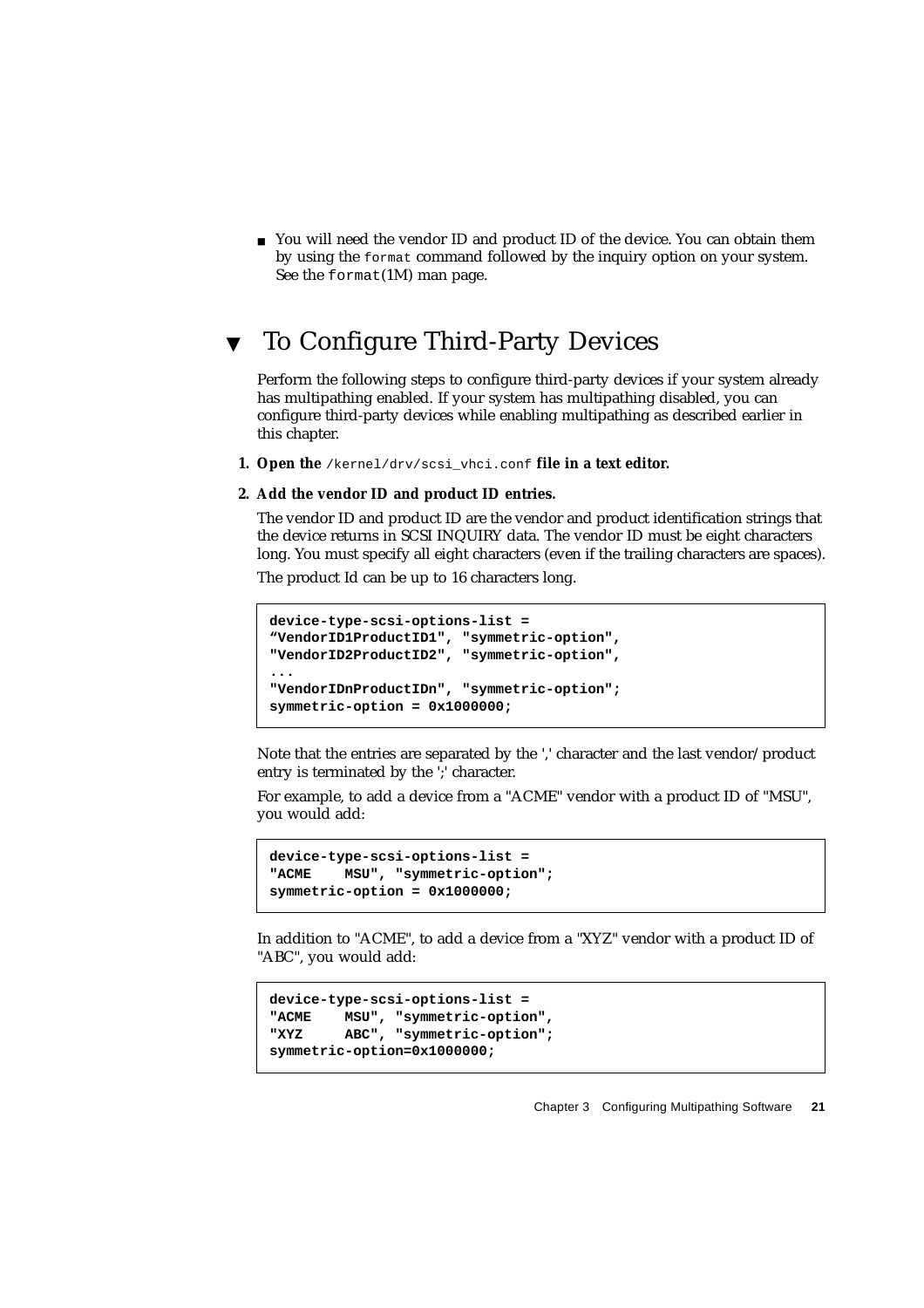- **3. Save and exit the** scsi\_vhci.conf **file.**
- **4. If running on a SPARC based system, perform the following:**

Run the stmsboot -u command:

```
# stmsboot -u
WARNING: This operation will require a reboot.
Do you want to continue ? [y/n] (default: y) y
The changes will come into effect after rebooting the system.
Reboot the system now ? [y/n] (default: y) y
```
You are prompted to reboot. During the reboot,  $/etc./vfstab$  and the dump configuration will be updated to reflect the device name changes.

If running on a x86 based system, perform a reconfiguration reboot.

```
# touch /reconfigure
# shutdown -go -y -i6
```
**5. If necessary, perform device name updates as described in ["Device Name Change](#page-21-1)  [Considerations" on page 10.](#page-21-1)**

### <span id="page-33-0"></span>Displaying Device Name Changes

The stmsboot(1M) command, available only on SPARC based systems, can be used to display the mapping between non-multipath enabled and multipath enabled devices names, after the changes made to the multipath configuration by stmsboot -e, -d or -u options take effect. Both the non-multipath enabled and multipath enabled device names must exist in order to show the mapping.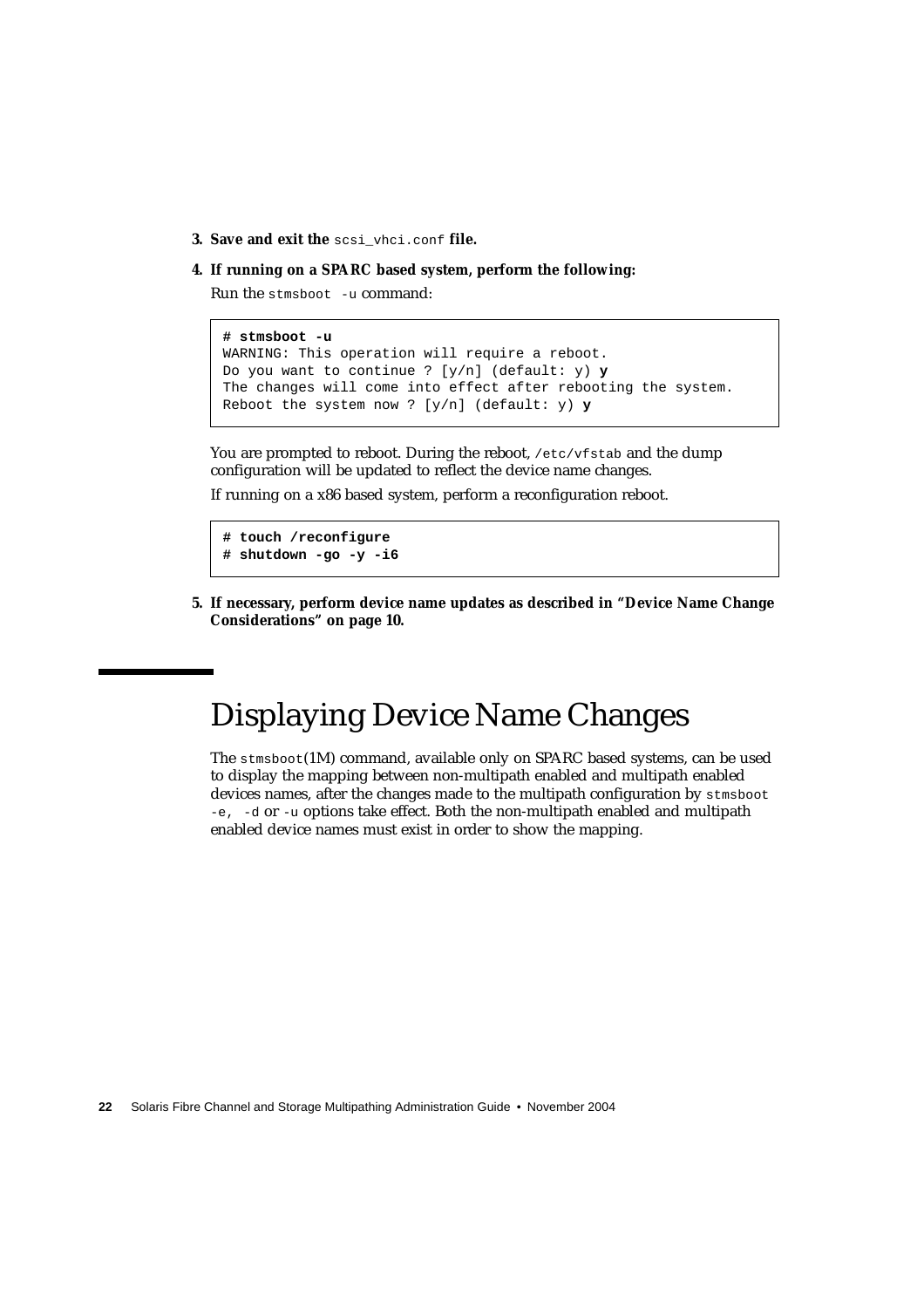The -L option displays the mapping of devices on all controllers.

| non-STMS device name | STMS device name                 |
|----------------------|----------------------------------|
| /dev/rdsk/c2t8d0     | /dev/rdsk/c10t500000E01046DEE0d0 |
| /dev/rdsk/c2t0d0     | /dev/rdsk/c10t500000E01046B070d0 |
| /dev/rdsk/c2t3d0     | /dev/rdsk/c10t20000020372A40AFd0 |
| /dev/rdsk/c2t12d0    | /dev/rdsk/c10t500000E01046DEF0d0 |
| /dev/rdsk/c2t11d0    | /dev/rdsk/c10t500000E01046E390d0 |
| /dev/rdsk/c3t8d0     | /dev/rdsk/c10t500000E01046DEE0d0 |
| /dev/rdsk/c3t0d0     | /dev/rdsk/c10t500000E01046B070d0 |
| /dev/rdsk/c3t3d0     | /dev/rdsk/c10t20000020372A40AFd0 |
| /dev/rdsk/c3t12d0    | /dev/rdsk/c10t500000E01046DEF0d0 |
| /dev/rdsk/c3t11d0    | /dev/rdsk/c10t500000E01046E390d0 |

The -l option displays the mapping of devices on only the specified controller.The following example displays the mapping of controller 3.

| $\#$ stmsboot -13<br>non-STMS device name | STMS device name                 |
|-------------------------------------------|----------------------------------|
| /dev/rdsk/c3t8d0                          | /dev/rdsk/c10t500000E01046DEE0d0 |
| /dev/rdsk/c3t0d0                          | /dev/rdsk/c10t500000E01046B070d0 |
| /dev/rdsk/c3t3d0                          | /dev/rdsk/c10t20000020372A40AFd0 |
| /dev/rdsk/c3t12d0                         | /dev/rdsk/c10t500000E01046DEF0d0 |
| /dev/rdsk/c3t11d0                         | /dev/rdsk/c10t500000E01046E390d0 |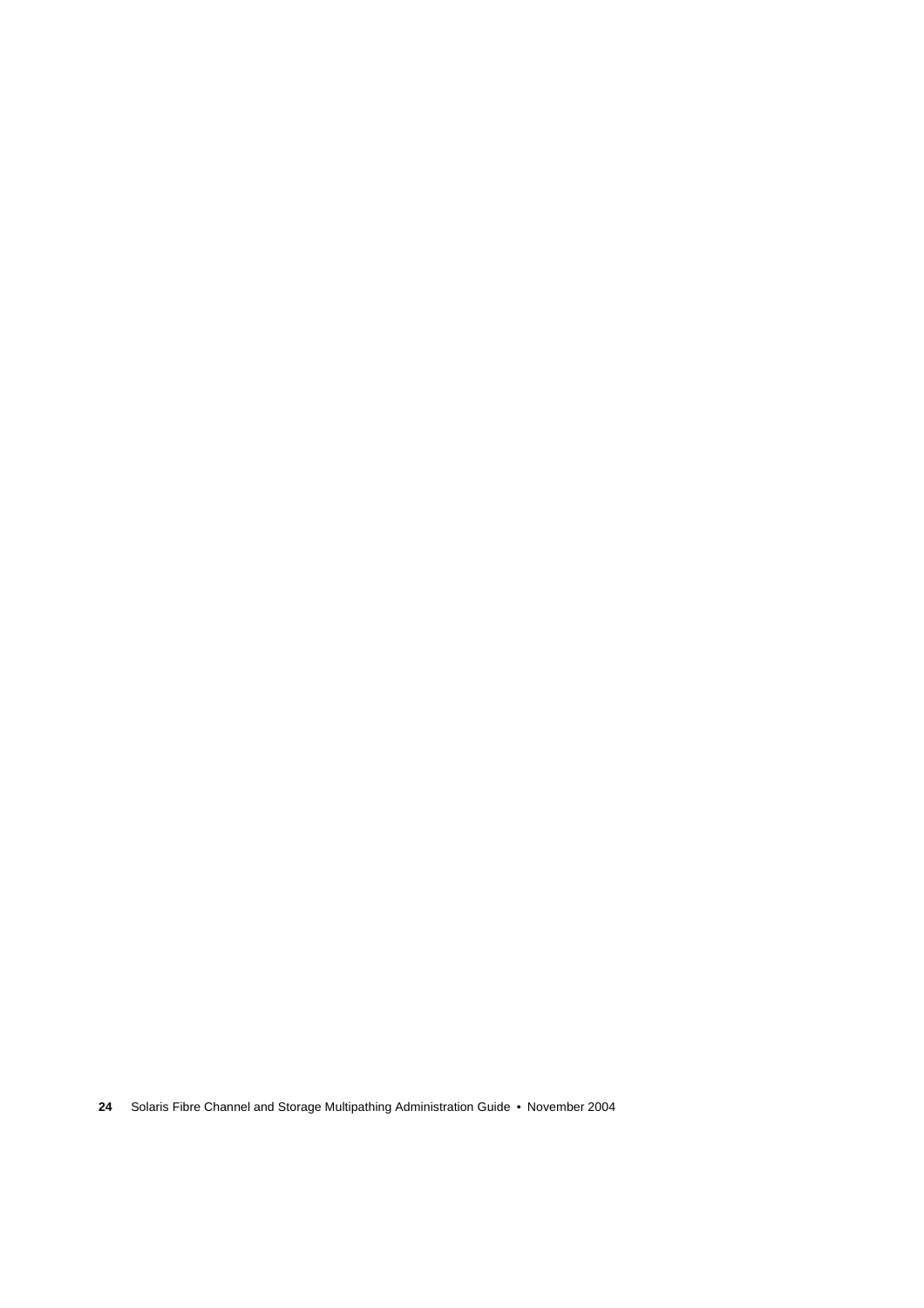# Configuring SAN Devices

This section provides the high level overview of the steps used to configure SAN devices. In Solaris 10, FCAL and fabric-connected devices are made available to the host automatically. This differs from previous versions of the SAN Foundation software running on the Solaris 8 or the Solaris 9 OS. In those versions, manual configuration steps were required to achieve fabric-connected device availability on the host. If you want to manually configure fabric-connected devices, please refer to Appendix A, ["Manual Configuration for Fabric Connected Devices" on page 37.](#page-48-0)

This chapter contains the following sections:

- ["SAN Device Considerations" on page 25](#page-36-0)
- ["Adding SAN Devices" on page 26](#page-37-0)
- ["Configuring Fabric Boot Devices on SPARC" on page 27](#page-38-0)

## <span id="page-36-0"></span>SAN Device Considerations

You should be aware of the following considerations before configuring the Solaris FC and Storage Multipathing software.

- Configure ports and zones according to the vendor-specific documentation for storage and switches.
- With the Solaris 10 you no longer have to manually configure devices unless you enable manual device configuration.
- LUN masking enables specific LUNs to be seen by specific hosts. See your vendor-specific storage documentation that describes masking.
- Turn off power management on servers connected to the SAN to prevent unexpected results as one server attempts to power down a device while another attempts to gain access. See  $power.config(1M)$  for details about power management.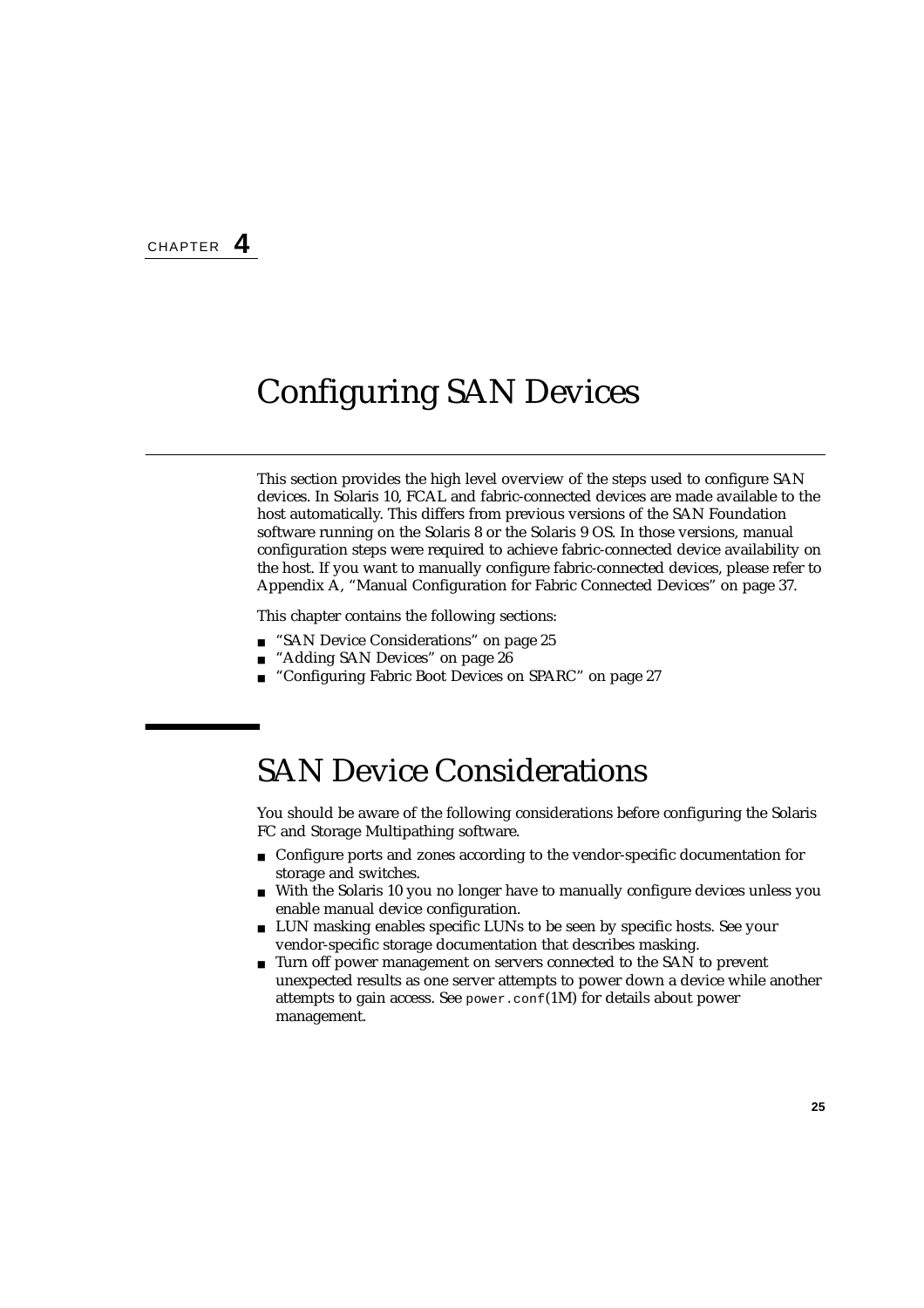■ Connect arrays and other storage devices to the SAN with or without multipathing capability. The Solaris FC and Storage Multipathing software is an associated application that is bundled with the product name.

## <span id="page-37-0"></span>Adding SAN Devices

Adding and removing SAN devices requires knowledge of the following commands:

- luxadm(1M)
- format(1M)
- $\blacksquare$  fsck $(1M)$
- $\blacksquare$  newfs(1M)
- $\blacksquare$  cfgadm(1M) and cfgadm\_fp(1M)

**Note –** If you use the format command when Solaris FC and Storage Multipathing is enabled, you will see only one instance of a device identifier for each LUN. Without the Solaris FC and Storage Multipathing, you will see one identifier for each path.

The cf gadm and cf gadm  $f_{\rm p}$  commands are used most frequently to configure storage devices on a SAN. Refer to the appropriate man page for detailed instructions about how to use each command.

### To Add a SAN Device

- **1. Create the LUN(s) desired on the SAN device.**
- **2. If necessary, apply LUN masking for HBA control on the SAN device.**
- **3. Connect the storage device to the system.**
- **4. If necessary, create port-based or WWN zones on the switch on the SAN device.**
- **5. Run the** fsck **or** newfs **commands on the device, if used for file systems.**
- **6. Mount any existing file systems available on the storage device's LUNs or disk groups.**

**Note –** You might need to run the fsck command to repair any errors in the LUNs listed in the /etc/vfstab file.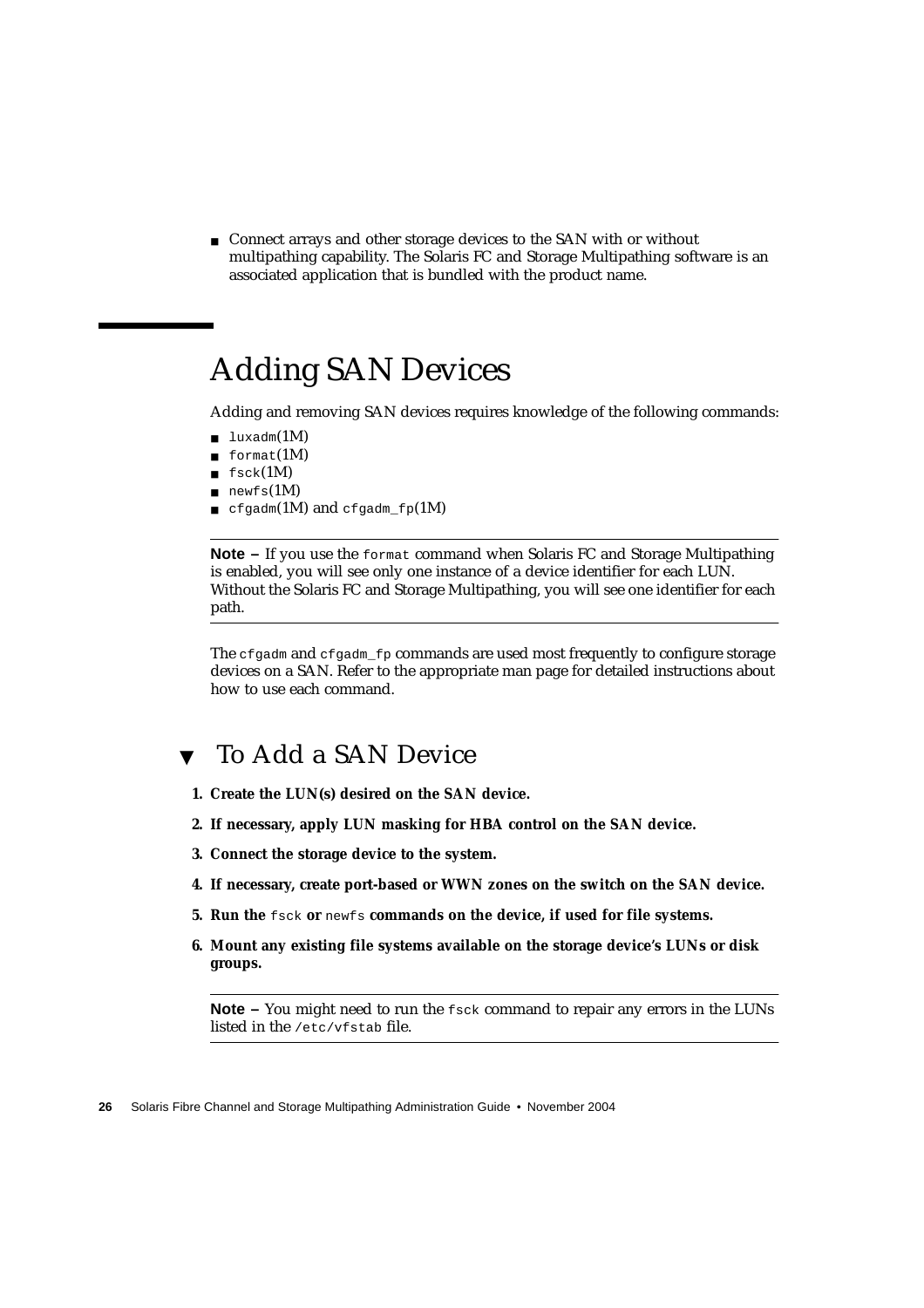# <span id="page-38-0"></span>Configuring Fabric Boot Devices on SPARC

The Solaris FC and Storage Multipathing software allows a Solaris 10 SPARC server to be booted from a fabric disk device.

### Boot Considerations

Fabric boot devices can be added via the Solaris 10 interactive installation GUI or text installer just as internal boot devices have been added in the previous Solaris OS releases. Please refer to the Solaris 10 install guide for details. This feature is included on the SPARC platform only. You should consider the following points while enabling a fabric boot device.

- Minimize interference to boot device by:
	- Ensuring the boot device is not an overly subscribed target or LUN.
	- Avoiding installation of applications and software on target or LUN.
	- Reducing physical distance between host and fabric device, as well as the number of hops.
- Remove boot disk from volume manager control prior to beginning fabric boot procedure.
- Ensuring the latest HBA Fcode and drivers are loaded for the install HBA's on the system.
- Whether multipathing is desired on the boot device. This is handled by the stmsboot commands as described in Chapter 3 ["Configuring Multipathing](#page-20-0)  [Software" on page 9](#page-20-0).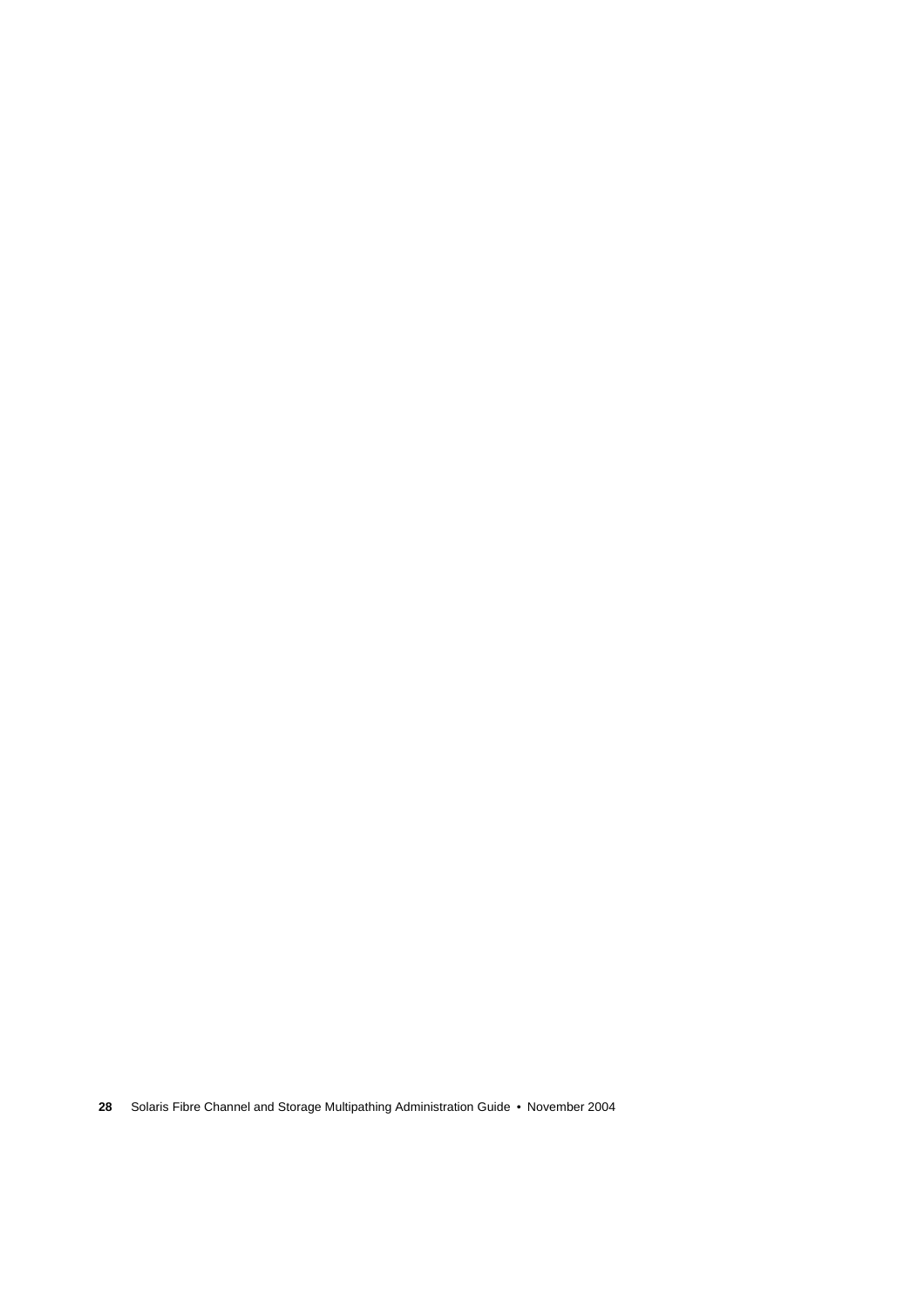# Configuring IPFC SAN Devices

Configuring IPFC on the host system, describes host recognition of IPFC devices and implementation of IP over FC in a SAN. The IPFC driver is based on RFC 2625 and it allows IP traffic to run over FC.

This chapter contains the following topics:

- ["IPFC Considerations" on page 29](#page-40-0)
- ["Invoking and Configuring IPFC" on page 33](#page-44-0)

## <span id="page-40-0"></span>IPFC Considerations

The following table shows the supported features available for IPFC.

**TABLE 5-1** IPFC (NFS/NAS and SNDR)

| Feature                                       | Supported                                                                       |
|-----------------------------------------------|---------------------------------------------------------------------------------|
| Cascading                                     | Yes, with fabric zones only                                                     |
| Zone type                                     | Fabric zone (with the HBA configured as an F-port point-to-point<br>connection) |
| Maximum number<br>of device ports per<br>zone | 253                                                                             |

The following restrictions apply:

- IPFC is not supported on 1 Gbit Sun switches.
- Promiscuous mode is not supported. The snoop(1M) utility cannot be used.
- Multicasting is supported through broadcasting only.
- Network cards using IPFC cannot be used as routers. The /etc/notrouter file must be present on the host.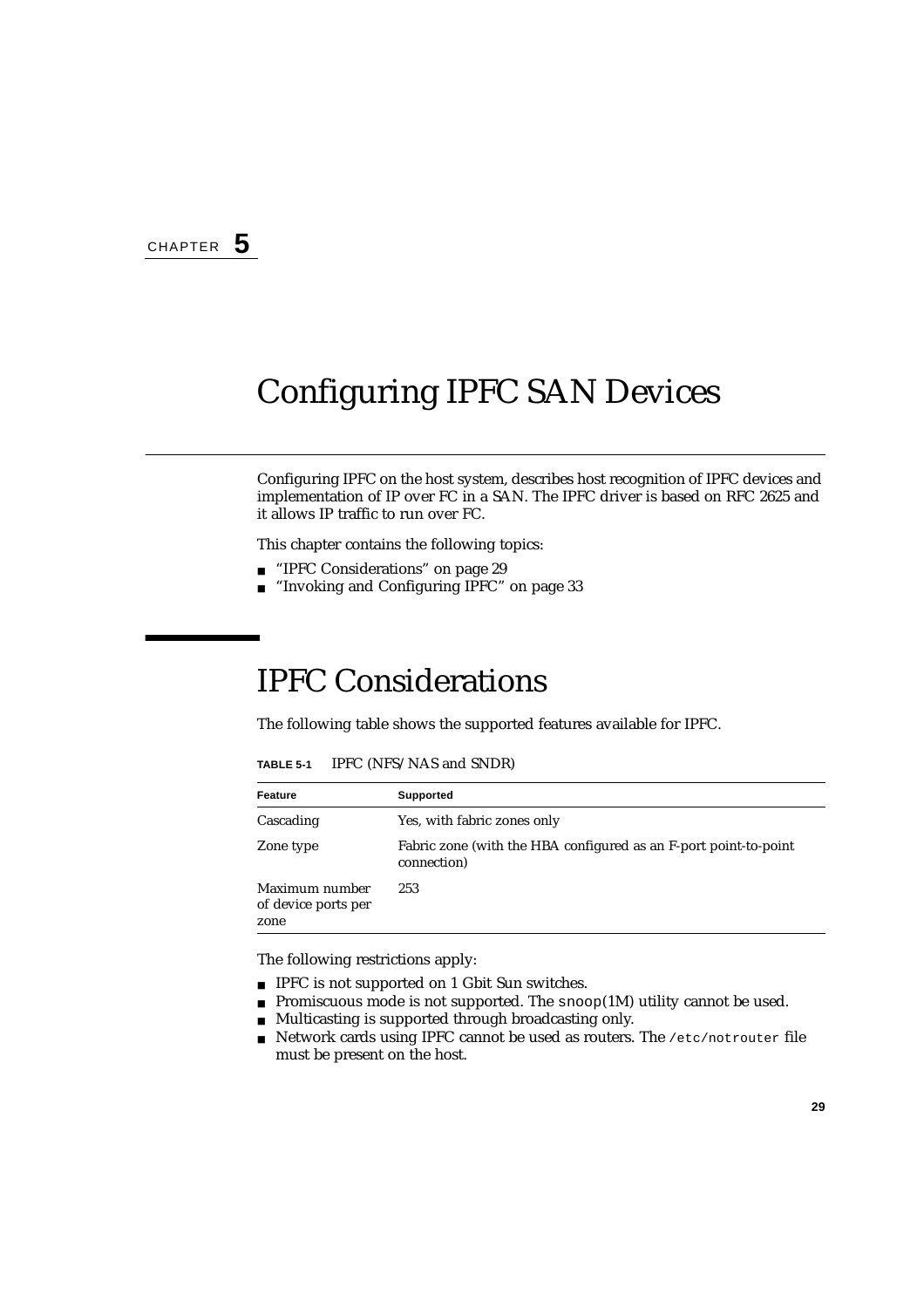■ Any standard network commands can be used after IPFC is attached. There are not any usage differences when these commands (telnet, ping, or ftp) are used in an Ethernet setup.

### Determining Fibre Channel Adapter Port **Instances**

This section explains how to configure the desired host system for IPFC. It includes the procedures to determine the port instance and to plumb an IPFC instance.

### <span id="page-41-1"></span>▼ To Determine Port Instances

#### **1. Determine the HBA PCI adapter slot and the I/O board PCI slot.**

You need this information to perform the calculation in [Step 2.](#page-41-0)

For example, assume you have an array with an HBA card located in PCI adapter slot 5, and the PCI adapter is in slot 1 of the I/O board.

#### <span id="page-41-0"></span>**2. Determine the instance number.**

**a. Use an editor to search for the** fp **driver binding name in the**  /etc/path\_to\_inst **file.**

Entries have fp on the line.

**Note –** Determine the correct entry by finding the hardware path described in your server hardware manual or Sun System Handbook. The Sun System Handbook is available at http://sunsolve.sun.com/handbook\_pub/.

#### **b. Narrow the search by using the I/O board and slot information from [Step 1.](#page-41-1)**

<span id="page-41-2"></span>**Note –** The following method of deriving the Solaris 10 device path of an HBA from its physical location in server may not work for all Sun server hardware.

#### **i. Multiply the PCI adapter slot number by the number of adapter ports.**

For example, if the HBA has two ports, multiply by 2. Using the array with an HBA in the PCI adapter slot 5, multiply 5 by 2 to get 10.

#### <span id="page-41-3"></span>**ii. Add the PCI adapter I/O board slot number to the number derived in [Step i.](#page-41-2)**

Using an HBA in PCI adapter slot 5 and PCI slot 1 of the I/O board, add 1 to 10 for a sum of 11.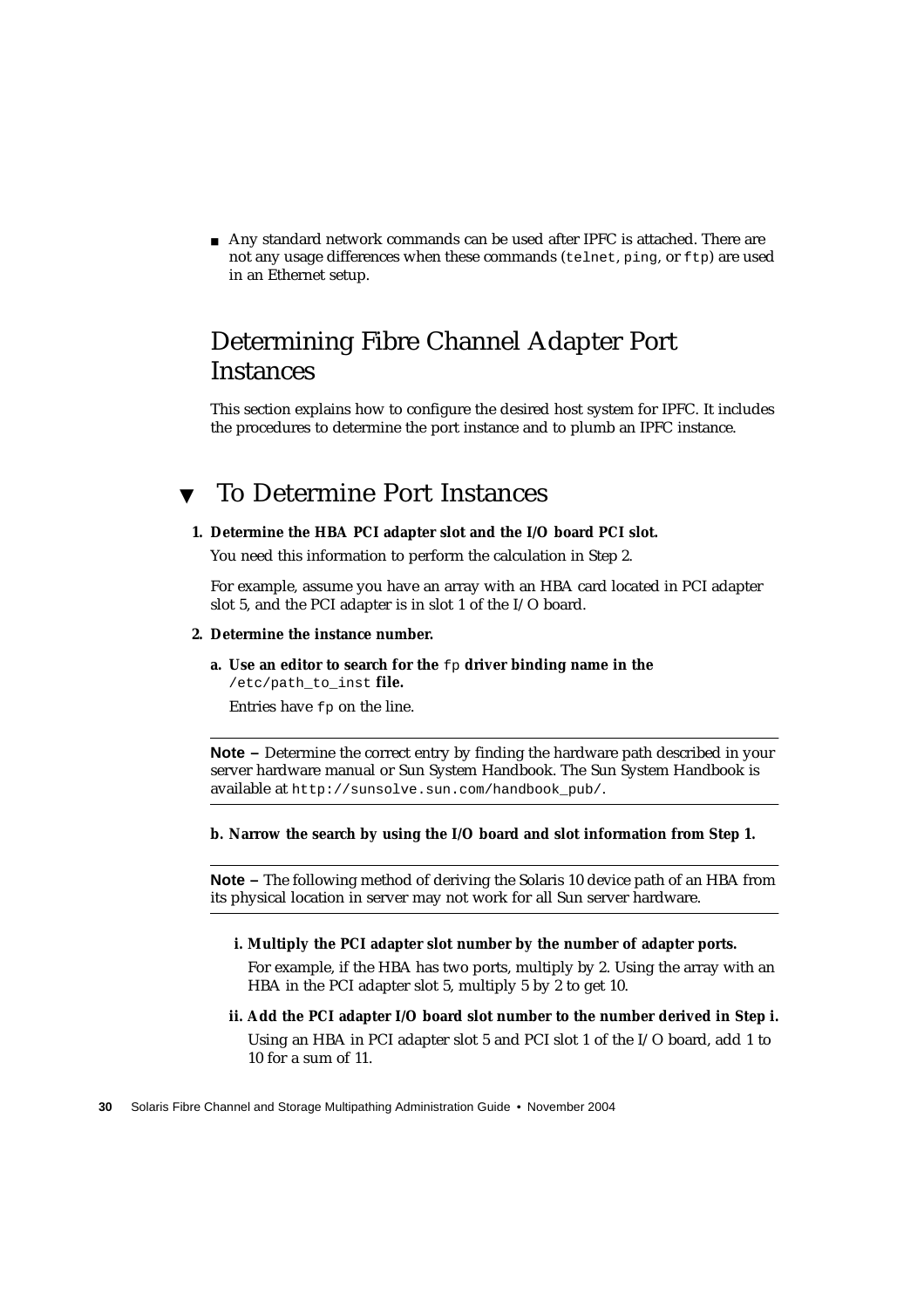#### **iii. Convert the number derived in [Step ii](#page-41-3) to hexadecimal.**

<span id="page-42-0"></span>The number 11 converts to b in hexadecimal.

**iv. Search for the** fp **entry with** pci**@***hex* **where** *hex* **is the number you derived in [Step iii.](#page-42-0)**

The following Table 1-2, shows a single FC network adapter device path and describes the elements of the device path.

PCI Single FC Network Adapter Device Path.

```
"/pci@b,2000/SUNW,qlc@2/fp@0,0" 7 "fp"
```
**TABLE 5-2** PCI Single FC Network Adapter /etc/path\_to\_inst Device Path Entry

| <b>Entry Item</b>      | <b>Entry Value</b>            |
|------------------------|-------------------------------|
| <b>Physical Name</b>   | /pci@b,2000/sunw,qlc@2/fp@0,0 |
| Instance Number        | 7                             |
| Driver Binding<br>Name | fp                            |

#### **3. Manually plumb each FP instance.**

Use the iffeonfig *<interface number*> plumb command. In this example, the value of <*interface\_number>* is fcip7.

```
# ifconfig fcip7 plumb
```
When the command is successful, a message appears on both the console and in the messages file. For example:

```
Sep 13 15:52:30 bytownite ip: ip: joining multicasts failed (7) on 
fcip0 - will use link layer broadcasts for multicast
```
### ▼ To Plumb an IPFC Instance

Each FP instance on the system has an entry in  $/$ dev $/$ fc. If HBAs have been removed, some stale links might exist. Use this procedure to load and plumb IPFC.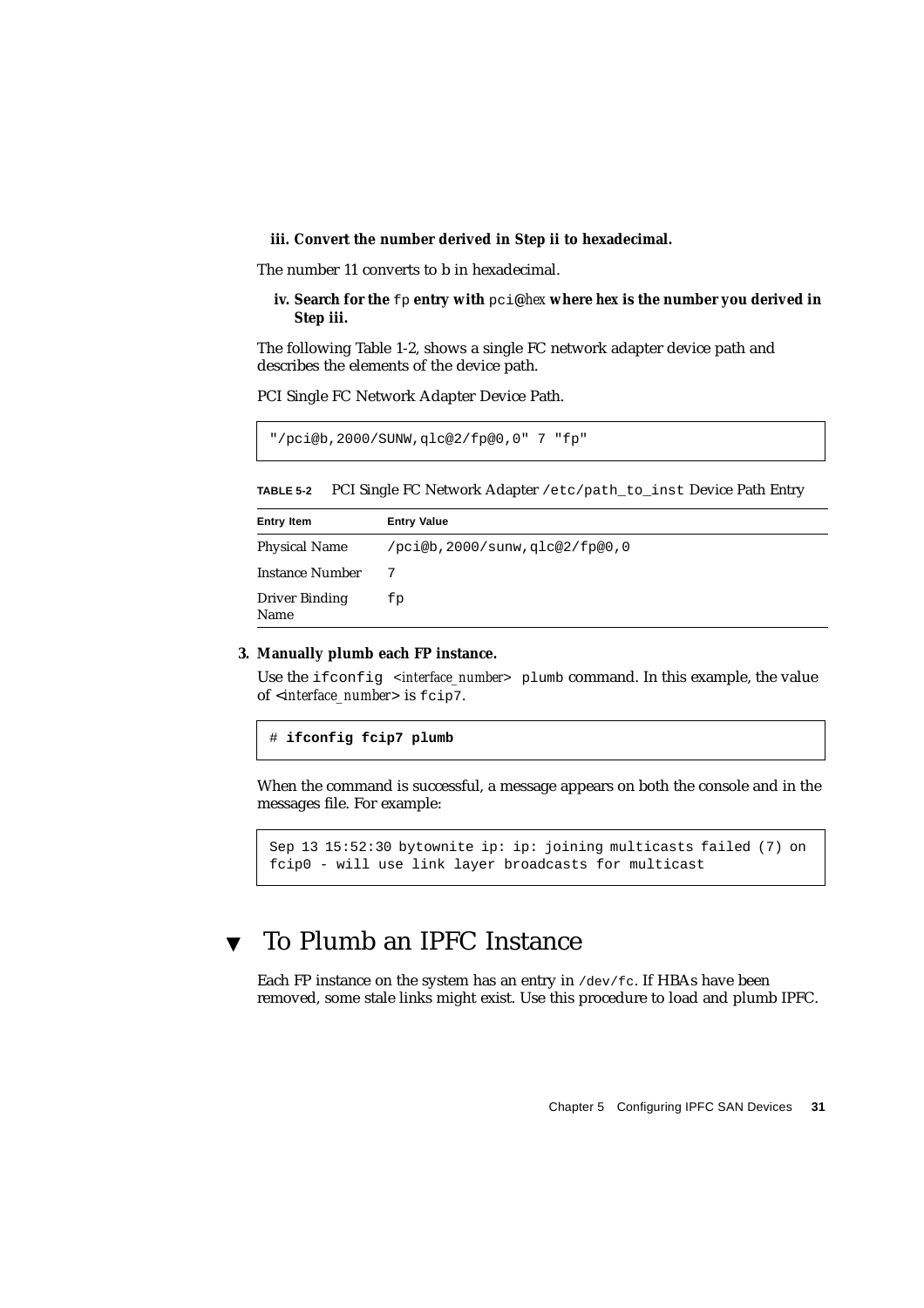**1. For each entry in** /dev/fc**, issue a** luxadm -e dump\_map **command to view all the devices that are visible through that HBA port:**

```
# luxadm -e dump_map /dev/fc/fp0
Pos Port_ID Hard_Addr Port WWN Node WWN Type
0 610100 0 210000e08b049f53 200000e08b049f53 0x1f 
(Unknown Type)
1 620d02 0 210000e08b02c32a 200000e08b02c32a 0x1f 
(Unknown Type)
2 620f00 0 210000e08b03eb4b 200000e08b03eb4b 0x1f 
(Unknown Type)
3 620e00 0 210100e08b220713 200100e08b220713 0x1f 
(Unknown Type,Host Bus Adapter)
# luxadm -e dump_map /dev/fc/fp1
 No FC devices found. - /dev/fc/fp1
```
<span id="page-43-0"></span>**2. Based on the list of devices, determine which destination HBAs are visible to the remote host with which you want to establish IPFC communications.**

In the example for this procedure, the destination HBAs have port IDs 610100 and 620d02. The originating HBA's port ID is 620e00.

<span id="page-43-1"></span>**3. List the physical path of the originating HBA port from which you can see the destination HBA port, where** *originating-hba-link* **is a variable for the link determined in [Step 2.](#page-43-0)**

# **ls -l /dev/fc/fp** *originating-hba-link*

For example, here 0 is the number for the *originating-hba-link*:

```
# ls -l /dev/fc/fp0
lrwxrwxrwx 1 root root 51 Sep 4 08:23 /dev/fc/fp0 ->
../../devices/pci@8,600000/SUNW,qlc@1/fp@0,0:devctl
```
#### <span id="page-43-2"></span>**4. Search the physical path identified in [Step 3](#page-43-1).**

You must remove the leading  $\ldots$ ,  $\ldots$  devices from the path name output. For example

```
# grep pci@8,600000/SUNW,qlc@1/fp@0,0 /etc/path_to_inst 
"/pci@8,600000/SUNW,qlc@1/fp@0,0" 0 "fp"
```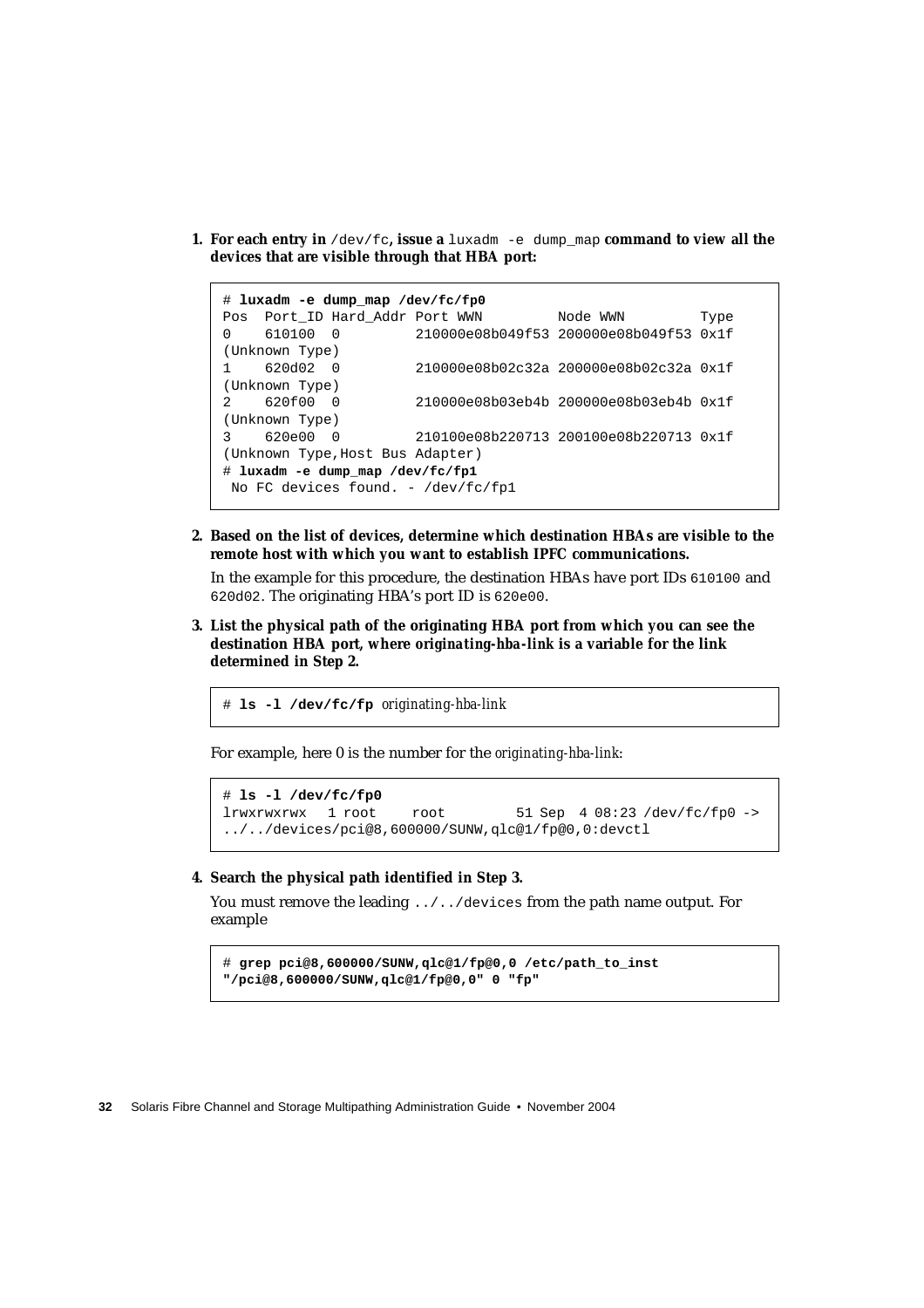<span id="page-44-1"></span>**5. Determine the fp instance for the originating HBA port from the output of the command in [Step 4](#page-43-2).**

The instance number precedes " $fp$ " in the output. In the following example output, the instance number is 0.

```
"/pci@8,600000/SUNW,qlc@1/fp@0,0" 0 "fp"
```
**6. Use the instance number from [Step 5](#page-44-1) to load IPFC and plumb the IPFC interface.** In this example, the instance is 0.

# **ifconfig fcip0 plumb**

## <span id="page-44-0"></span>Invoking and Configuring IPFC

Immediately upon installation, start IPFC manually with the ifconfig command. You can configure the host so that on subsequent reboot, the IPFC network interface starts automatically. This section describes the procedures to start a network interface manually and to configure the host for automatic plumbing upon reboot.

### To Start a Network Interface Manually

Use this procedure when you want to plumb IPFC with specific netmask values and get the IPFC interface up and running.

**1. Use the** ifconfig **command with the appropriate interface.**

Ask your network administrator for an appropriate IP address and netmask information. For example, to enable an IPFC interface associated with fp instance 0 and an IP address of 192.9.201.10, type:

```
# touch /etc/notrouter
# ifconfig fcip0 inet 192.9.201.10 netmask 255.255.255.0 up
```
The ifferentian command is described in more detail in the ifferential  $(1M)$  manpage.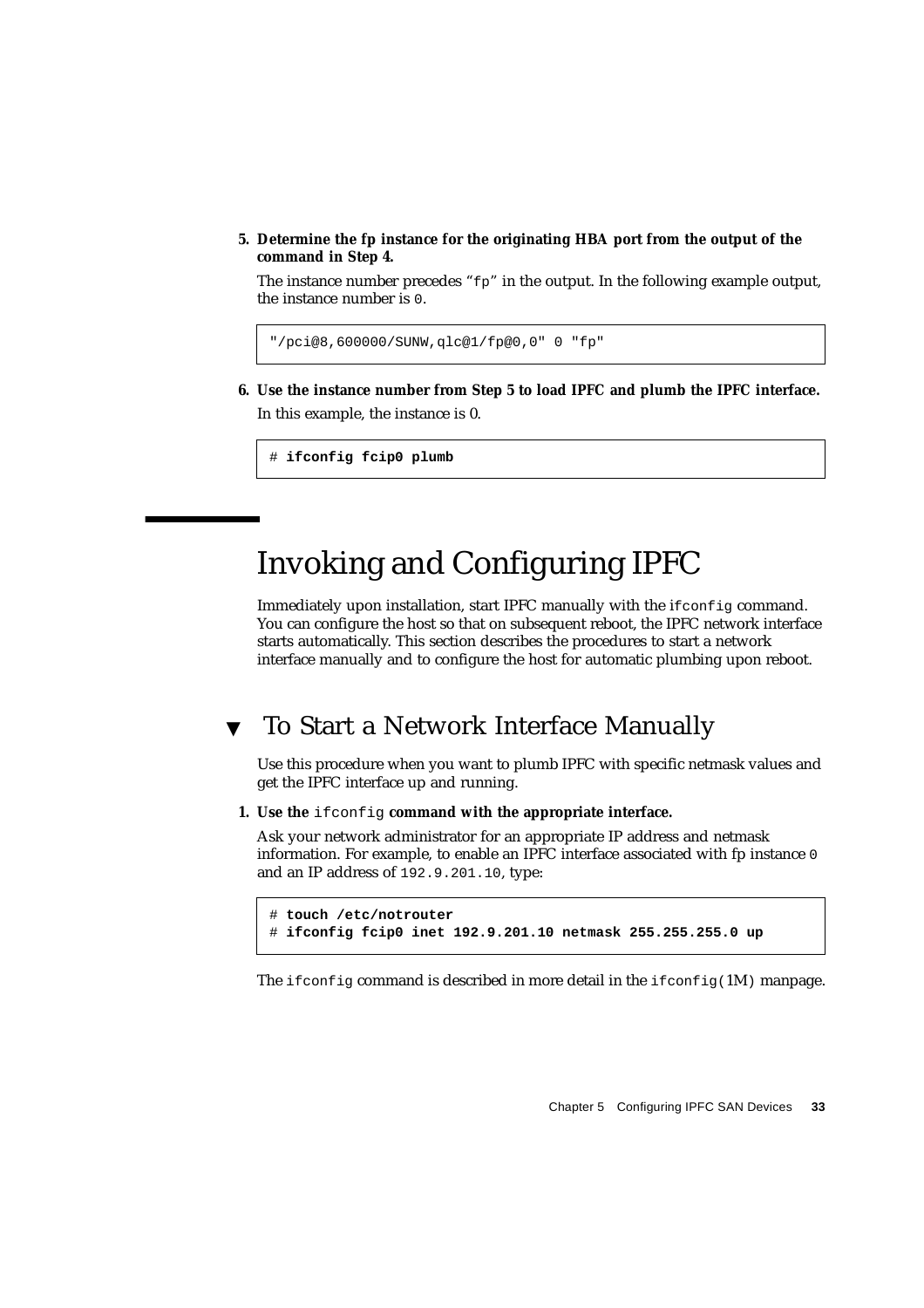#### **2. Use the command** ifconfig -a **to verify the network is functioning.**

The output of if config  $-a$  should look like this:

```
lo0: flags=1000849<UP,LOOPBACK,RUNNING,MULTICAST,IPv4> mtu 8232 
index 1
inet 127.0.0.1 netmask ff000000 
fcip0: flags=
1001843<UP,BROADCAST,RUNNING,MULTICAST,MULTI_BCAST,IPv4> mtu 1500 
index 2
inet 192.9.201.10 netmask ffffff00 broadcast 192.9.201.255 ether 
0:e0:8b:1:3c:f7 
hme0: flags=1000843<UP,BROADCAST,RUNNING,MULTICAST,IPv4> mtu 1500 
index 3
inet 192.9.200.70 netmask ffffff00 broadcast 192.9.200.255
ether 8:0:20:fc:e9:49
```
### ▼ To Configure the Host for Automatic Plumbing Upon Reboot

Each network interface must have an /etc/hostname.interface file defining the name of the IP address associated with it. For example, IPFC network interface fcip0 has a file named /etc/hostname.fcip0.

- **1. Manually create a** /etc/hostname.*interface* **file with a text editor so it contains a single line that identifies the host name or interface IP address.**
- **2. Use a text editor to make any additional entries to the** /etc/inet/hosts **file.**

The Solaris 10 installation program creates the /etc/inet/hosts file with minimum entries. You must manually make additional entries with a text editor. (See the hosts(4) man page for additional information.)

The /etc/inet/hosts file contains the hosts database. This file contains the host names and the primary network interface IP addresses, as well as the IP addresses of other network interfaces attached to the system and of any other network interfaces that the machine must know about.

The following code shows an example of an etc/inet/host file.

**CODE EXAMPLE 5-1** sun1 machine etc/inet/hosts

127.0.0.1 localhost loghost 192.9.200.70 sun1 #This is the local host name 192.9.201.10 fcip0 #Interface to network 192.9.201.10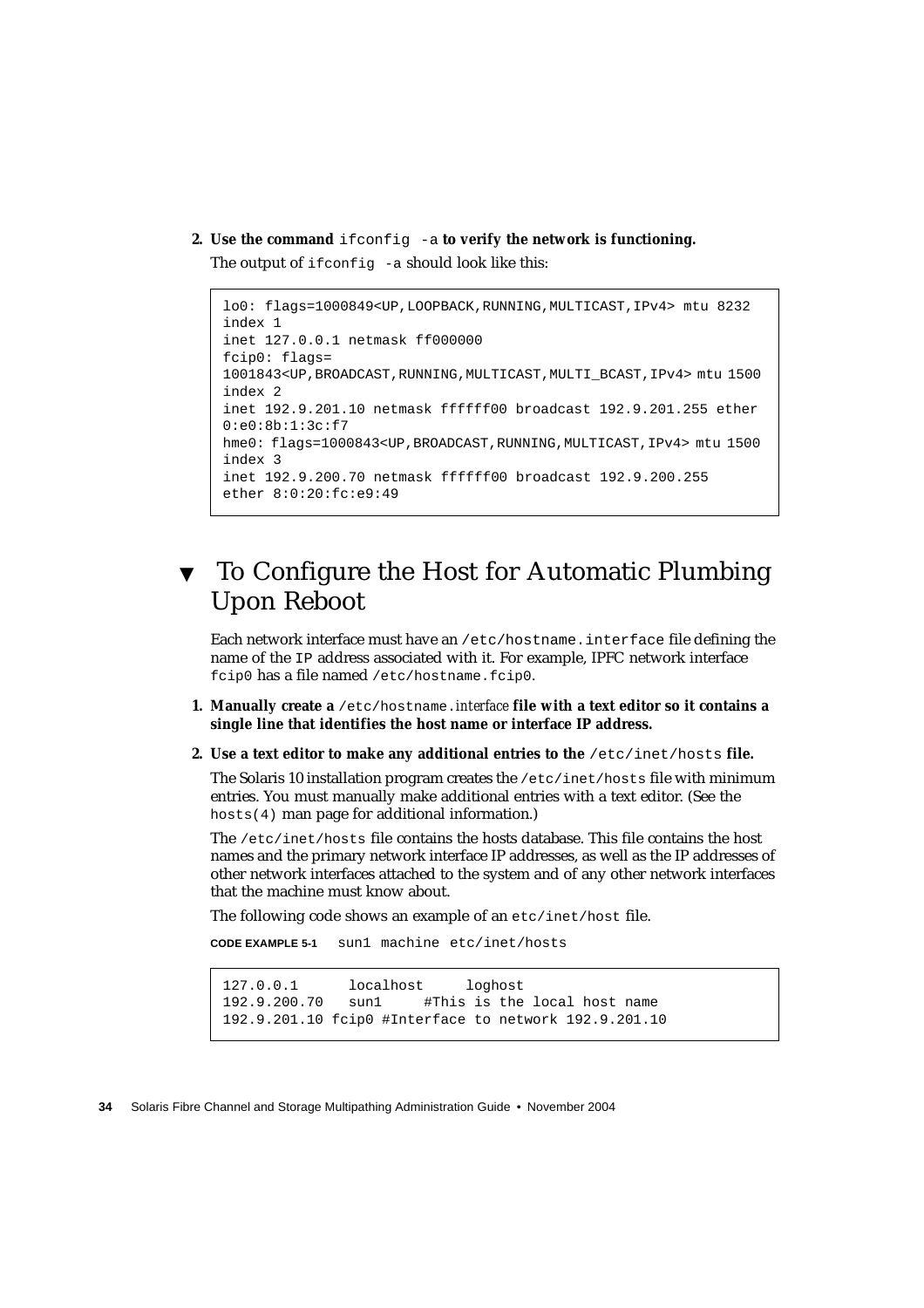#### **3. Edit the /etc/nsswitch.conf file so that all un-commented entries have the word files before any other nameservice.**

The /etc/nsswitch.conf specifies which name service to use for a particular machine. The following code shows an example of an /etc/nsswitch.conf file.

```
CODE EXAMPLE 5-2 sun1 machine /etc/nsswitch.conf File
```
hosts: files nis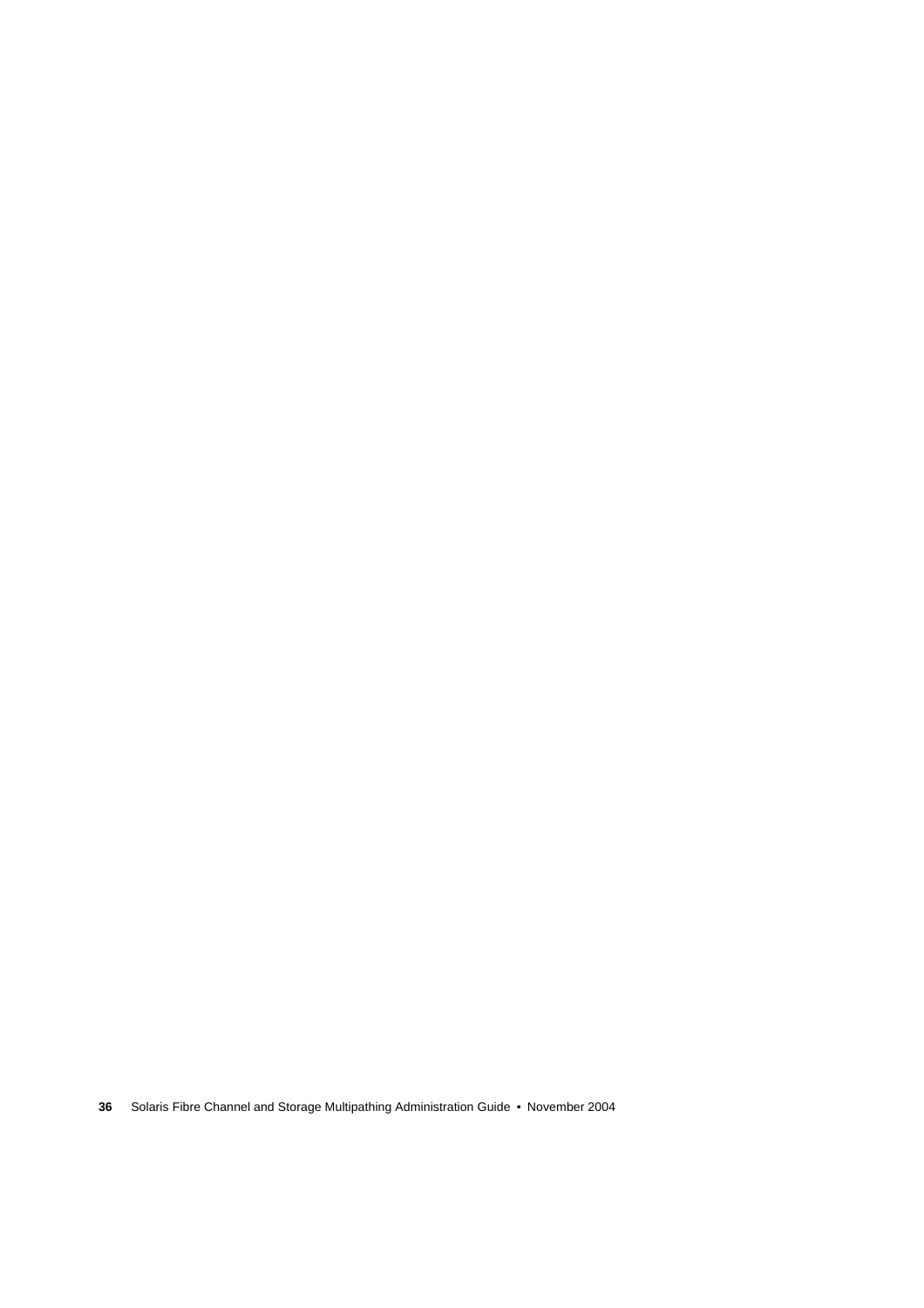# <span id="page-48-0"></span>Manual Configuration for Fabric Connected Devices

This appendix explains about configuring and unconfiguring the fabric devices in Solaris 10. It explains how the visible fabric devices on a host are detected and configured without enabling the multipathing feature and enabling the multipathing software.

This appendix contains the following sections:

- ["Manual Configuration" on page 37](#page-48-1)
- ["Fabric Device Node Configuration" on page 38](#page-49-0)
- ["Configuring Device Nodes Without Multipathing Enabled" on page 41](#page-52-0)
- "Configuring Device Nodes With Solaris Multipathing Software Enabled" on [page 45](#page-56-0)
- ["Unconfiguring Fabric Devices" on page 49](#page-60-0)

## <span id="page-48-1"></span>Manual Configuration

In Solaris 10, fabric-connected devices are made available to the Solaris host. This differs from previous versions of the Solaris FC and Storage Multipathing software running on the Solaris 8 or the Solaris 9 OS. In those versions, manual configuration steps were required to achieve fabric-connected device availability on the Solaris 10 host. If you want to manually configure the fabric-connected devices, use the following steps to change the default behavior on the Solaris 10 host. Note that changing the default behavior makes all of your fabric-connected devices unavailable. This can cause problem for fabric-connected devices that are required to be available at boot time.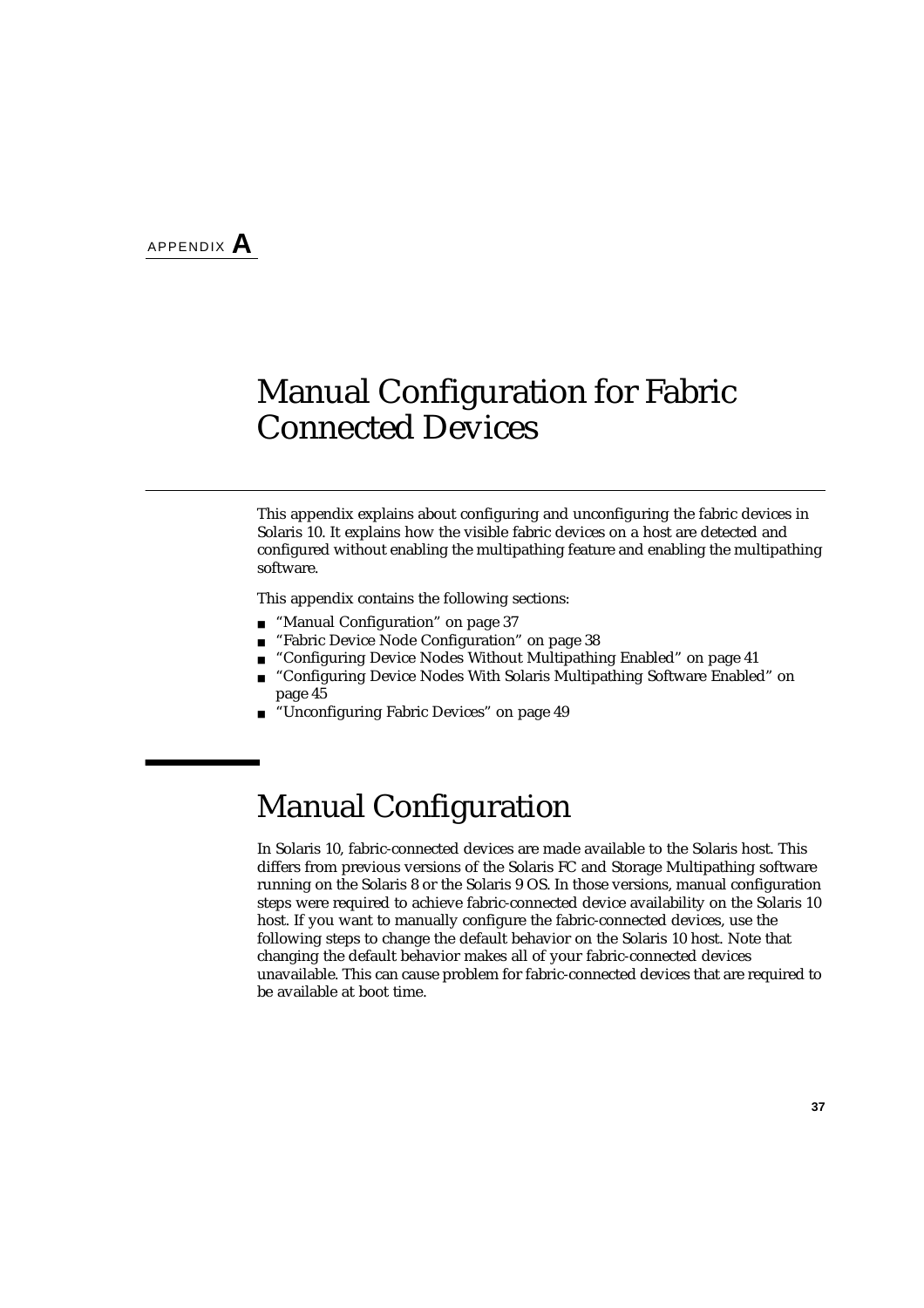**1. Edit the file** /kernel/drv/fp.conf **and uncomment the line.**

```
# manual_configuration_only=1;
```
By removing the leading '#

manual\_configuration\_only=1;

Please refer to the  $fp(7D)$  man page and the cfgadm  $fp(1M)$  man page for further information on this setting.

- **2. Reboot the host.**
- **3. For each fabric-connected device that will need to be made available, follow the steps in ["Configuring Device Nodes Without Multipathing Enabled" on page 41](#page-52-0) or ["Configuring Device Nodes With Solaris Multipathing Software Enabled" on](#page-56-0)  [page 45](#page-56-0) dependent upon whether you are using the Solaris FC and Storage Multipathing Software for multipathing.**

If the original default behavior for fabric-connected devices is desired, use the following steps:

**4. Edit the file** "/kernel/drv/fp.conf" **and comment the line**

manual configuration only=1;

By adding a leading '#'

# **manual\_configuration\_only=1;**

Please refer to the  $fp(7D)$  man page and the cfgadm  $fp(1M)$  man page for further information on this setting.

**5. Reboot the host**

## <span id="page-49-0"></span>Fabric Device Node Configuration

After you configure the hardware in your direct-attach system or SAN, you must ensure that the hosts recognize the devices. This section explains host recognition of fabric devices, also known as 24-bit FC addressing devices on the SAN. After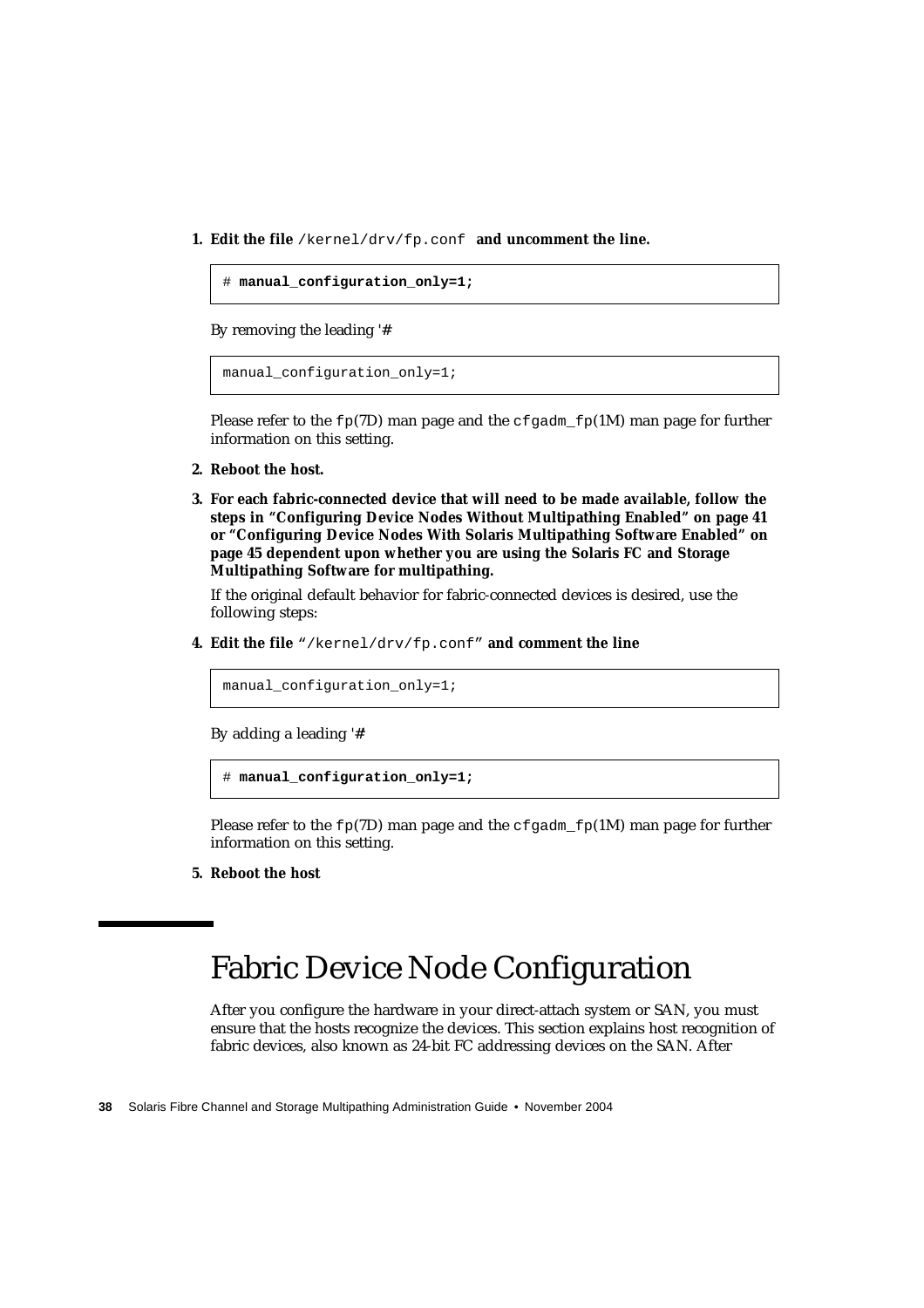configuring the devices, ports, and zones in your SAN, you need to make sure that the host is aware of the devices. You can have up to 16 million fabric devices connected together on a SAN with FC support.

This section is limited to the operations required from the perspective of the Solaris 10 OS. It does not cover other aspects, such as device availability and device-specific management. If devices are managed by other software, such as a volume manager, refer to the volume manager product documentation for additional instructions.

### Ensuring That LUN Level Information is Visible

You need to follow the steps mentioned below to ensure the visibility of LUN level information.

**1. Use the** cfgadm -al -o show\_SCSI\_LUN <*controller\_id*> **command to identify LUN level information.**

If you issue the cfgadm -al -o show\_SCSI\_LUN <*controller\_id*> command immediately after a system boots up, the output might not show the Fibre Channel Protocol (FCP) SCSI LUN level information. The information does not appear because the storage device drivers, such as the ssd and st driver, are not loaded on the running system.

**2. Use the** modinfo **command to check whether the drivers are loaded. After the drivers are loaded, the LUN level information is visible in the** cfgadm **output.**

### <span id="page-50-0"></span>▼ To Detect Fabric Devices Visible on a Host

This section provides an example of the procedure for detecting fabric devices using FC host ports  $\circ$  and  $\circ$ 1. This procedure also shows the device configuration information that is displayed with the  $cf$ gadm(1M) command.

**Note –** In the following examples, only failover path attachment point IDs (Ap Ids) are listed. The Ap\_Ids displayed on your system depend on your system configuration.

**1. Become superuser.**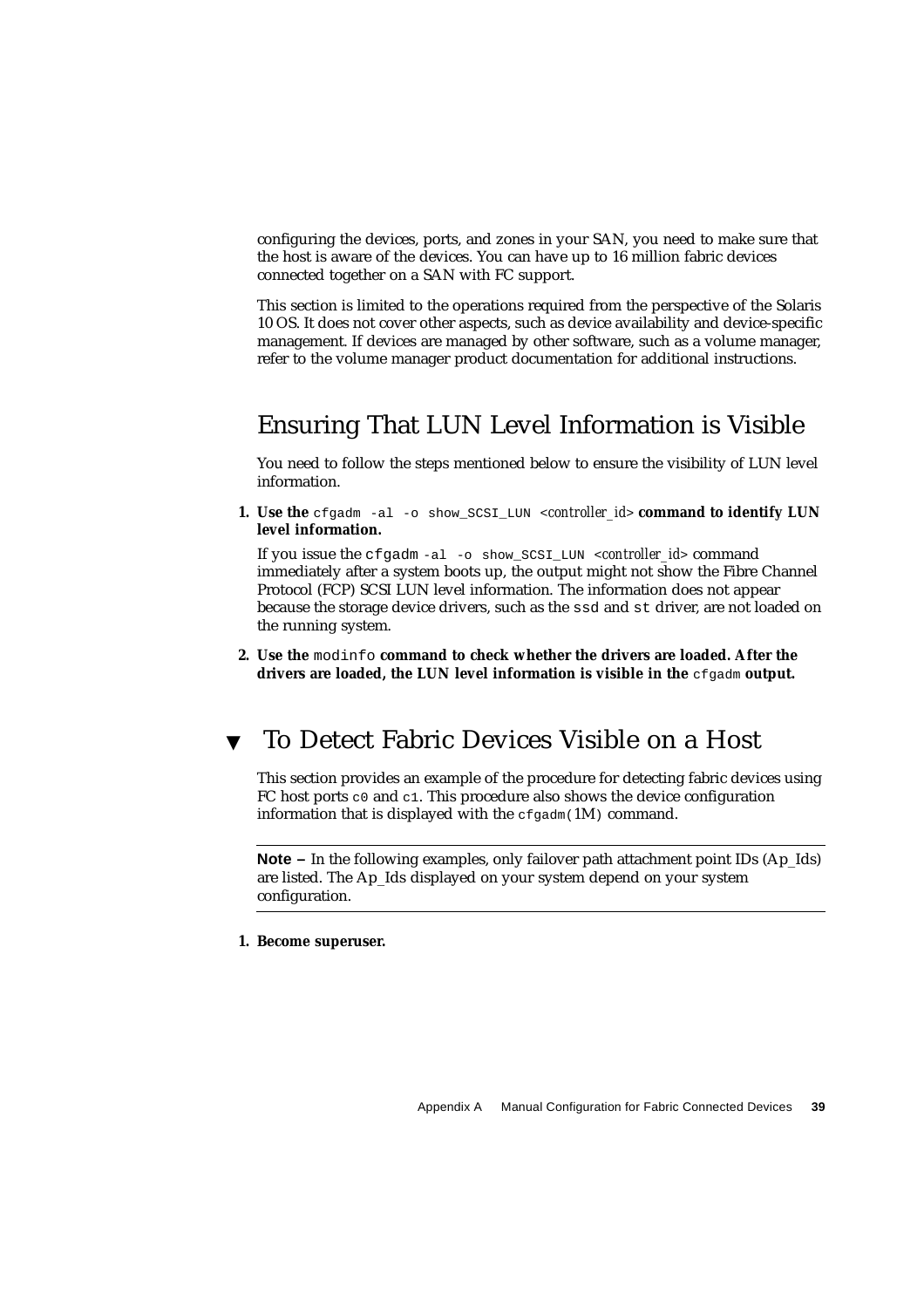**2. Display the information about the attachment points on the system.**

| # cfgadm -l    |                      |                     |                      |           |
|----------------|----------------------|---------------------|----------------------|-----------|
| Ap Id          | Type                 | Receptacle Occupant |                      | Condition |
| C <sub>0</sub> | fc-fabric            | connected           | unconfigured unknown |           |
| c1             | fc-private connected |                     | configured unknown   |           |

In this example,  $\circ$  represents a fabric-connected host port, and  $\circ$ 1 represents a private, loop-connected host port. Use the  $cf$ gadm( $1M$ ) command to manage the device configuration on fabric-connected host ports.

By default, the device configuration on private, loop-connected host ports is managed by a host using the Solaris 10 OS.

**3. Display information about the host ports and their attached devices.**

| cfgadm -al<br>#             |            |            |                       |
|-----------------------------|------------|------------|-----------------------|
| Ap Id                       | Type       | Receptacle | Condition<br>Occupant |
| C <sub>0</sub>              | fc-fabric  | connected  | unconfigured unknown  |
| c0::50020f2300006077 disk   |            | connected  | unconfigured unknown  |
| $c0::50020f23000063a9$ disk |            | connected  | unconfigured unknown  |
| c0::50020f2300005f24 disk   |            | connected  | unconfigured unknown  |
| $c0::50020f2300006107$ disk |            | connected  | unconfigured unknown  |
| c1                          | fc-private | connected  | configured<br>unknown |
| $c1:220203708b69c32b$ disk  |            | connected  | configured<br>unknown |
| c1:220203708ba7d832 disk    |            | connected  | configured<br>unknown |
| $c1:220203708b8d45f2$ disk  |            | connected  | configured<br>unknown |
| $c1::220203708b9b20b2$ disk |            | connected  | configured<br>unknown |
|                             |            |            |                       |

**Note –** The cfgadm –1 command displays information about FC host ports. Also use the cfgadm -al command to display information about FC devices. The lines that include a port world wide name (WWN) in the  $A_{p}$  and field associated with  $\infty$ represent a fabric device. Use the efgadm configure and unconfigure commands to manage those devices and make them available to hosts using the Solaris 10 OS. The Ap\_Id devices with port WWNs under c1 represent private-loop devices that are configured through the c1 host port.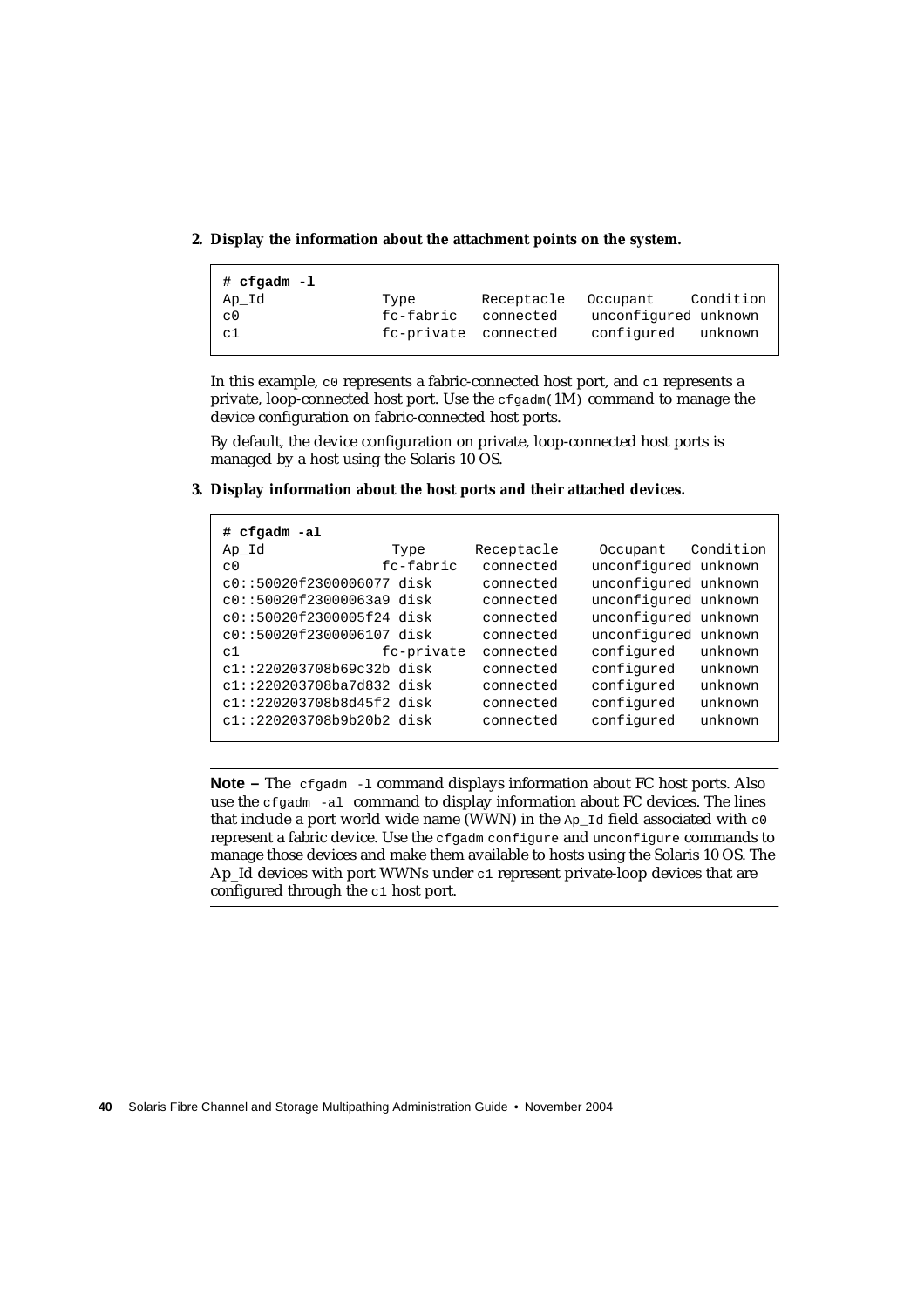# <span id="page-52-0"></span>Configuring Device Nodes Without Multipathing Enabled

This section describes fabric device configuration tasks on a host that does not have multipathing enabled.

The procedures in this section use specific devices as examples to illustrate how to use the cfgadm(1M) command to detect and configure fabric devices.

The procedures in this section show how to detect fabric devices that are visible on a host and to configure and make them available to a host using the Solaris 10 OS.

The device information that you supply and that is displayed by the  $cf$ gadm(1M) command depends on your system configuration.

### To Configure an Individual Device Without Multipathing

This sample procedure describes how to configure a fabric device that is attached to the fabric-connected host port c0.

#### **1. Become superuser.**

**2. Identify the device to be configured.**

| cfgadm -al<br>#             |           |                      |                      |           |
|-----------------------------|-----------|----------------------|----------------------|-----------|
| Ap_Id                       | Type      | Receptacle           | Occupant             | Condition |
| C <sub>0</sub>              | fc-fabric | connected            | unconfigured unknown |           |
| $c0::50020f2300006077$ disk |           | connected            | unconfigured unknown |           |
| c0::50020f23000063a9 disk   |           | connected            | unconfigured unknown |           |
| c0::50020f2300005f24 disk   |           | connected            | unconfigured unknown |           |
| $c0::50020f2300006107$ disk |           | connected            | unconfigured unknown |           |
| c1                          |           | fc-private connected | configured           | unknown   |
| $c1:220203708b69c32b$ disk  |           | connected            | configured           | unknown   |
| c1::220203708ba7d832 disk   |           | connected            | configured           | unknown   |
| $c1::220203708b8d45f2$ disk |           | connected            | configured           | unknown   |
| $c1::220203708b9b20b2$ disk |           | connected            | configured           | unknown   |
|                             |           |                      |                      |           |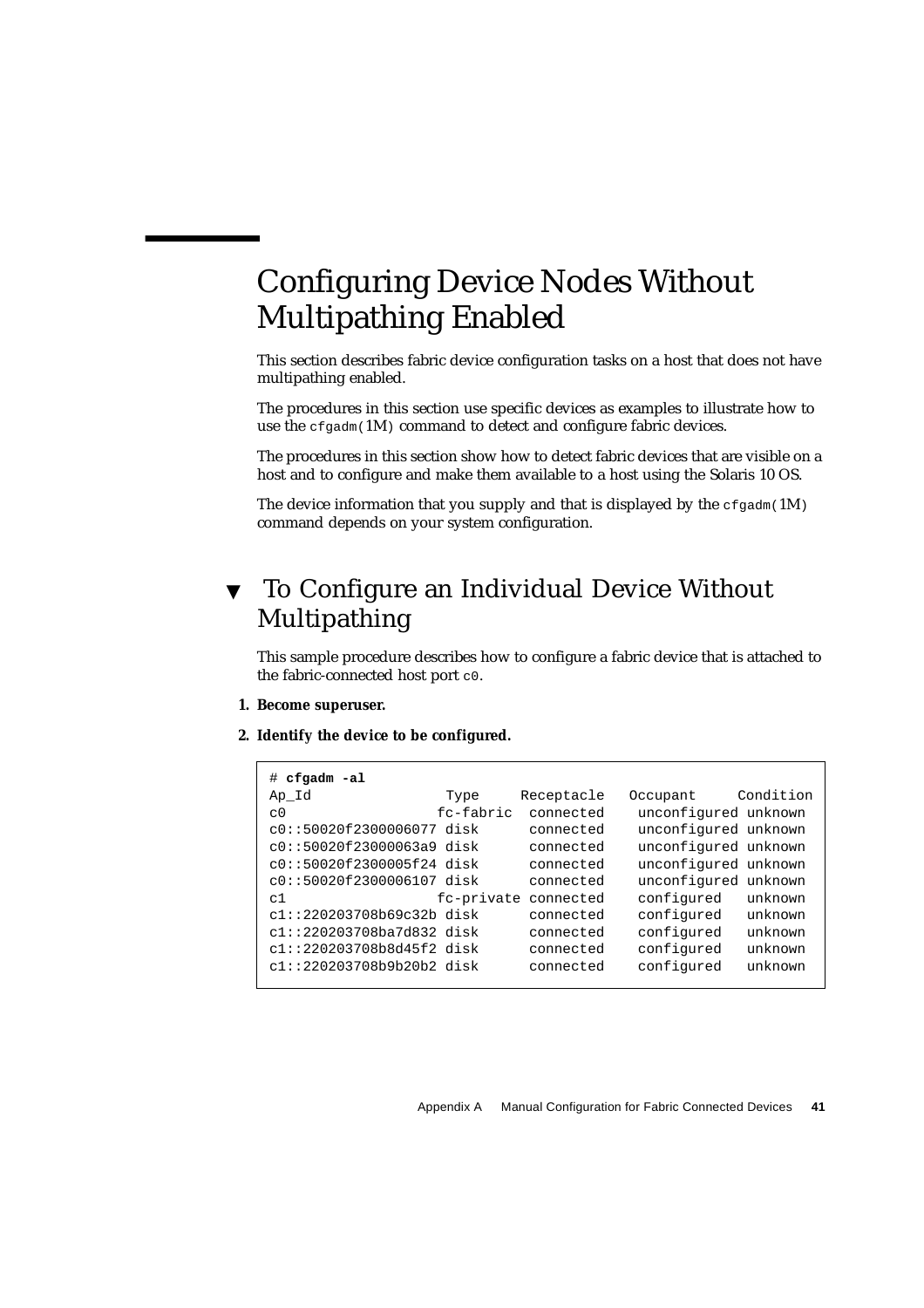**3. Configure the fabric device.**

```
# cfgadm -c configure c0::50020f2300006077
```
**4. Verify that the selected fabric device is configured.**

| cfgadm -al<br>#             |            |            |                      |           |
|-----------------------------|------------|------------|----------------------|-----------|
| Ap_Id                       | Type       | Receptacle | Occupant             | Condition |
| $\rm c0$                    | fc-fabric  | connected  | configured           | unknown   |
| c0::50020f2300006077        | disk       | connected  | configured           | unknown   |
| c0::50020f23000063a9 disk   |            | connected  | unconfigured unknown |           |
| c0::50020f2300005f24 disk   |            | connected  | unconfigured unknown |           |
| $c0::50020f2300006107$ disk |            | connected  | unconfigured unknown |           |
| c1                          | fc-private | connected  | configured           | unknown   |
| $c1:220203708b69c32b$ disk  |            | connected  | configured           | unknown   |
| c1::220203708ba7d832 disk   |            | connected  | configured           | unknown   |
| $c1::220203708b8d45f2$ disk |            | connected  | configured           | unknown   |
| $c1::220203708b9b20b2$ disk |            | connected  | configured           | unknown   |
|                             |            |            |                      |           |

Notice that the occupant column for both  $\circ$  0 and  $\circ$  0::50020f2300006077 displays as configured, indicating that the  $c0$  port has a configured occupant and that the c0::50020f2300006077 device is configured.

**5. Use the** show\_SCSI\_LUN **option to display FCP SCSI LUN information for multi-LUN SCSI devices.**

The following code example shows that the physical devices connected through Ap\_Id c0:50020f2300006077 have four LUNs configured.

| # cfgadm -al -o show SCSI LUN c0 |           |            |            |           |
|----------------------------------|-----------|------------|------------|-----------|
| Ap_Id                            | Type      | Receptacle | Occupant   | Condition |
| $\rm c0$                         | fc-fabric | connected  | configured | unknown   |
| $c0::50020f2300006077,0$ disk    |           | connected  | configured | unknown   |
| c0::50020f2300006077,1 disk      |           | connected  | configured | unknown   |
| c0::50020f2300006077, 2 disk     |           | connected  | configured | unknown   |
| c0::50020f2300006077,3 disk      |           | connected  | configured | unknown   |

**CODE EXAMPLE A-1** shows cfgadm output for four LUN devices

The device is now available on the host using the Solaris 10 OS. The paths represent each SCSI LUN in the physical device represented by c0::50020f2300006077.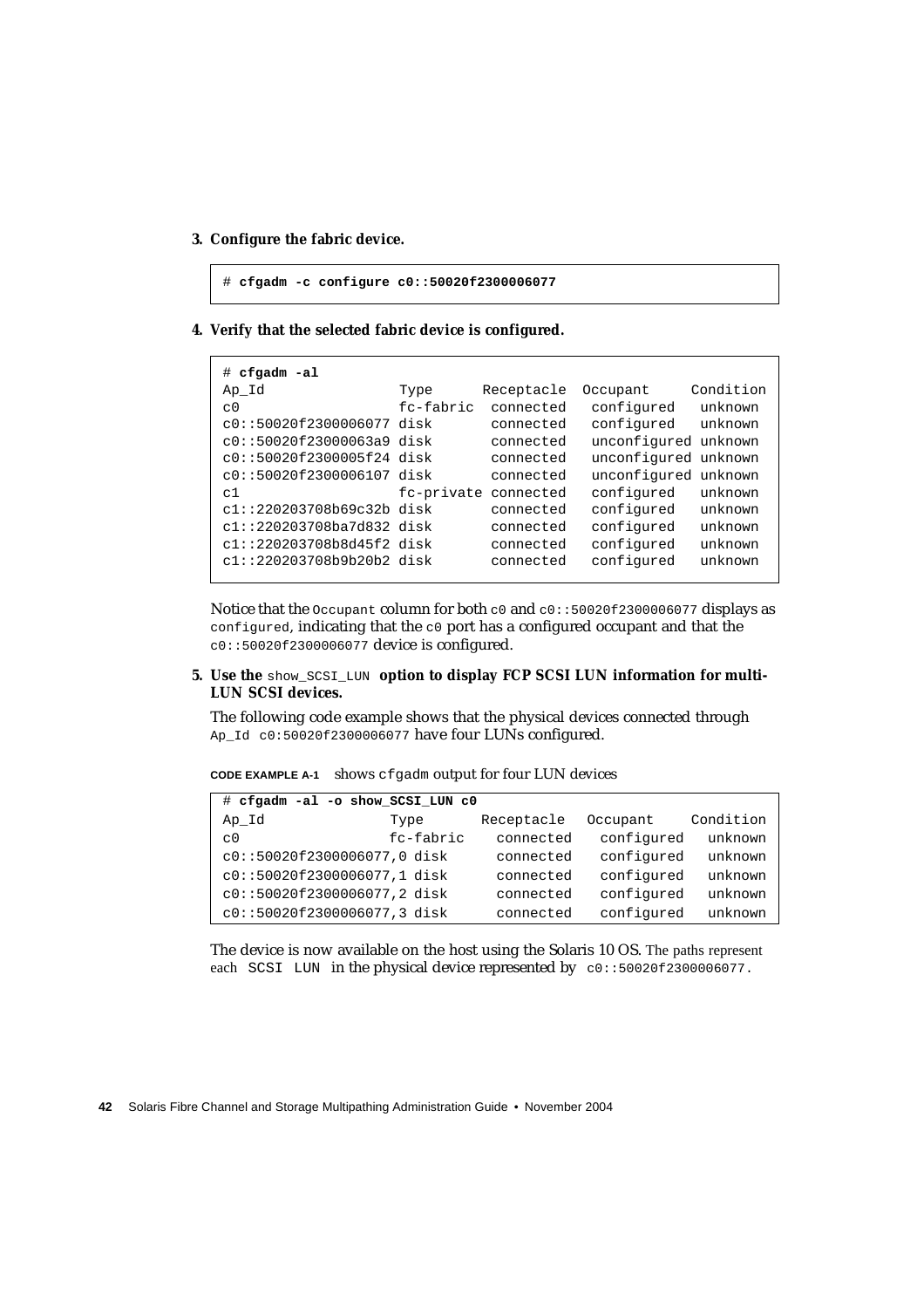### To Configure Multiple Devices Without Multipathing

Make sure you first identify the devices visible to the host with the procedure ["To](#page-50-0)  [Detect Fabric Devices Visible on a Host" on page 39.](#page-50-0) This procedure describes how to configure all unconfigured fabric devices that are attached to a fabric-connected host port. The port used as an example is  $\infty$ 0.

- **1. Become superuser.**
- **2. Identify the devices to be configured.**

| cfgadm -al<br>#             |            |            |                      |           |
|-----------------------------|------------|------------|----------------------|-----------|
| Ap Id                       | Type       | Receptacle | Occupant             | Condition |
| C <sub>0</sub>              | fc-fabric  | connected  | unconfigured unknown |           |
| $c0::50020f2300006077$ disk |            | connected  | unconfigured unknown |           |
| c0::50020f23000063a9 disk   |            | connected  | unconfigured unknown |           |
| c0::50020f2300005f24 disk   |            | connected  | unconfigured unknown |           |
| c0::50020f2300006107 disk   |            | connected  | unconfigured unknown |           |
| c1                          | fc-private | connected  | configured           | unknown   |
| $c1:220203708b69c32b$ disk  |            | connected  | configured           | unknown   |
| c1:220203708ba7d832 disk    |            | connected  | configured           | unknown   |
| c1::220203708b8d45f2 disk   |            | connected  | configured           | unknown   |
| $c1::220203708b9b20b2$ disk |            | connected  | configured           | unknown   |

**3. Configure all of the unconfigured devices on the selected port.**

**# cfgadm -c configure c0**

**Note –** This operation repeats the configure operation of an individual device for all the devices on  $\circ$  0. This can be time consuming if the number of devices on  $\circ$  0 is large.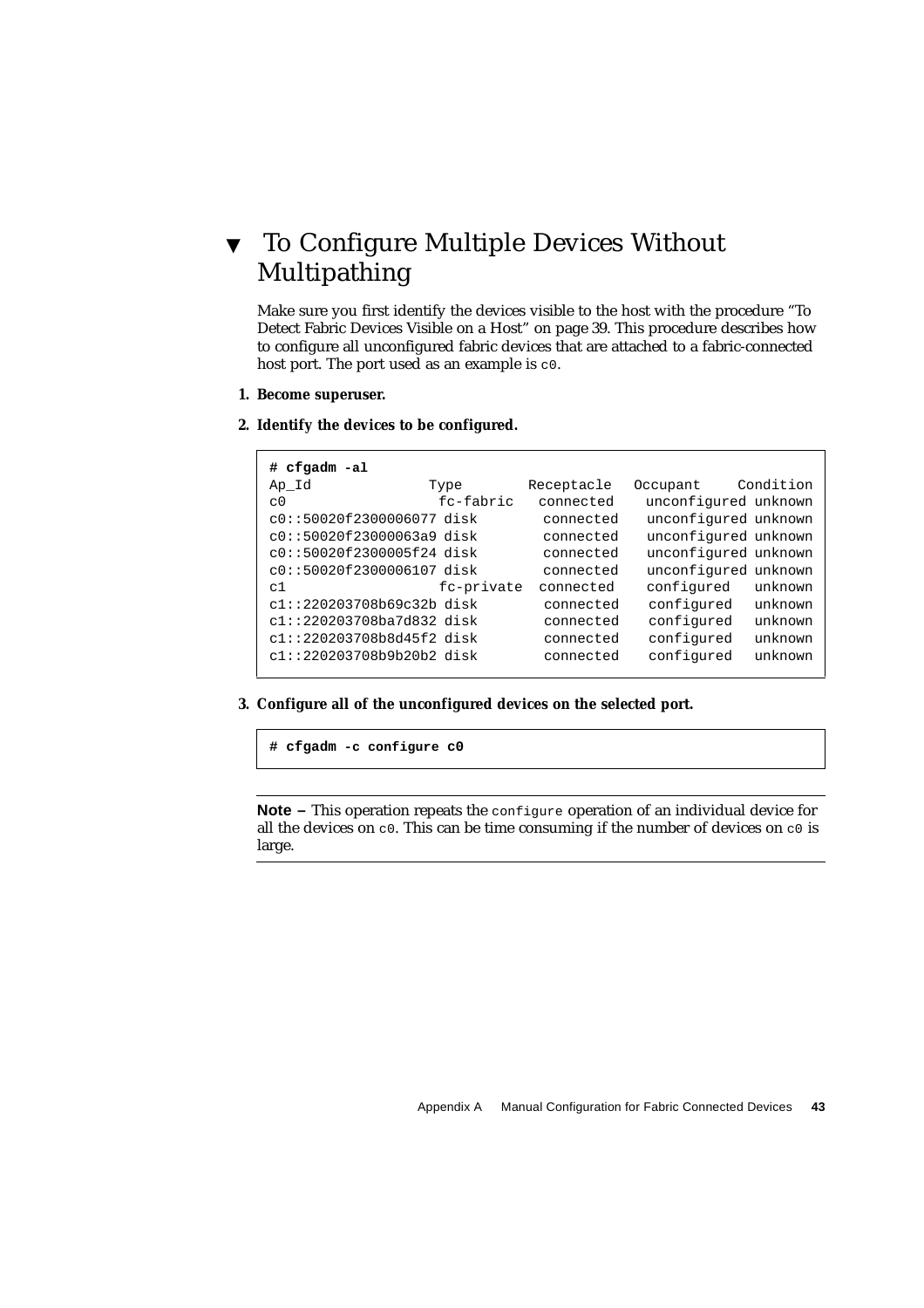**4. Verify that all devices on** c0 **are configured.**

| cfgadm -al<br>#             |            |            |            |           |
|-----------------------------|------------|------------|------------|-----------|
| Ap Id                       | Type       | Receptacle | Occupant   | Condition |
| C <sub>0</sub>              | fc-fabric  | connected  | configured | unknown   |
| $c0::50020f2300006077$ disk |            | connected  | configured | unknown   |
| $c0::50020f23000063a9$ disk |            | connected  | configured | unknown   |
| $c0::50020f2300005f24$ disk |            | connected  | configured | unknown   |
| $c0::50020f2300006107$ disk |            | connected  | configured | unknown   |
| c1                          | fc-private | connected  | configured | unknown   |
| $c1:220203708b69c32b$ disk  |            | connected  | configured | unknown   |
| c1::220203708ba7d832 disk   |            | connected  | configured | unknown   |
| $c1::220203708b8d45f2$ disk |            | connected  | configured | unknown   |
| $c1::220203708b9b20b2$ disk |            | connected  | configured | unknown   |
|                             |            |            |            |           |

**5. Use the** show\_SCSI\_LUN **command to display FCP SCSI LUN information for multi-LUN SCSI devices.**

The following code example shows that the physical devices represented by c0::50020f2300006077 and c0::50020f2300006107 each have four LUNs configured. The physical devices represented by c0::50020f23000063a9 and c0::50020f2300005f24 each have two LUNs configured.

**CODE EXAMPLE A-2** show\_SCSI\_LUN Output for Multiple LUNs and Two Devices

| # cfgadm -al -o show_SCSI_LUN c0 |           |            |            |           |  |
|----------------------------------|-----------|------------|------------|-----------|--|
| Ap_Id                            | Type      | Receptacle | Occupant   | Condition |  |
| C <sub>0</sub>                   | fc-fabric | connected  | configured | unknown   |  |
| $c0::50020f2300006077,0$ disk    |           | connected  | configured | unknown   |  |
| $c0::50020f2300006077,1$ disk    |           | connected  | configured | unknown   |  |
| c0::50020f2300006077, 2 disk     |           | connected  | configured | unknown   |  |
| c0::50020f2300006077,3 disk      |           | connected  | configured | unknown   |  |
| $c0::50020f23000063a9,0$ disk    |           | connected  | configured | unknown   |  |
| $c0::50020f23000063a9,1$ disk    |           | connected  | configured | unknown   |  |
| $c0::50020f2300005f24,0$ disk    |           | connected  | configured | unknown   |  |
| $c0::50020f2300005f24,1$ disk    |           | connected  | configured | unknown   |  |
| $c0::50020f2300006107,0$ disk    |           | connected  | configured | unknown   |  |
| $c0::50020f2300006107,1$ disk    |           | connected  | configured | unknown   |  |
| c0::50020f2300006107, 2 disk     |           | connected  | configured | unknown   |  |
| c0::50020f2300006107,3 disk      |           | connected  | configured | unknown   |  |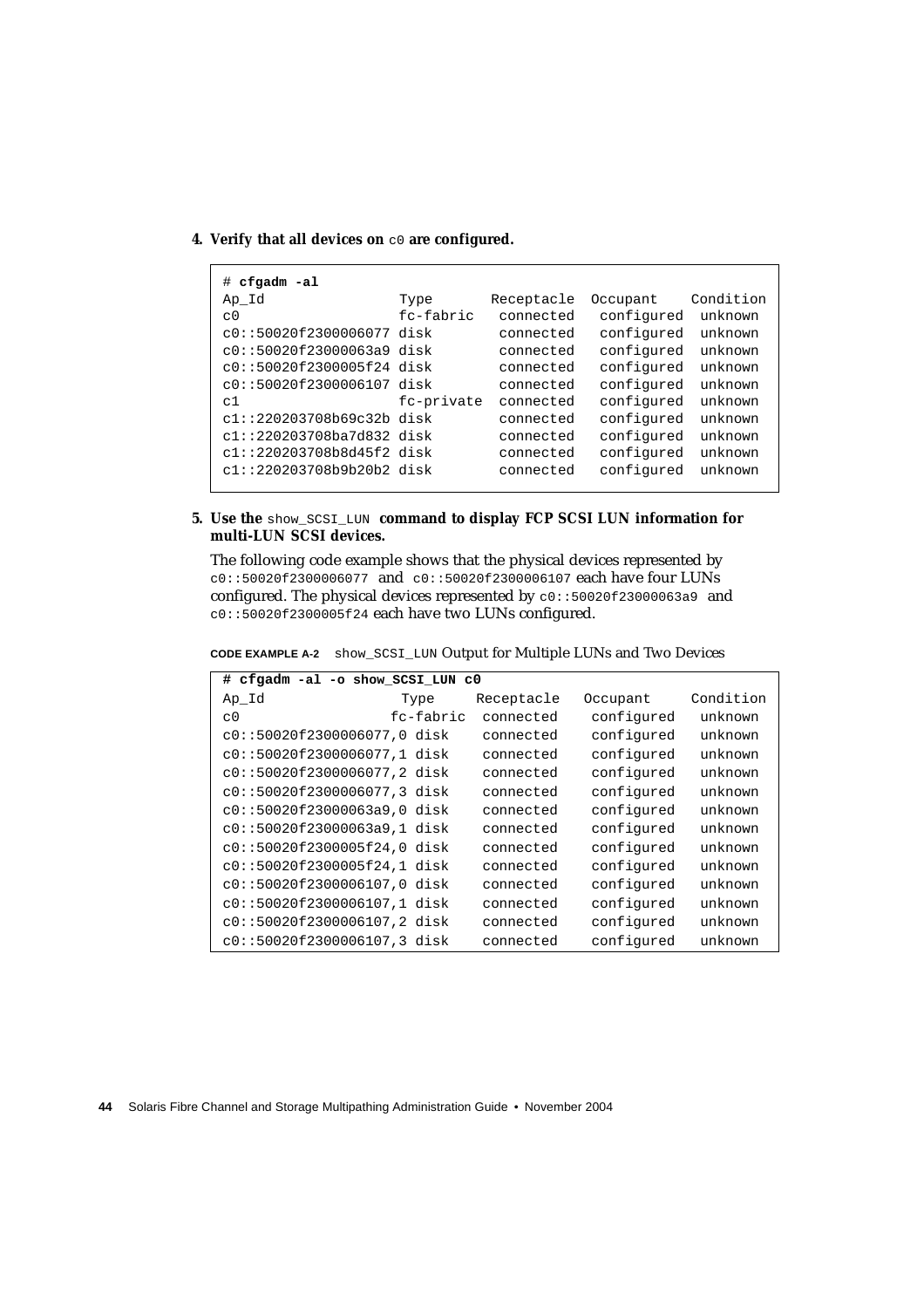# <span id="page-56-0"></span>Configuring Device Nodes With Solaris Multipathing Software Enabled

This section describes how to perform fabric device configuration steps on a host that has the Solaris Multipathing software enabled.

The devices attached to the fabric-connected host port are not configured by default and so are not available to the host using the Solaris 10 OS. Use the  $cf$  gadm(1M) configure and unconfigure commands to manage device node creation for fabric devices. See the  $cf$ gadm\_fp(1M) man page for additional information. The procedures in this section illustrate steps to detect fabric devices that are visible on a host and to configure them as multipathing devices to make them available to the host using the Solaris 10 OS.

The device information that you supply, and that is displayed by the  $cf$   $f$   $f$   $f$   $f$   $f$ command, depends on your system configuration. For more information on the cfgadm command, see the cfgadm\_fp(1M) and cfgadm(1M) man pages.

### ▼ To Configure Individual Devices With Solaris Multipathing Software

This sample procedure uses fabric-connected host ports  $\circ$  0 and  $\circ$  2 to configure fabric devices as multipath devices on a host that has the Solaris FC and Storage Multipathing software enabled.

The cfgadm -c configure command for fabric devices is the same regardless of whether or not multipathing is enabled.

**1. Become superuser.**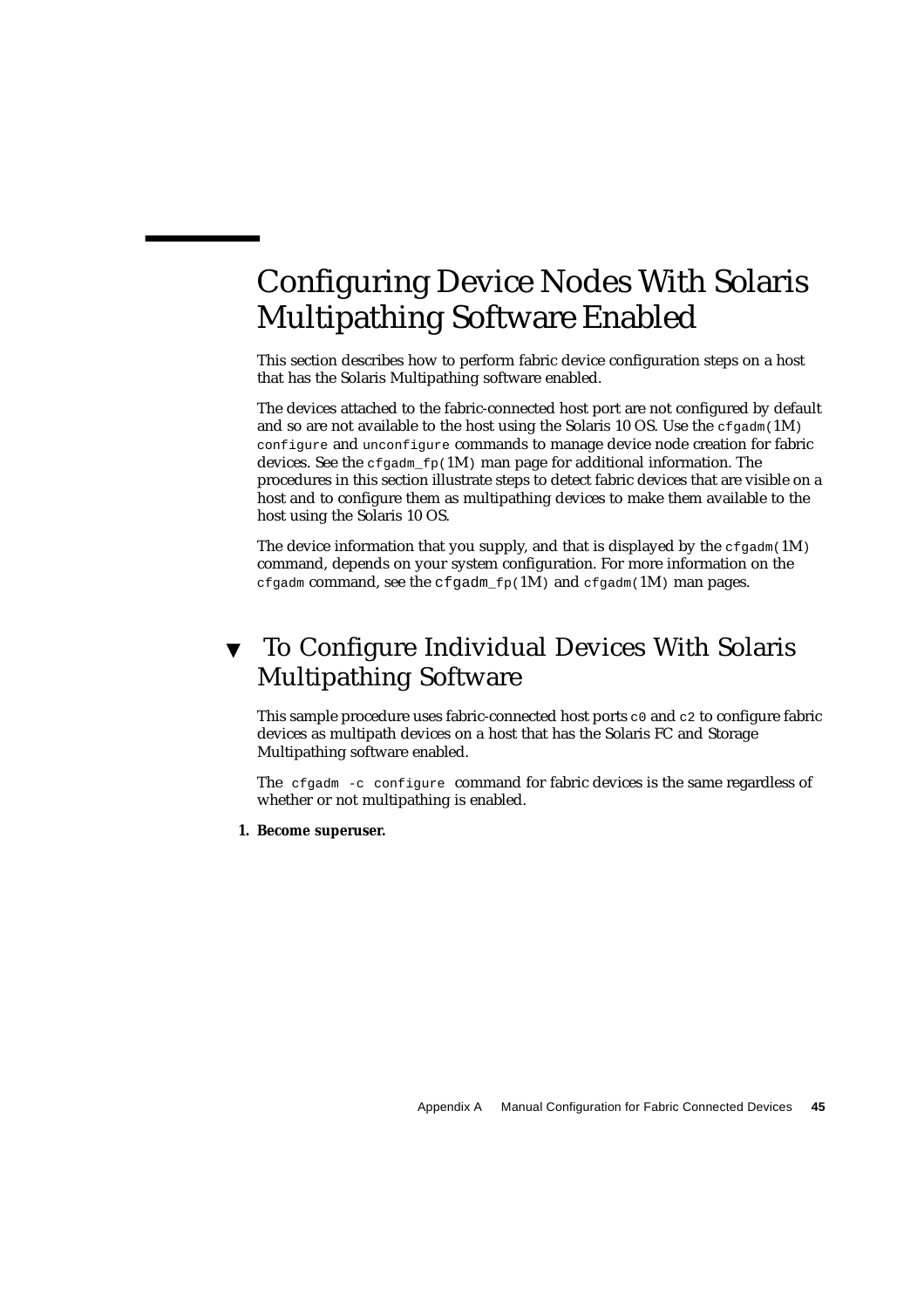#### **2. Identify the port WWN of the device to be configured as the Solaris FC and Storage Multipathing software device.**

Look for devices on a fabric-connected host port, marked as  $fc$ -fabric. These are the devices you can configure with the  $cf$ gadm  $-c$  configure command.

**CODE EXAMPLE A-3** cfgadm Listing of Fabric and Private-Loop Devices

| cfgadm -al<br>$^{\#}$       |            |            |                      |           |
|-----------------------------|------------|------------|----------------------|-----------|
| Ap_Id                       | Type       | Receptacle | Occupant             | Condition |
| $\rm c0$                    | fc-fabric  | connected  | unconfigured unknown |           |
| c0::50020f2300006077        | disk       | connected  | unconfigured unknown |           |
| $c0::50020f23000063a9$ disk |            | connected  | unconfigured unknown |           |
| c1                          | fc-private | connected  | configured           | unknown   |
| $c1::220203708b69c32b$ disk |            | connected  | configured           | unknown   |
| c1:220203708ba7d832 disk    |            | connected  | configured           | unknown   |
| $c1::220203708b8d45f2$ disk |            | connected  | configured           | unknown   |
| $c1:220203708b9b20b2$ disk  |            | connected  | configured           | unknown   |
| c2                          | fc-fabric  | connected  | unconfigured unknown |           |
| c2::50020f2300005f24 disk   |            | connected  | unconfigured unknown |           |
| $c2::50020f2300006107$ disk |            | connected  | unconfigured unknown |           |

In Code example A-3, the  $c0::50020f2300006077$  and  $c2::50020f2300006107$ Ap\_Ids represent the same storage device with different port WWNs for the storage device controllers. The  $\circ$  and  $\circ$  host ports are enabled for use by the Solaris FC and Storage Multipathing software.

**3. Configure the fabric device and make the Solaris FC and Storage Multipathing software devices available to the host.**

# **cfgadm -c configure c0::50020f2300006077 c2::50020f2300006107**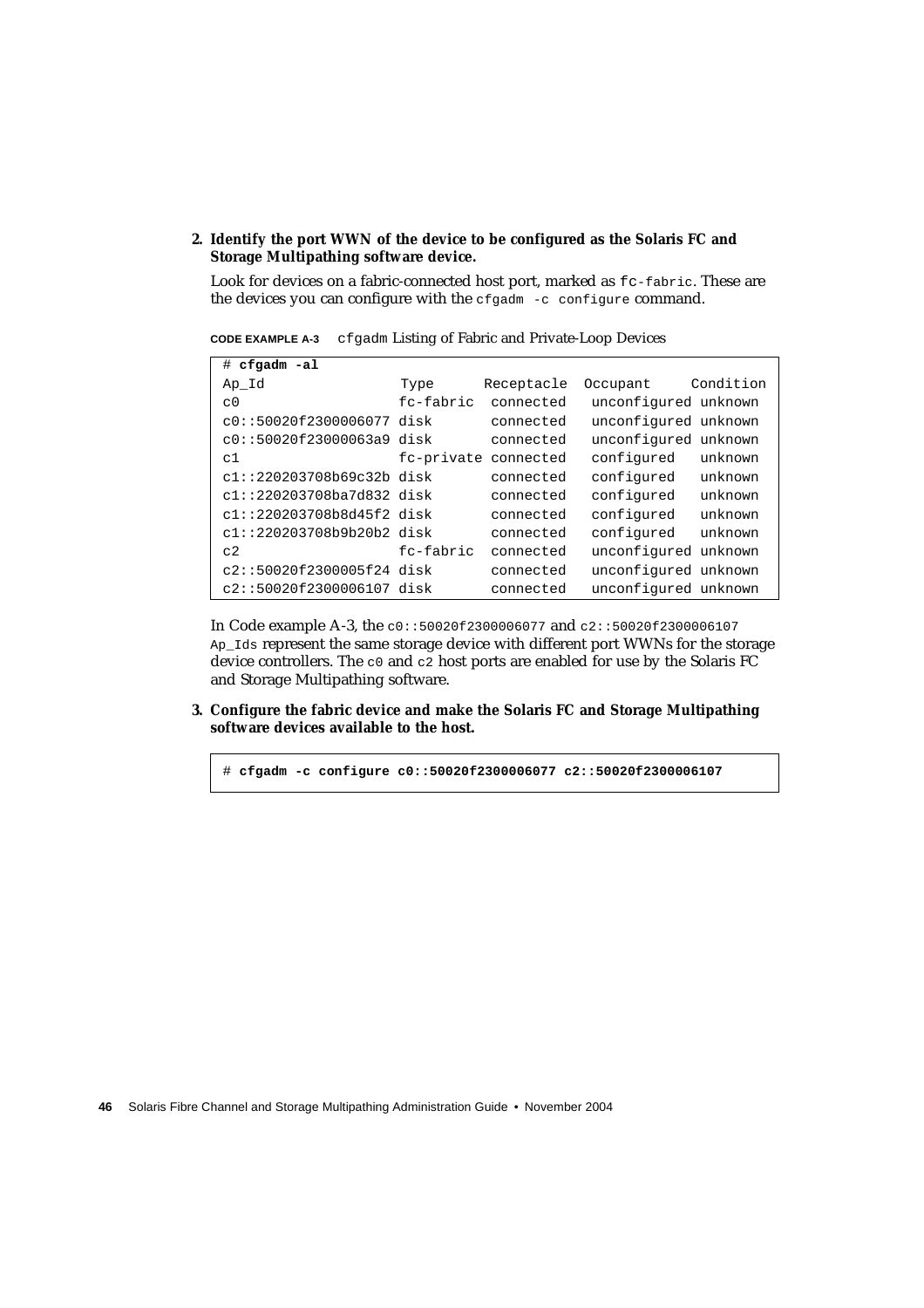**4. Verify that the selected devices are configured.**

| cfgadm -al<br>#             |            |            |              |           |
|-----------------------------|------------|------------|--------------|-----------|
| Ap Id                       | Type       | Receptacle | Occupant     | Condition |
| C <sub>0</sub>              | fc-fabric  | connected  | configured   | unknown   |
| $c0::50020f2300006077$ disk |            | connected  | configured   | unknown   |
| $c0::50020f23000063a9$ disk |            | connected  | unconfigured | unknown   |
| c1                          | fc-private | connected  | configured   | unknown   |
| $c1::220203708b69c32b$ disk |            | connected  | configured   | unknown   |
| c1::220203708ba7d832 disk   |            | connected  | configured   | unknown   |
| $c1::220203708b8d45f2$ disk |            | connected  | configured   | unknown   |
| $c1:220203708b9b20b2$ disk  |            | connected  | configured   | unknown   |
| C <sub>2</sub>              | fc-fabric  | connected  | configured   | unknown   |
| c2::50020f2300005f24 disk   |            | connected  | unconfigured | unknown   |
| $c2::50020f2300006107$ disk |            | connected  | configured   | unknown   |

Notice that the Occupant column of  $\circ$ 0 and  $\circ$ 0::50020f2300006077 specifies configured, which indicates that the  $\infty$  port has at least one configured occupant and that the c0::50020f2300006077 device is configured. The same change has been made in c2 and c2::50020f2300006107.

When the configure operation has been completed without an error, multipathingenabled devices are created on the host. If the physical device represented by c0::50020f2300006077 and c2::50020f2300006107 has multiple SCSI LUNs configured, each LUN is configured as a Solaris FC and Storage Multipathing software device. Code example A-4, shows that two LUNs are configured through  $c0::50020f2300006077$  and  $c2::50020f2300006107$ . Each  $Ap\_Id$  is associated with a path to those Solaris FC and Storage Multipathing software devices.

**CODE EXAMPLE A-4** show\_SCSI\_LUN Output for Two LUNs on a Device

| # cfgadm -al -o show SCSI LUN c0::50020f2300006077\ |      |            |            |           |  |
|-----------------------------------------------------|------|------------|------------|-----------|--|
| c2::50020f2300006107                                |      |            |            |           |  |
| Ap Id                                               | Type | Receptacle | Occupant   | Condition |  |
| $c0::50020f2300006077,0$ disk                       |      | connected  | configured | unknown   |  |
| $c0::50020f2300006077,1$ disk                       |      | connected  | configured | unknown   |  |
| c2::50020f2300006107,0 disk                         |      | connected  | configured | unknown   |  |
| c2::50020f2300006107,1 disk                         |      | connected  | configured | unknown   |  |

In code example A-4, notice that the following two multipathing-enabled devices are created for the device represented by c0::50020f2300006077 and c2::50020f2300006107: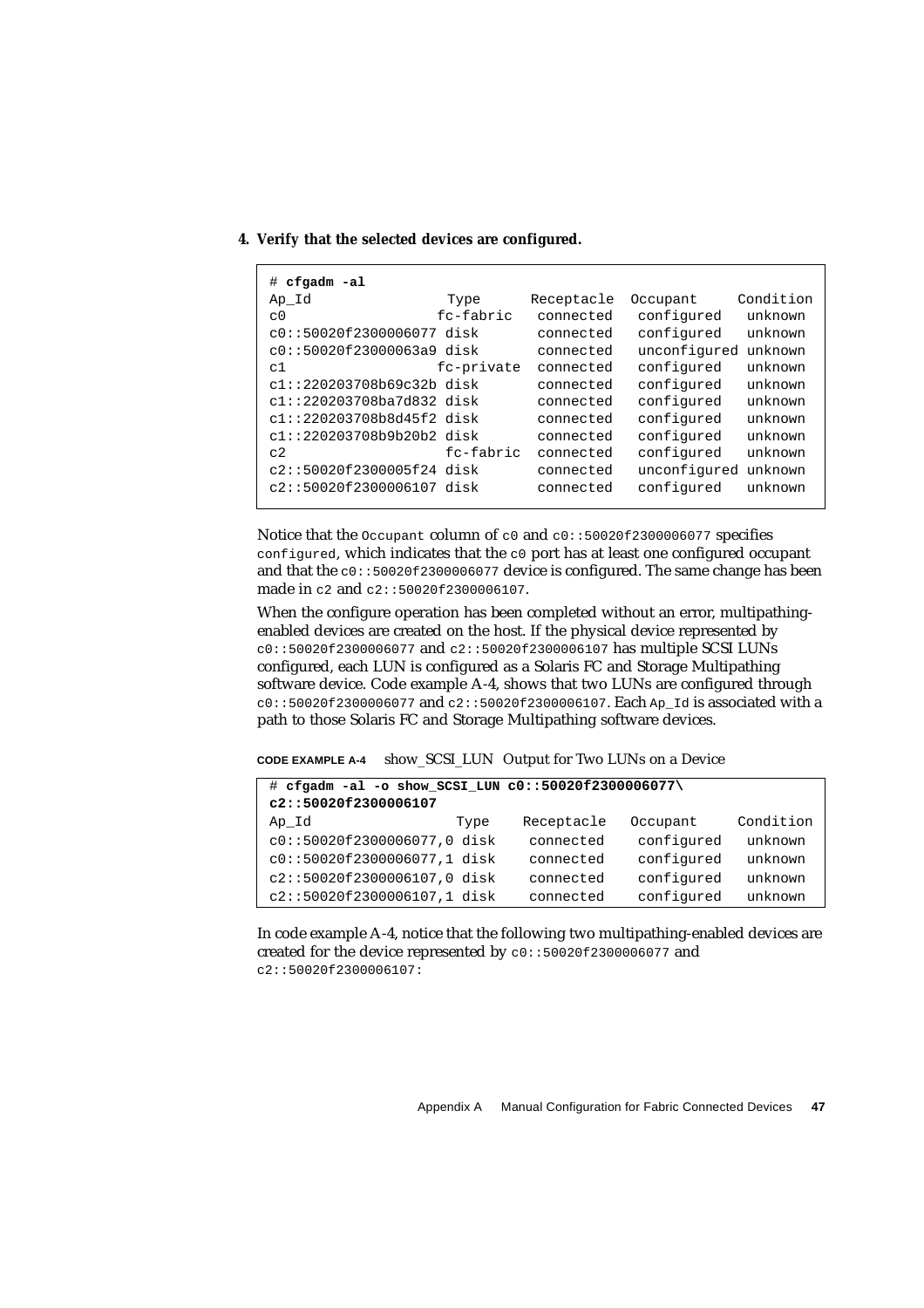### To Configure Multiple Devices With Multipathing

Before you configure or remove device nodes, be sure to first identify the fabric devices by using the procedure ["To Detect Fabric Devices Visible on a Host" on](#page-50-0)  [page 39](#page-50-0).

In this example, an Ap\_Id on a fabric-connected host port is a path to the Solaris FC and Storage Multipathing software device. For example, all devices with a path through  $c^2$  are to be configured, but none through  $c^0$  are to be configured.  $c^2$  is an attachment point from the host to the fabric, whereas  $c2:50020f2300006107$  is an attachment point from the storage to the fabric. A host detects all the storage devices in a fabric for which it is configured.

Configuring an Ap\_Id on the Solaris FC and Storage Multipathing software device that has already been configured through another Ap\_Id results in an additional path to the previously configured device. Note that a new device node is not created in this case. The device node is created only the first time an Ap\_Id to the corresponding Solaris FC and Storage Multipathing device is configured.

#### **1. Become superuser.**

**2. Identify the fabric-connected host port to be configured.**

| #<br>cfgadm -al             |            |            |                      |           |
|-----------------------------|------------|------------|----------------------|-----------|
| Ap_Id                       | Type       | Receptacle | Occupant             | Condition |
| C <sub>0</sub>              | fc-fabric  | connected  | configured           | unknown   |
| $c0::50020f2300006077$ disk |            | connected  | configured           | unknown   |
| $c0::50020f23000063a9$ disk |            | connected  | configured           | unknown   |
| c1                          | fc-private | connected  | configured           | unknown   |
| $c1:220203708b69c32b$ disk  |            | connected  | configured           | unknown   |
| c1::220203708ba7d832 disk   |            | connected  | configured           | unknown   |
| $c1::220203708b8d45f2$ disk |            | connected  | configured           | unknown   |
| $c1:220203708b9b20b2$ disk  |            | connected  | configured           | unknown   |
| C <sub>2</sub>              | fc-fabric  | connected  | unconfigured unknown |           |
| c2::50020f2300005f24 disk   |            | connected  | unconfigured unknown |           |
| c2::50020f2300006107 disk   |            | connected  | unconfigured unknown |           |

Devices represented by Ap\_Ids  $c0::50020f2300006077$  and  $c2::50020f2300006107$ are two paths to the same physical device, with  $c_0$ : :50020f2300006077 already configured. Configure the unconfigured devices on the selected port. This operation repeats the configure command of an individual device for all the devices on c2. This can be time-consuming if the number of devices on  $c2$  is large.

```
# cfgadm -c configure c2
```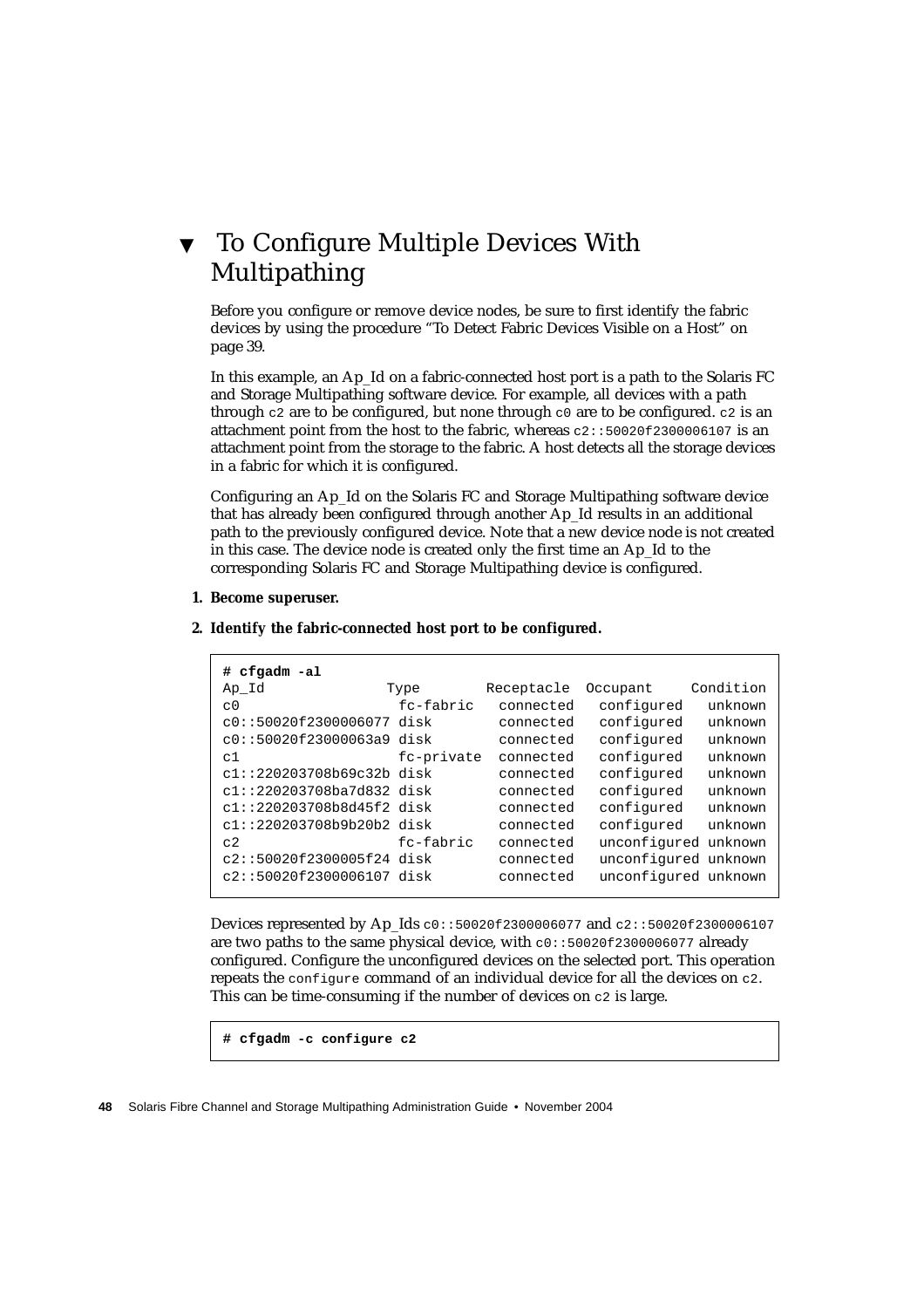**3. Verify that all devices on** c2 **are configured.**

| $cfqadm -a1$<br>#           |            |            |            |           |
|-----------------------------|------------|------------|------------|-----------|
| Ap Id                       | Type       | Receptacle | Occupant   | Condition |
| C <sub>0</sub>              | fc-fabric  | connected  | configured | unknown   |
| c0::50020f2300006077        | disk       | connected  | configured | unknown   |
| c0::50020f23000063a9        | disk       | connected  | configured | unknown   |
| c1                          | fc-private | connected  | configured | unknown   |
| $c1:220203708b69c32b$ disk  |            | connected  | configured | unknown   |
| c1:220203708ba7d832 disk    |            | connected  | configured | unknown   |
| $c1:220203708b8d45f2$ disk  |            | connected  | configured | unknown   |
| $c1::220203708b9b20b2$ disk |            | connected  | configured | unknown   |
| c2                          | fc-fabric  | connected  | configured | unknown   |
| c2::50020f2300005f24        | disk       | connected  | configured | unknown   |
| c2::50020f2300006107        | disk       | connected  | configured | unknown   |

Notice that the Occupant column of c2 and all of the devices under c2 is marked as configured.

The show\_SCSI\_LUN command displays FCP SCSI LUN information for multiple LUN SCSI devices. Code example A-5, shows that the physical devices connected through by c2::50020f2300006107 and c2::50020f2300005f24 each have two LUNs configured.

**CODE EXAMPLE A-5** show\_SCSI\_LUN Output for Multiple LUNs and Multiple Physical **Devices** 

| # cfgadm -al -o show_SCSI_LUN c2 |      |                     |            |           |
|----------------------------------|------|---------------------|------------|-----------|
| Ap_Id                            | Type | Receptacle          | Occupant   | Condition |
| C <sub>2</sub>                   |      | fc-fabric connected | configured | unknown   |
| c2::50020f2300005f24,0 disk      |      | connected           | configured | unknown   |
| c2::50020f2300005f24,1 disk      |      | connected           | configured | unknown   |
| c2::50020f2300006107,0 disk      |      | connected           | configured | unknown   |
| c2::50020f2300006107,1 disk      |      | connected           | configured | unknown   |

## <span id="page-60-0"></span>Unconfiguring Fabric Devices

This section provides information about unconfiguring the Solaris FC and Storage Multipathing software.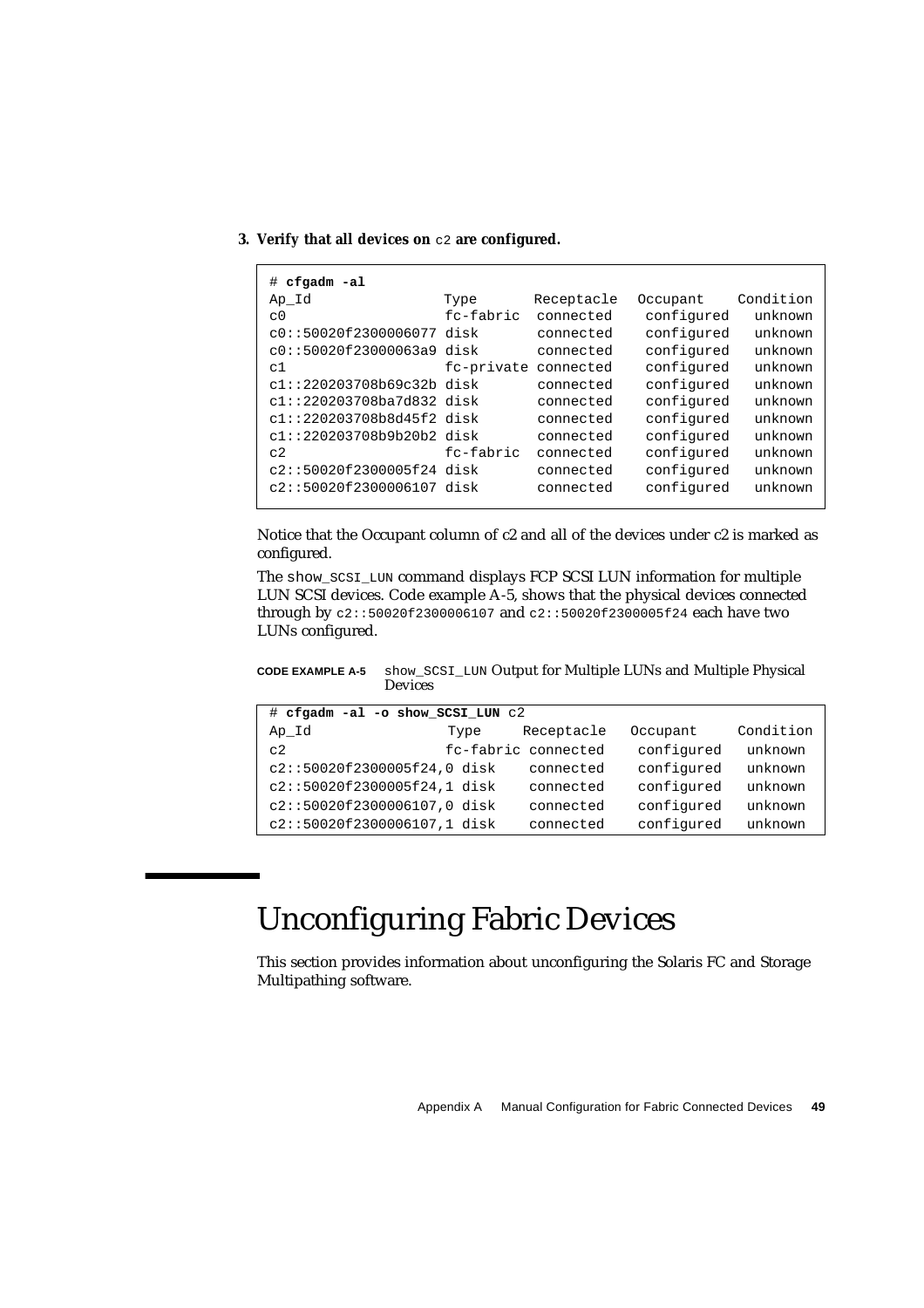### Unconfiguring a Fabric Device

Before you unconfigure a fabric device, stop all activity to the device and unmount any file systems on the fabric device. See the administration documentation for the Solaris 10 OS for unmounting instructions. If the device is under any volume manager's control, see the documentation for your volume manager before unconfiguring the device.

### ▼ To Unconfigure a Fabric Device

This procedure describes how to unconfigure a fabric device that is attached to the fabric-connected host port c0.

**1. Become superuser.**

#### **2. Identify the device to be unconfigured.**

Only devices on a fabric-connected host port can be unconfigured.

```
# cfgadm -al
Ap_Id Type Receptacle Occupant Condition
c0 fc-fabric connected configured unknown
c0::50020f2300006077 disk connected configured unknown
c0::50020f23000063a9 disk connected configured unknown
c1 fc-private connected configured unknown
c1::220203708b69c32b disk connected configured unknown
c1::220203708ba7d832 disk connected configured unknown
```
**3. Unconfigure the fabric device.**

# **cfgadm -c unconfigure c0::50020f2300006077**

**4. Verify that the selected fabric device is unconfigured.**

```
# cfgadm -al
Ap Id Type Receptacle Occupant Condition
c0 fc-fabric connected configured unknown
c0::50020f2300006077 disk connected unconfigured unknown
c0::50020f23000063a9 disk connected configured unknown
c1 fc-private connected configured unknown
c1::220203708b69c32b disk connected configured unknown
c1::220203708ba7d832 disk connected configured unknown
```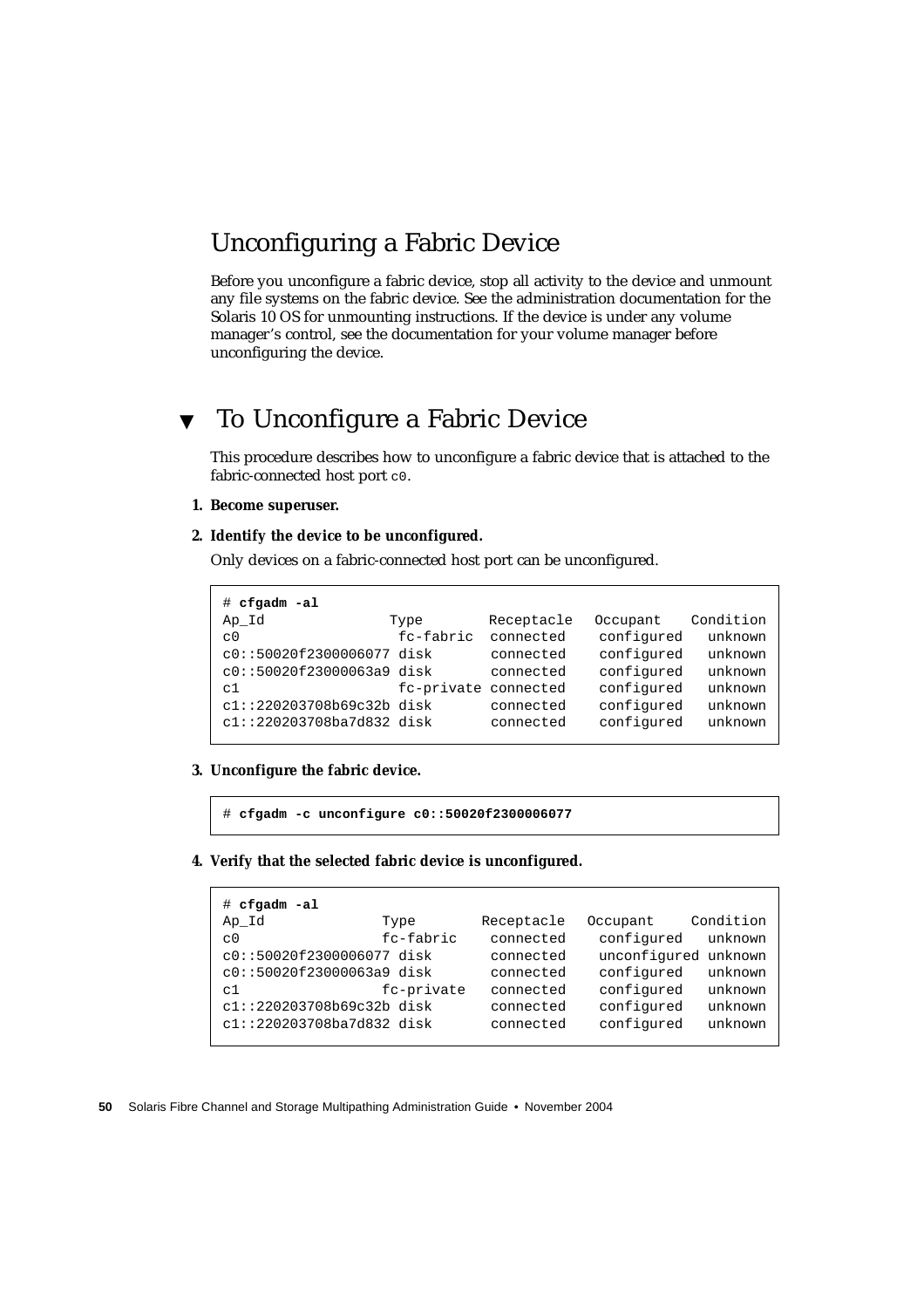### To Unconfigure all Fabric Devices on a Fabric-Connected Host Port

This procedure describes how to unconfigure all configured fabric devices that are attached to a fabric-connected host port.

#### **1. Become superuser.**

#### **2. Identify the fabric devices to be unconfigured.**

Only devices on a fabric-connected host port can be unconfigured.

| $\#$ cfgadm $-a1$           |            |            |            |           |
|-----------------------------|------------|------------|------------|-----------|
| Ap Id                       | Type       | Receptacle | Occupant   | Condition |
| $\rm c0$                    | fc-fabric  | connected  | configured | unknown   |
| $c0::50020f2300006077$ disk |            | connected  | configured | unknown   |
| $c0::50020f23000063a9$ disk |            | connected  | configured | unknown   |
| c <sub>1</sub>              | fc-private | connected  | configured | unknown   |
| $c1:220203708b69c32b$ disk  |            | connected  | configured | unknown   |
| c1:220203708ba7d832 disk    |            | connected  | configured | unknown   |
|                             |            |            |            |           |

**3. Stop all activity to each fabric device on the selected port and unmount any file systems on each fabric device. If the device is under any volume manager's control, see the documentation for your volume manager before unconfiguring the device.**

# **cfgadm -c unconfigure c0**

**4. Unconfigure all of the configured fabric devices on a selected port.**

**Note –** This operation repeats the unconfigure operation of an individual device for all the devices on  $\circ$  0. This can be time-consuming if the number of devices on  $\circ$  0 is large.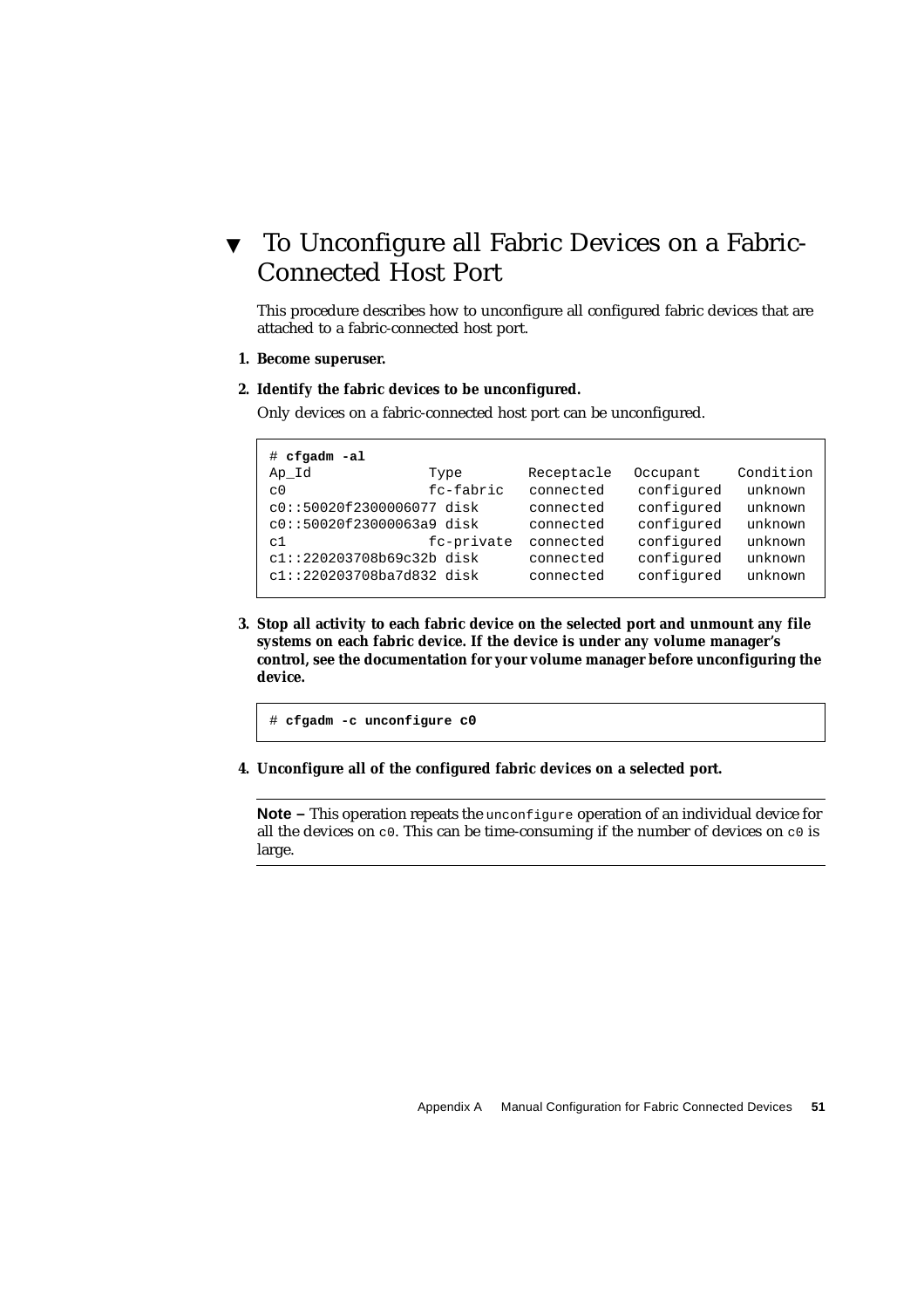**5. Verify that all the devices on c0 are unconfigured.**

| Type       | Receptacle                                                                                                           | Occupant   | Condition                                                            |
|------------|----------------------------------------------------------------------------------------------------------------------|------------|----------------------------------------------------------------------|
| fc-fabric  | connected                                                                                                            |            |                                                                      |
|            | connected                                                                                                            |            |                                                                      |
|            | connected                                                                                                            |            |                                                                      |
| fc-private | connected                                                                                                            | configured | unknown                                                              |
|            | connected                                                                                                            | configured | unknown                                                              |
|            | connected                                                                                                            | configured | unknown                                                              |
|            | $c0::50020f2300006077$ disk<br>$c0::50020f23000063a9$ disk<br>$c1:220203708b69c32b$ disk<br>c1:220203708ba7d832 disk |            | unconfigured unknown<br>unconfigured unknown<br>unconfigured unknown |

Notice that the Occupant column of c0 and all the fabric devices attached to it are displayed as unconfigured.

▼ To Unconfigure a Fabric Device Associated With Solaris FC and Storage Multipathing Enabled Devices

This procedure shows fabric-connected host ports  $c_0$  and  $c_2$  to illustrate how to unconfigure fabric devices associated with Solaris FC and Storage Multipathing software devices.

- **1. Become superuser.**
- **2. Identify the port WWN of the fabric device to be unconfigured.**

| cfgadm -al<br>#             |            |            |            |           |
|-----------------------------|------------|------------|------------|-----------|
| Ap_Id                       | Type       | Receptacle | Occupant   | Condition |
| C <sub>0</sub>              | fc-fabric  | connected  | configured | unknown   |
| $c0::50020f2300006077$ disk |            | connected  | configured | unknown   |
| $c0::50020f23000063a9$ disk |            | connected  | configured | unknown   |
| c1                          | fc-private | connected  | configured | unknown   |
| $c1:220203708b69c32b$ disk  |            | connected  | configured | unknown   |
| c1:220203708ba7d832 disk    |            | connected  | configured | unknown   |
| c2                          | fc-fabric  | connected  | configured | unknown   |
| c2::50020f2300005f24 disk   |            | connected  | configured | unknown   |
| c2::50020f2300006107 disk   |            | connected  | configured | unknown   |
|                             |            |            |            |           |

In this example, the  $c0::50020f2300006077$  and  $c2::50020f2300006107$  Ap\_Ids represent different port WWNs for the same device associated with a Solaris FC and Storage Multipathing software device. The  $\circ$  and  $\circ$  host ports are enabled for use by the Solaris FC and Storage Multipathing software.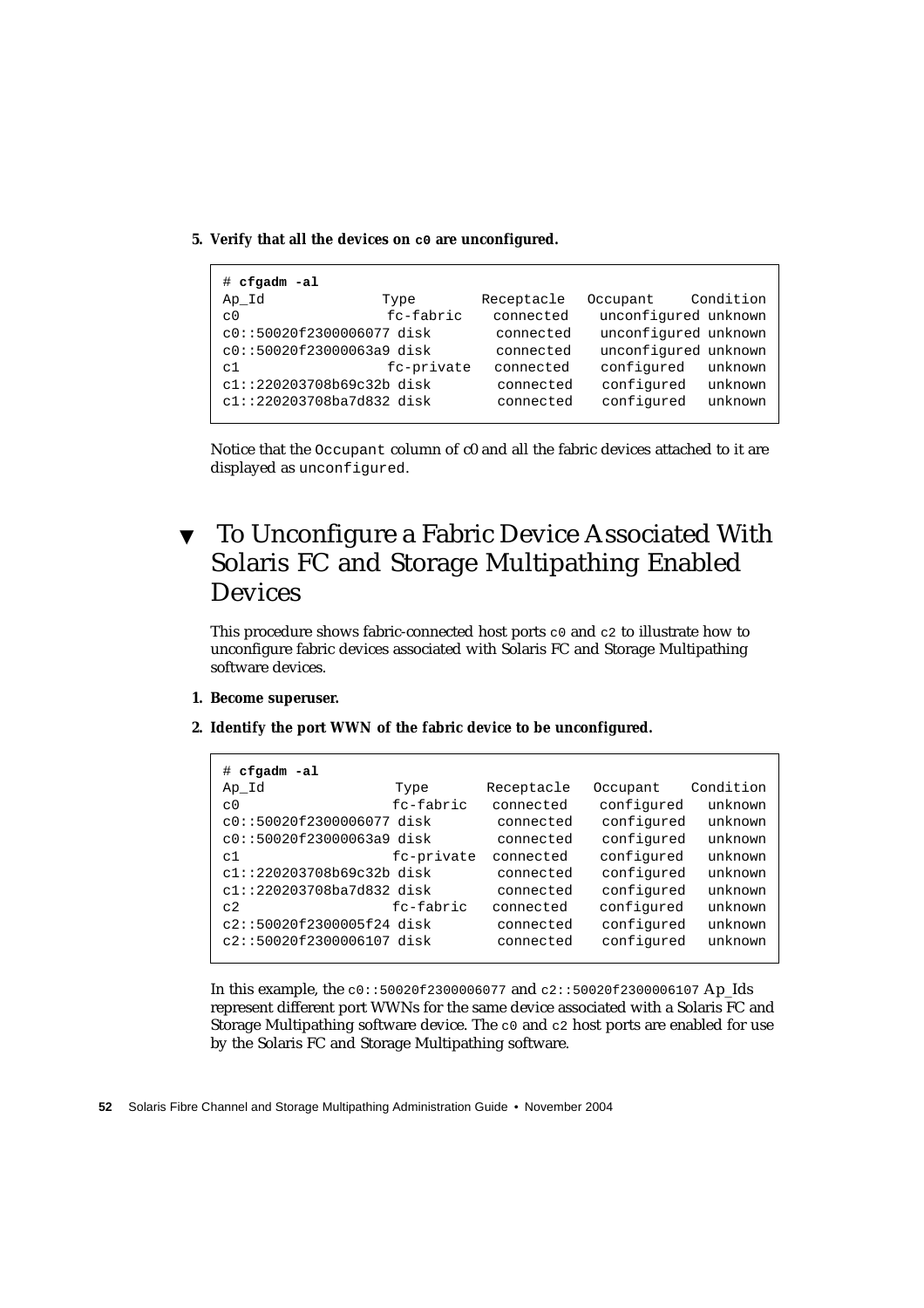- **3. Stop all device activity to each fabric device on the selected port and unmount any file systems on each fabric device. If the device is under any volume manager's control, see the documentation for your volume manager for maintaining the fabric device.**
- **4. Unconfigure fabric devices associated with the Solaris FC and Storage Multipathing software device.**

Only devices on a fabric-connected host port can be unconfigured through the cfgadm -c unconfigure command.

# **cfgadm -c unconfigure c0::50020f2300006077 c2::50020f2300006107**

**Note –** You can remove a device from up to eight paths individually, as in the example command cfgadm -c unconfigure c0::1111, c1::2222, c3::3333, etc. As an alternative, you can remove an entire set of paths from the host, as in the example cfgadm -c unconfigure c0.

#### **5. Verify that the selected devices are unconfigured.**

| cfgadm -al<br>#             |            |            |              |           |
|-----------------------------|------------|------------|--------------|-----------|
| Ap_Id                       | Type       | Receptacle | Occupant     | Condition |
| C <sub>0</sub>              | fc-fabric  | connected  | configured   | unknown   |
| c0::50020f2300006077        | disk       | connected  | unconfigured | unknown   |
| $c0::50020f23000063a9$ disk |            | connected  | configured   | unknown   |
| c1                          | fc-private | connected  | configured   | unknown   |
| $c1:220203708b69c32b$ disk  |            | connected  | configured   | unknown   |
| c1:220203708ba7d832 disk    |            | connected  | configured   | unknown   |
| C <sub>2</sub>              | fc-fabric  | connected  | configured   | unknown   |
| c2::50020f2300005f24 disk   |            | connected  | configured   | unknown   |
| c2::50020f2300006107 disk   |            | connected  | unconfigured | unknown   |

Notice that the Ap\_Ids  $c0::50020f2300006077$  and  $c2::50020f2300006107$  are unconfigured. The  $Oc$ cupant column of  $c0$  and  $c2$  still displays those ports as configured because they have other configured occupants.

The Solaris FC and Storage Multipathing software devices associated with the Ap Ids  $c0::50020f2300006077$  and  $c2::50020f2300006107$  are no longer available to the host using the Solaris 10 OS. The following two Solaris FC and Storage Multipathing devices are removed from the host:

/dev/rdsk/c6t60020F20000061073AC8B52D000B74A3d0s2

/dev/rdsk/c6t60020F20000061073AC8B4C50004ED3Ad0s2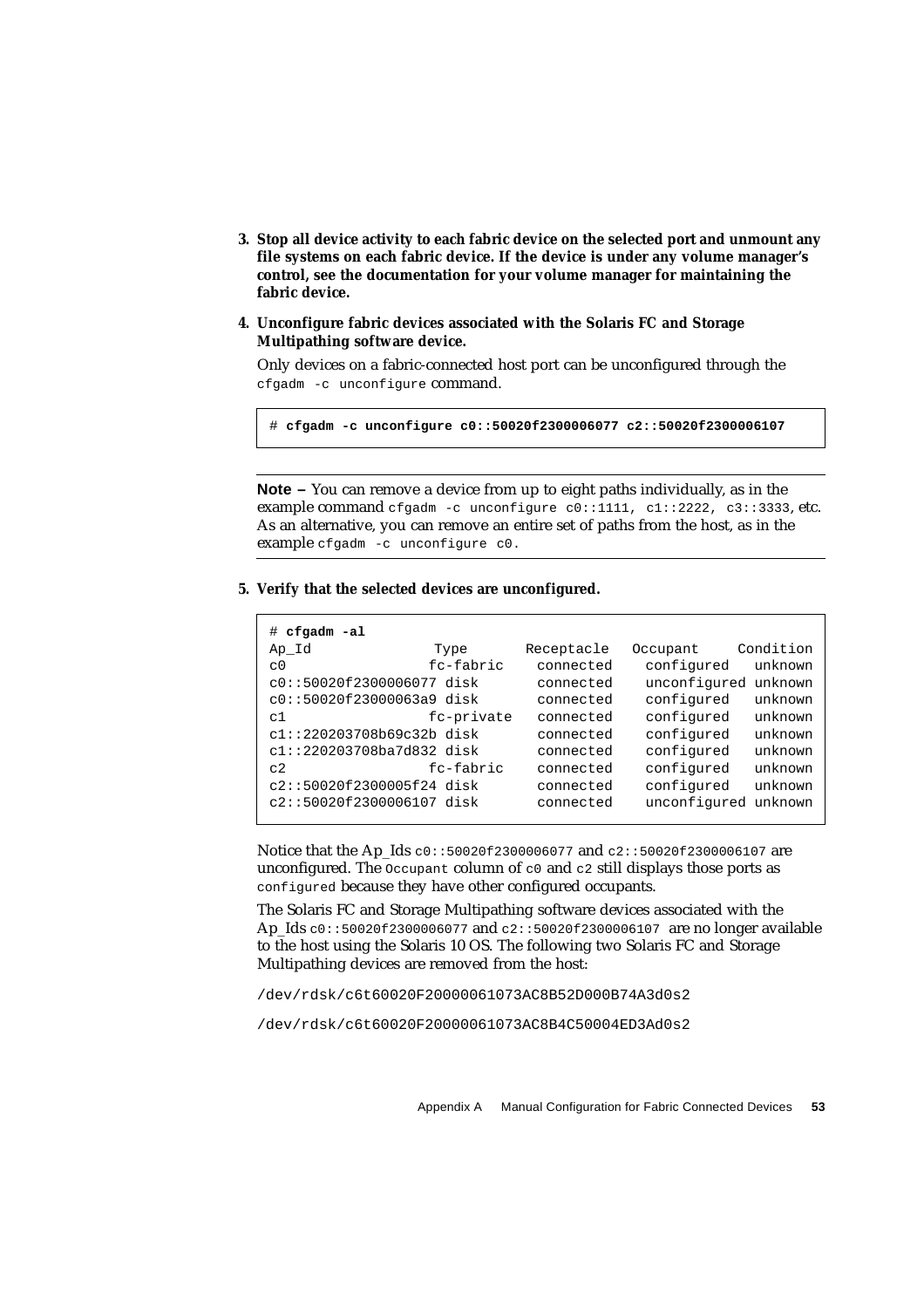### ▼ To Unconfigure One Path to a Multipathing Device

In contrast to the procedure in the preceding section, this procedure shows how to unconfigure one device associated with  $c2:50020f2300006107$  and leave the other device, 50020f2300006077, configured. Only devices on a fabric-connected host port can be unconfigured through the cfgadm unconfigure command.

- **1. Become superuser.**
- **2. Identify the Ap\_Id of the Solaris FC and Storage Multipathing software device to be unconfigured.**

| cfgadm -al<br>#             |            |            |            |           |
|-----------------------------|------------|------------|------------|-----------|
| Ap_Id                       | Type       | Receptacle | Occupant   | Condition |
| C <sub>0</sub>              | fc-fabric  | connected  | configured | unknown   |
| $c0::50020f2300006077$ disk |            | connected  | configured | unknown   |
| $c0::50020f23000063a9$ disk |            | connected  | configured | unknown   |
| c1                          | fc-private | connected  | configured | unknown   |
| $c1:220203708b69c32b$ disk  |            | connected  | configured | unknown   |
| c1:220203708ba7d832 disk    |            | connected  | configured | unknown   |
| C <sub>2</sub>              | fc-fabric  | connected  | configured | unknown   |
| c2::50020f2300005f24 disk   |            | connected  | configured | unknown   |
| c2::50020f2300006107 disk   |            | connected  | configured | unknown   |

In this example,  $c0::50020f2300006077$  and  $c2::50020f2300006107$  Ap\_Ids represent different port WWNs for the same device.

#### **3. Unconfigure the Ap\_Id associated with Solaris FC Storage Multipathing software device.**

**Note –** If the Ap\_Id represents the last configured path to the Solaris FC and Storage Multipathing software device, stop all activity to the path and unmount any file systems on it. If the multipathing device is under any volume manager's control, see the documentation for your volume manager for maintaining the fabric device.

In the example that follows, the path represented as  $c2::50020f2300006107$  is unconfigured, and c0::50020f2300006077 remains configured to show how you can unconfigure just one of multiple paths for a multipathing device.

```
# cfgadm -c unconfigure c2::50020f2300006107
```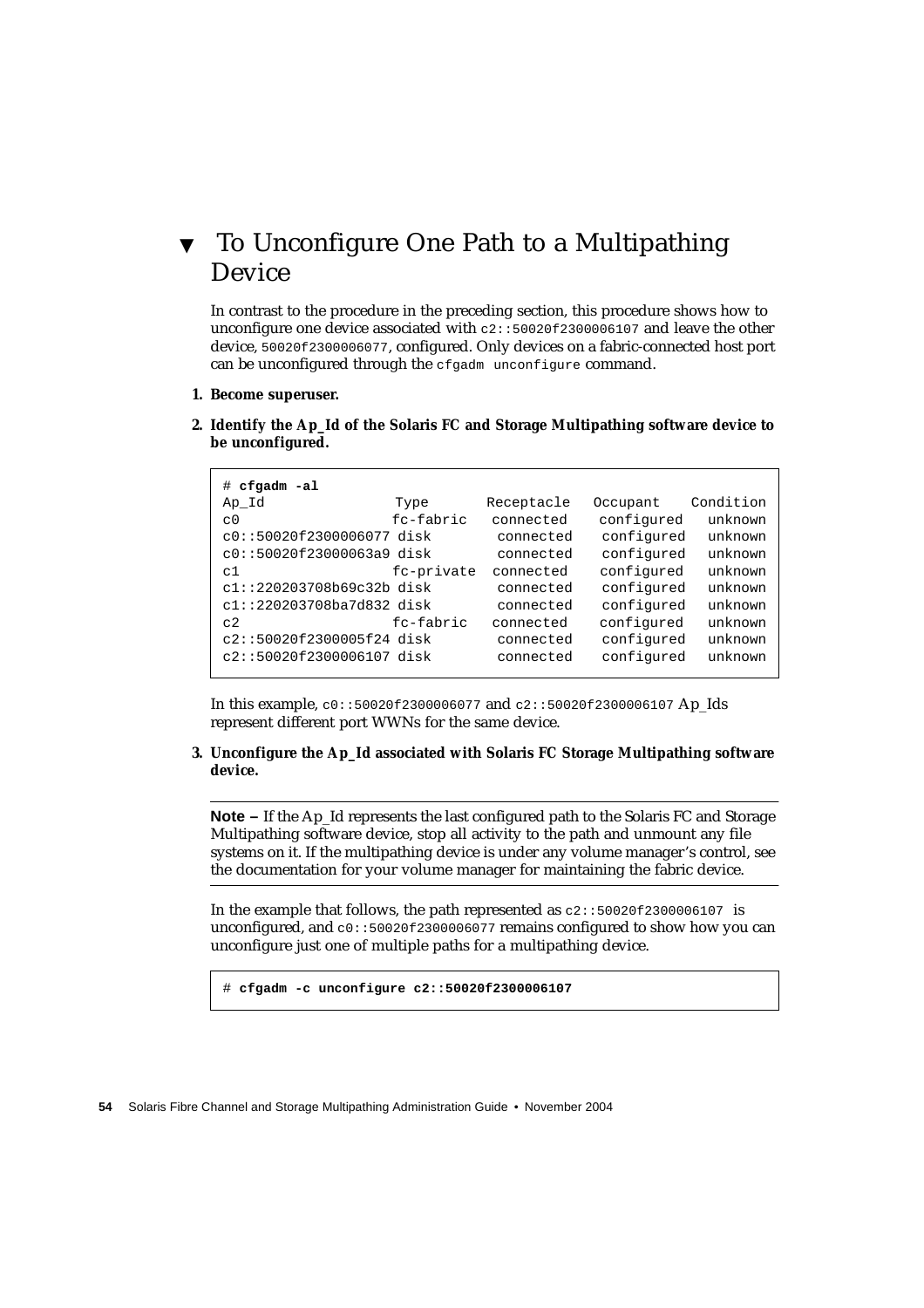**4. Verify that the selected path** c2::50020f2300006107 **is unconfigured.**

| #<br>cfgadm -al             |            |            |              |           |
|-----------------------------|------------|------------|--------------|-----------|
| Ap_Id                       | Type       | Receptacle | Occupant     | Condition |
| C <sub>0</sub>              | fc-fabric  | connected  | configured   | unknown   |
| c0::50020f2300006077        | disk       | connected  | configured   | unknown   |
| $c0::50020f23000063a9$ disk |            | connected  | configured   | unknown   |
| c1                          | fc-private | connected  | configured   | unknown   |
| c1::220203708b69c32b disk   |            | connected  | configured   | unknown   |
| c1:220203708ba7d832 disk    |            | connected  | configured   | unknown   |
| C <sub>2</sub>              | fc-fabric  | connected  | configured   | unknown   |
| c2::50020f2300005f24 disk   |            | connected  | configured   | unknown   |
| c2::50020f2300006107        | disk       | connected  | unconfigured | unknown   |

The Solaris FC and Storage Multipathing software devices associated with that Ap\_Id are still available to a host using the Solaris 10 OS through the other path, represented by c0::50020f2300006077. A device can be connected to multiple Ap\_Ids and an Ap\_Id can be connected to multiple devices..

```
/dev/rdsk/c6t60020F20000061073AC8B52D000B74A3d0s2
```
and

/dev/rdsk/c6t60020F20000061073AC8B4C50004ED3Ad0s2

### To Unconfigure all Fabric-Connected Devices With Multipathing Enabled

An Ap\_Id on a fabric-connected host port is a path to the Solaris FC and Storage Multipathing software device.

When a Solaris FC and Storage Multipathing software device has multiple Ap\_Ids connected to it, the device is still available to the host using the Solaris 10 OS after you unconfigure an Ap\_Id. After you unconfigure the last Ap\_Id, no additional paths remain and the Solaris FC and Storage Multipathing software device is unavailable to the host using the Solaris 10 OS. Only devices on a fabric-connected host port can be unconfigured.

**1. Become superuser.**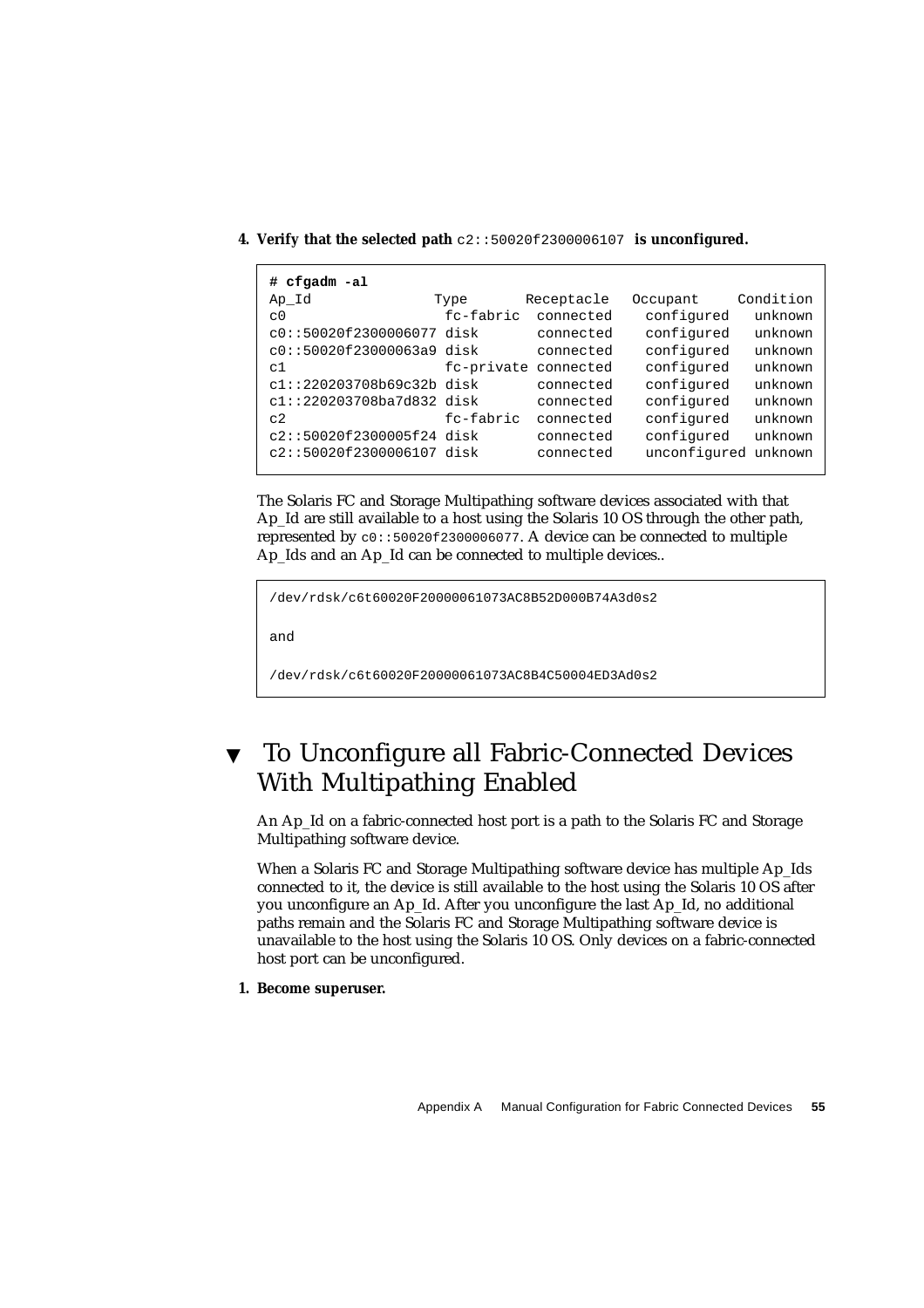**2. Identify the devices to be unconfigured.**

| $\#$ cfgadm $-a1$           |                      |            |            |           |
|-----------------------------|----------------------|------------|------------|-----------|
| Ap Id                       | Type                 | Receptacle | Occupant   | Condition |
| C <sub>0</sub>              | fc-fabric            | connected  | configured | unknown   |
| $c0::50020f2300006077$ disk |                      | connected  | configured | unknown   |
| $c0::50020f23000063a9$ disk |                      | connected  | configured | unknown   |
| c1                          | fc-private connected |            | configured | unknown   |
| $c1:220203708b69c32b$ disk  |                      | connected  | configured | unknown   |
| $c1:220203708b9b20b2$ disk  |                      | connected  | configured | unknown   |
| C <sub>2</sub>              | fc-fabric            | connected  | configured | unknown   |
| c2::50020f2300005f24 disk   |                      | connected  | configured | unknown   |

**3. Unconfigure all of the configured devices on the selected port.**

**# cfgadm -c unconfigure c2**

**Note –** This operation repeats the unconfigure command of an individual device for all devices on c2. This can be time-consuming if the number of devices on c2 is large.

**4. Verify that all devices on** c2 **are unconfigured.**

| $\#$ cfgadm $-a1$           |                      |            |                      |           |
|-----------------------------|----------------------|------------|----------------------|-----------|
| Ap_Id                       | Type                 | Receptacle | Occupant             | Condition |
| C <sub>0</sub>              | fc-fabric            | connected  | configured           | unknown   |
| $c0::50020f2300006077$ disk |                      | connected  | configured           | unknown   |
| c1                          | fc-private connected |            | configured           | unknown   |
| $c1:220203708b69c32b$ disk  |                      | connected  | configured           | unknown   |
| c1:220203708ba7d832 disk    |                      | connected  | configured           | unknown   |
| C <sub>2</sub>              | fc-fabric            | connected  | unconfigured unknown |           |
| c2::50020f2300005f24 disk   |                      | connected  | unconfigured unknown |           |
| $c2::50020f2300006107$ disk |                      | connected  | unconfigured unknown |           |

Notice that the Occupant column lists c2 and all the devices attached to c2 as unconfigured.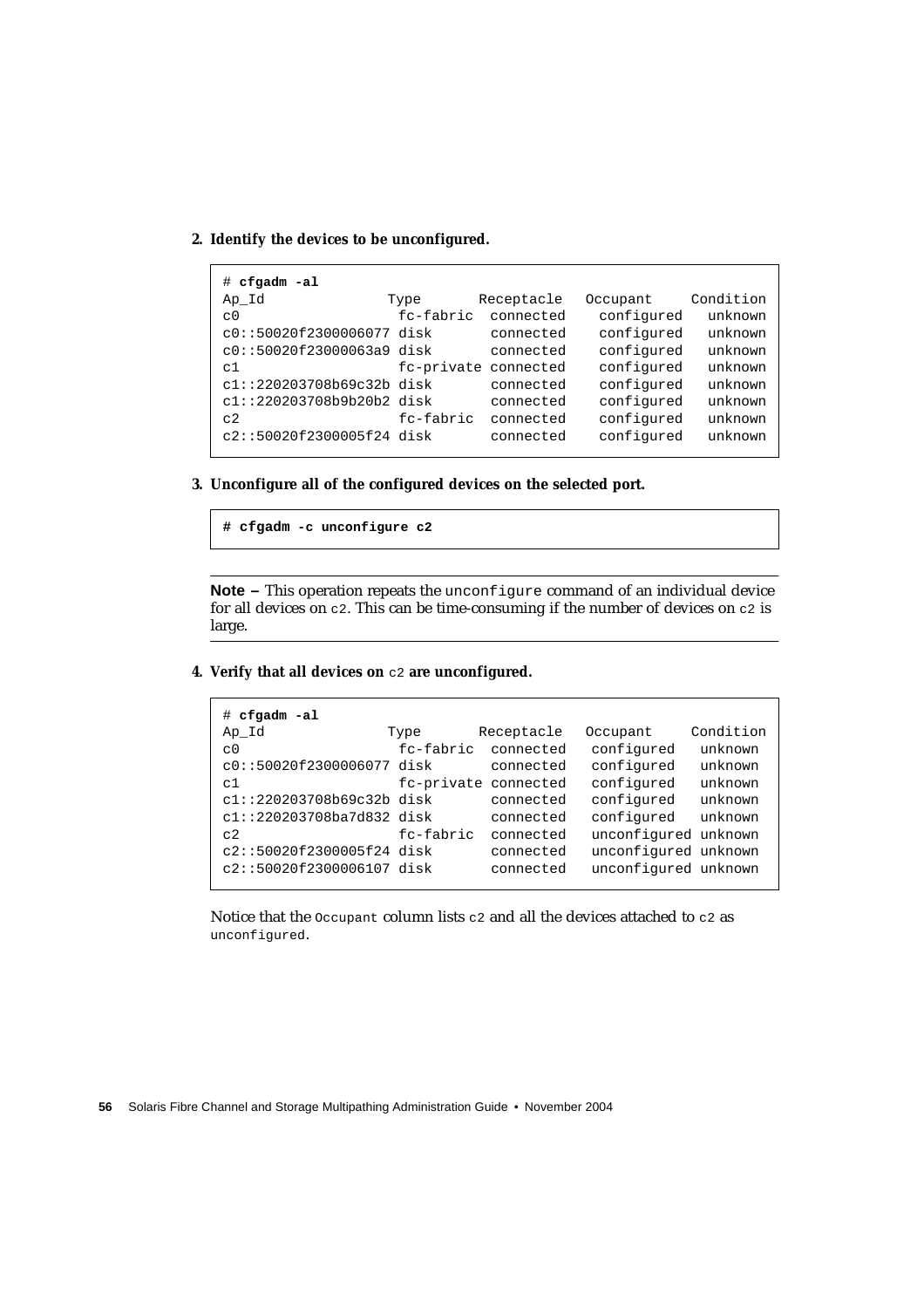# Supported FC-HBA API

This appendix contains the list of supported and unsupported FC-HBA Interfaces. For further information regarding the API, refer to the Solaris FC and Storage Multipathing ["Software Features" on page 2](#page-13-0).

| FC - HBA                        | Solaris FC and Storage Multipathing Software<br><b>Supported</b> |
|---------------------------------|------------------------------------------------------------------|
| <b>HBA</b> GetVersion           | <b>Yes</b>                                                       |
| HBA_LoadLibrary                 | <b>Yes</b>                                                       |
| HBA_FreeLibrary                 | <b>Yes</b>                                                       |
| HBA_GetNumberofAdapters         | <b>Yes</b>                                                       |
| HBA_GetAdapterName              | <b>Yes</b>                                                       |
| HBA_OpenAdapter                 | <b>Yes</b>                                                       |
| HBA_CloseAdapter                | <b>Yes</b>                                                       |
| HBA_GetAdapterAttributes        | <b>Yes</b>                                                       |
| HBA_GetAdapterPortAttributes    | <b>Yes</b>                                                       |
| HBA GetDiscoveredPortAttributes | <b>Yes</b>                                                       |
| HBA_GetPortAttributesbyWWN      | <b>Yes</b>                                                       |
| HBA SendCTPassThru              | Yes                                                              |
| HBA SendCTPassThruV2            | Yes                                                              |
| HBA RefreshInformation          | Yes                                                              |
| HBA_GetFcpTargetMapping         | <b>Yes</b>                                                       |
| HBA_SendScsiInquiry             | <b>Yes</b>                                                       |
| HBA_SendReportLuns              | <b>Yes</b>                                                       |
| HBA_SendReadCapacity            | Yes                                                              |

**TABLE B-1** Supported and Un-Supported FC-HBA Interfaces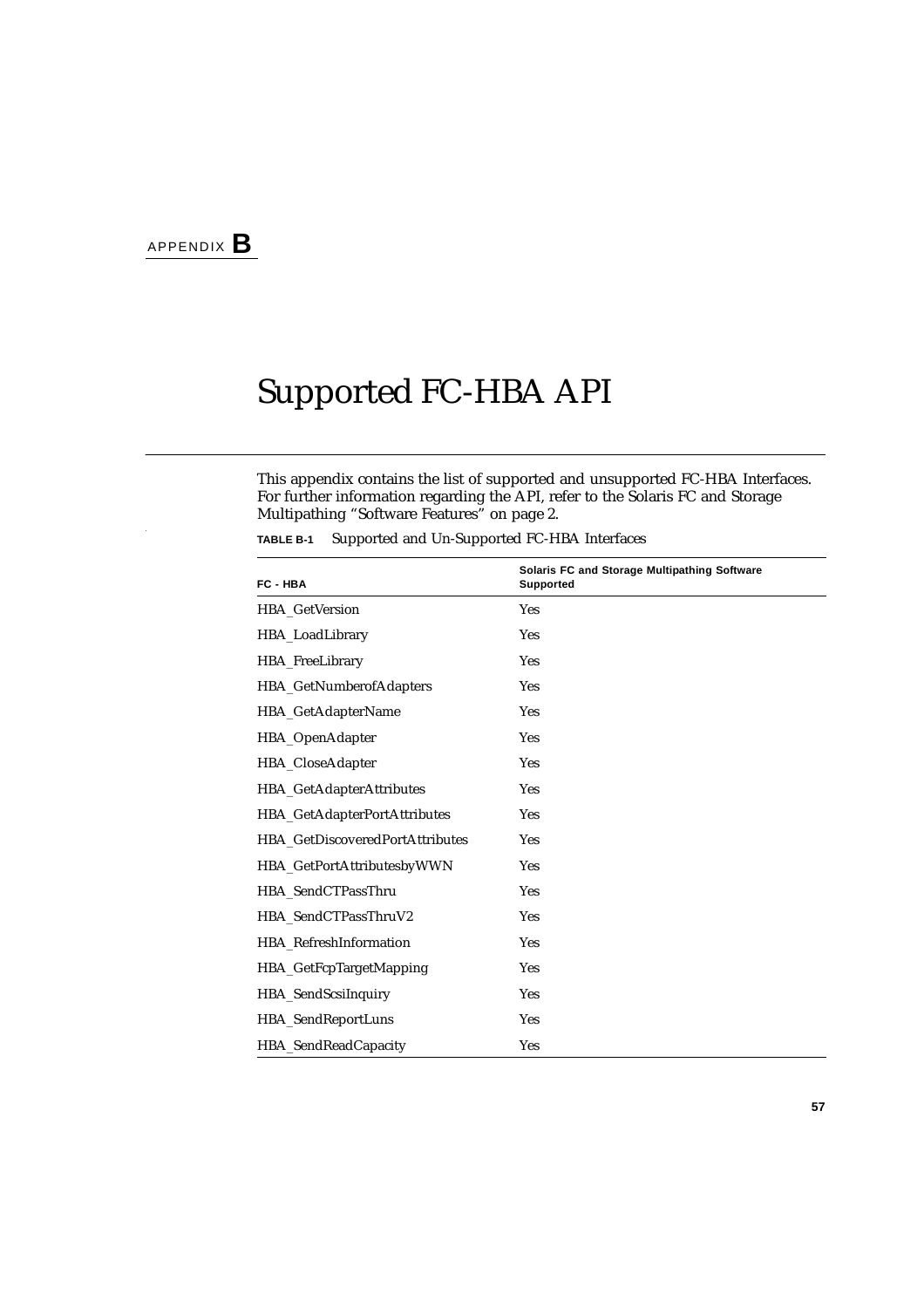| FC - HBA                             | <b>Solaris FC and Storage Multipathing Software</b><br>Supported |
|--------------------------------------|------------------------------------------------------------------|
| HBA_GetPortStatistics                | <b>Yes</b>                                                       |
| <b>HBA_ResetStatistics</b>           | No                                                               |
| HBA_GetFcpPersistentBinding          | No                                                               |
| HBA_GetEventBuffer                   | No                                                               |
| HBA_SetRNIDMgmtInfo                  | Yes                                                              |
| HBA_GetRNIDMgmtInfo                  | Yes                                                              |
| HBA_SendRNID                         | Yes                                                              |
| HBA_SendRNIDV2                       | Yes                                                              |
| HBA_ScsiInquiryV2                    | Yes                                                              |
| HBA_ScsiReportLUNsV2                 | Yes                                                              |
| HBA_ScsiReadCapacityV2               | Yes                                                              |
| HBA_OpenAdapterByWWN                 | <b>Yes</b>                                                       |
| HBA_RefreshAdapterConfiguration      | Yes                                                              |
| HBA_GetVendorLibraryAttributes       | Yes                                                              |
| HBA_GetFcpTargetMappingV2            | Yes                                                              |
| HBA_SendRPL                          | No                                                               |
| HBA_SendRPS                          | No                                                               |
| HBA_SendSRL                          | No                                                               |
| HBA_SendLIRR                         | No                                                               |
| HBA_SendRLS                          | Yes                                                              |
| HBA_RemoveCallback                   | Yes                                                              |
| HBA_RegisterForAdapterEvents         | Yes                                                              |
| HBA_RegisterForAdapterAddEvents      | Yes                                                              |
| HBA_RegisterForAdapterPortEvents     | Yes                                                              |
| HBA_RegisterForAdapterPortStatEvents | No                                                               |
| HBA_RegisterForTargetEvents          | <b>Yes</b>                                                       |
| HBA_RegisterForAdapterLinkEvents     | No                                                               |
| HBA_RegisterForAdapterTargetEvents   | Yes                                                              |
| HBA_GetFC4Statistics                 | No                                                               |
| <b>HBA GetFCPStatistics</b>          | No                                                               |

### **TABLE B-1** Supported and Un-Supported FC-HBA Interfaces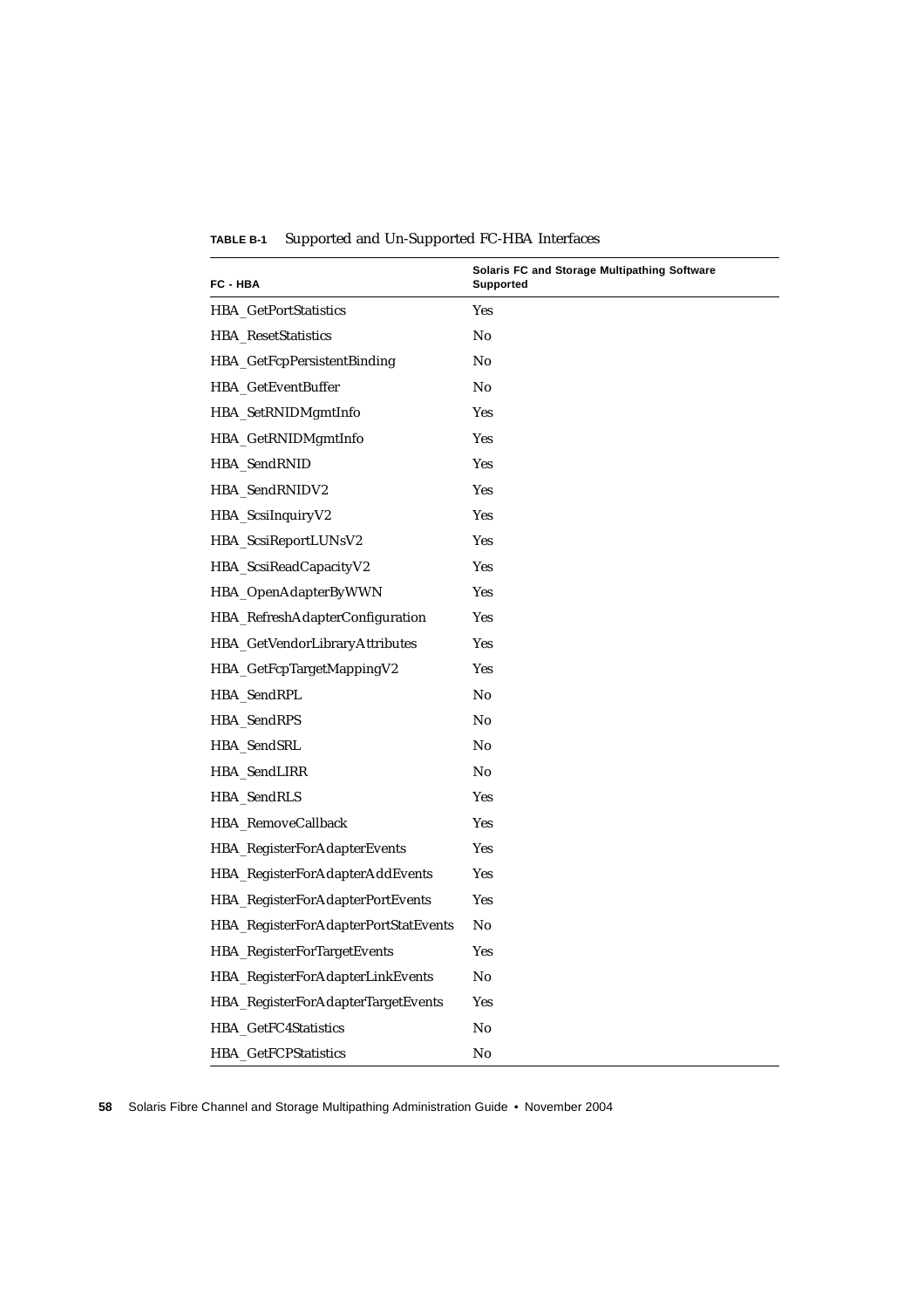| FC - HBA                               | Solaris FC and Storage Multipathing Software<br><b>Supported</b> |
|----------------------------------------|------------------------------------------------------------------|
| HBA_GetBindingCapability               | No.                                                              |
| HBA_GetBindingSupport                  | No.                                                              |
| HBA_SetBindingSupport                  | No.                                                              |
| HBA SetPersistentBindingV2             | No.                                                              |
| HBA GetPersistentBindingV2             | No.                                                              |
| <b>HBA</b> RemovePersistentBinding     | No                                                               |
| <b>HBA</b> RemoveAllPersistentBindings | No                                                               |

### **TABLE B-1** Supported and Un-Supported FC-HBA Interfaces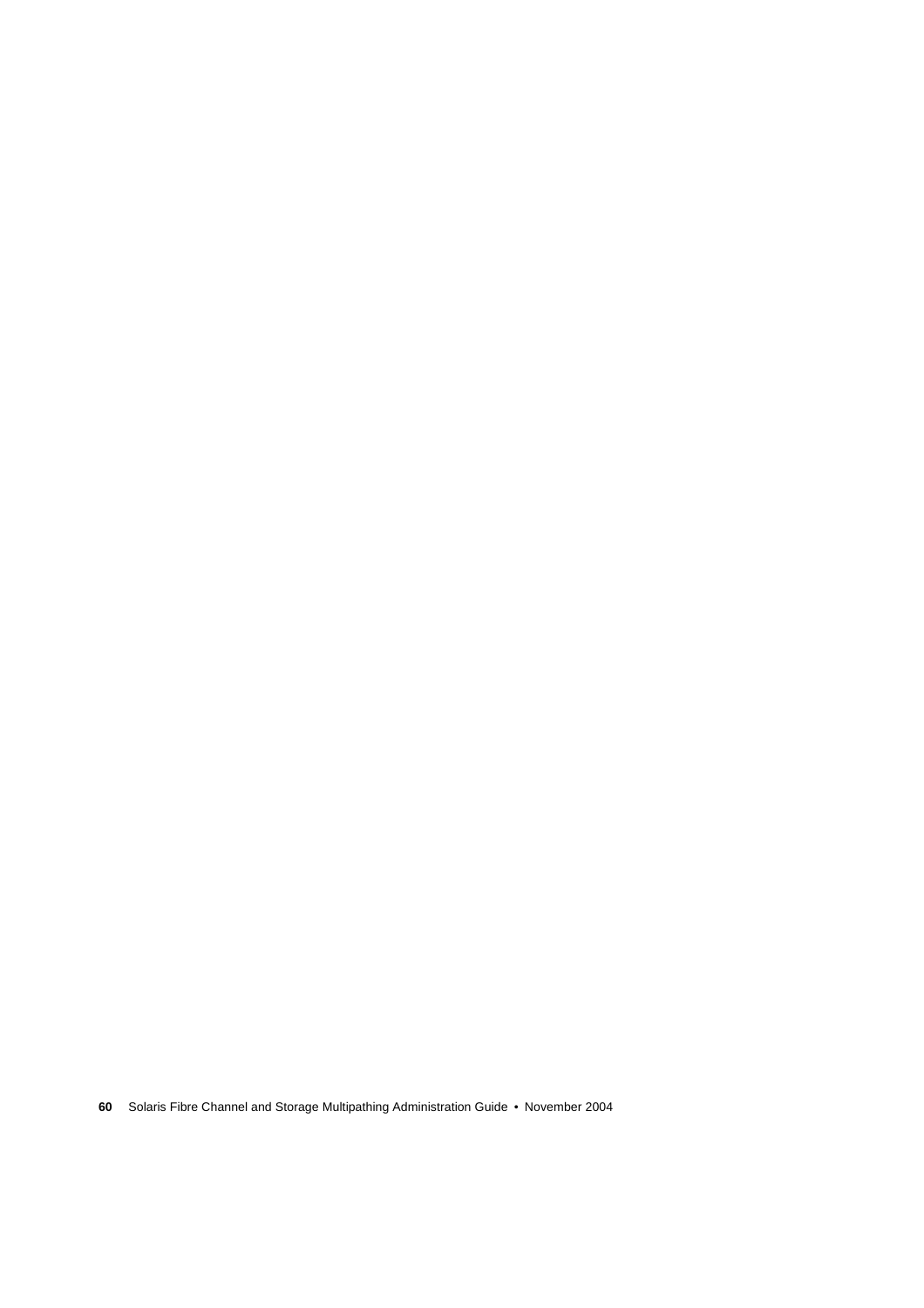# Multipathing Troubleshooting

This appendix provides solutions to potential problems that may occur while running the Solaris FC and Storage Multipathing software.

This appendix contains the following sections:

- ["System Fails to Boot During](#page-72-0) stmsboot" on page 61
- ["System Crashes During](#page-73-0) stmsboot" on page 62

## <span id="page-72-0"></span>System Fails to Boot During stmsboot

During the reboot following stmsboot enable  $(-e)$ , disable  $(-d)$ , or update  $(-u)$ operations if the system fails to boot but lets you enter single user mode, perform the following to recover.

- **1. Type the root password and enter single user mode.**
- **2. Restart the mpxio-upgrade service.**

```
# svcadm restart svc:/platform/sun4u/mpxio-upgrade:default
```
If it doesn't work follow the instructions in the next section to recover your original configuration.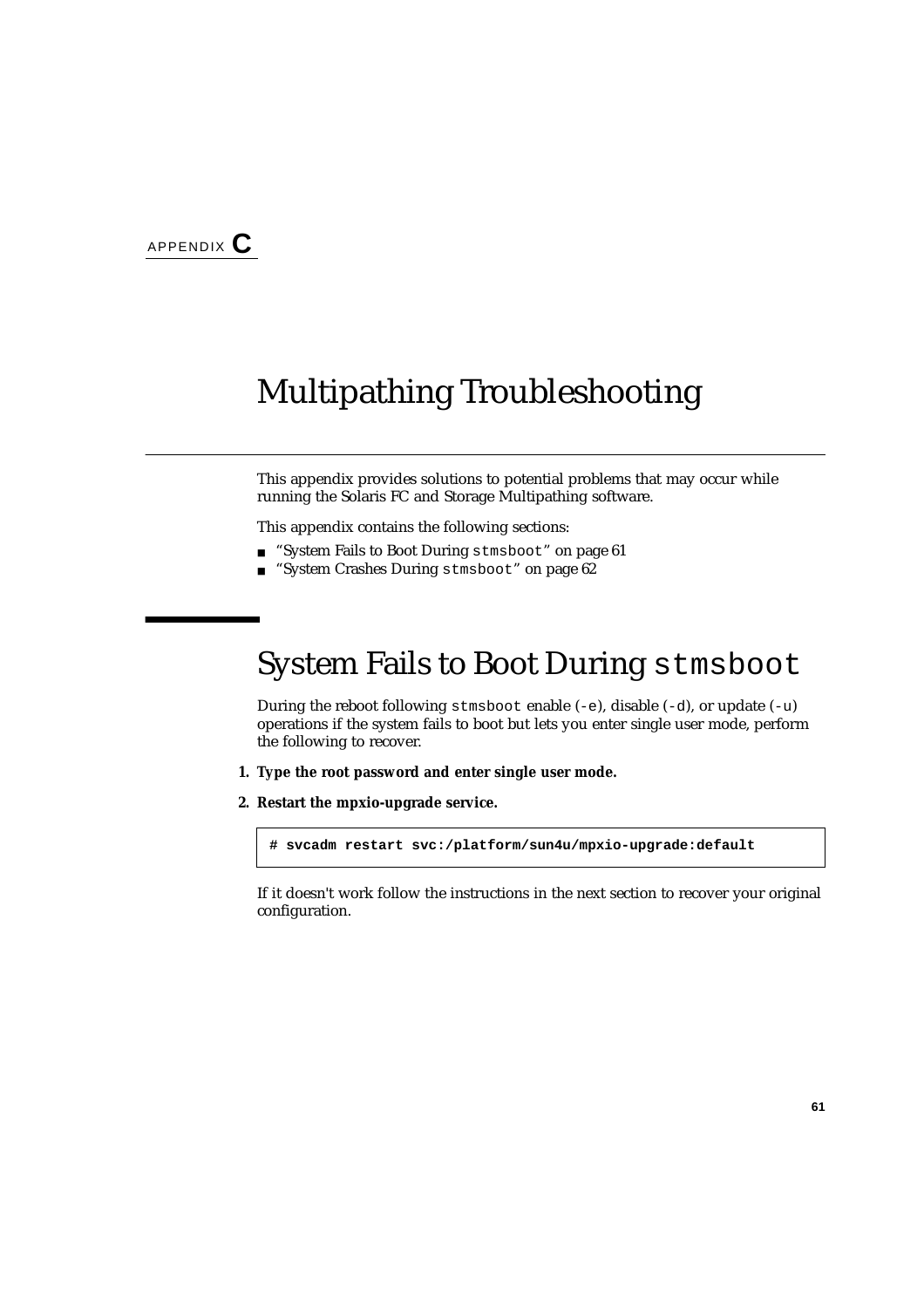## <span id="page-73-0"></span>System Crashes During stmsboot

During the reboot following stmsboot enable  $(-e)$ , disable  $(-d)$ , or update  $(-u)$ operations, if your system hangs, panics, or fails to boot follow the instructions below to recover your original configuration.

- **1. Boot the system from another disk, CD, DVD, or over the network.**
- **2. Run the fsck <your-root-device> command where <your-root-device> is your original root device.**

# **fsck <your-root-device>**

**3. Mount your original root device.**

```
# mount <your-root-device> /mnt
```
**4. Restore your original** fp.conf **file by performing one of the following steps:**

If you ran stmsboot -e or -d:

**# cp /mnt/etc/mpxio/fp.conf /mnt/kernel/drv/fp.conf**

The /mnt/etc/mpxio/fp.conf file is a copy of your original fp.conf file that stmsboot command saved prior to updating your fp.conf file.

If you ran the stms boot  $-u$  command, and you modified the  $fp$  conf file prior to running the stmsboot command, undo the changes you made to this file by editing /mnt/kernel/drv/fp.conf file.

**5. Undo any other changes you made to the multipathing configuration prior to running the** stmsboot **command.**

For example, if you modified the scsi\_vhci.conf file, undo the changes you made to this file by editing the /mnt/kernel/drv/scsi\_vhci.conf file.

If you modified the device settings of your storage arrays, restore their original settings.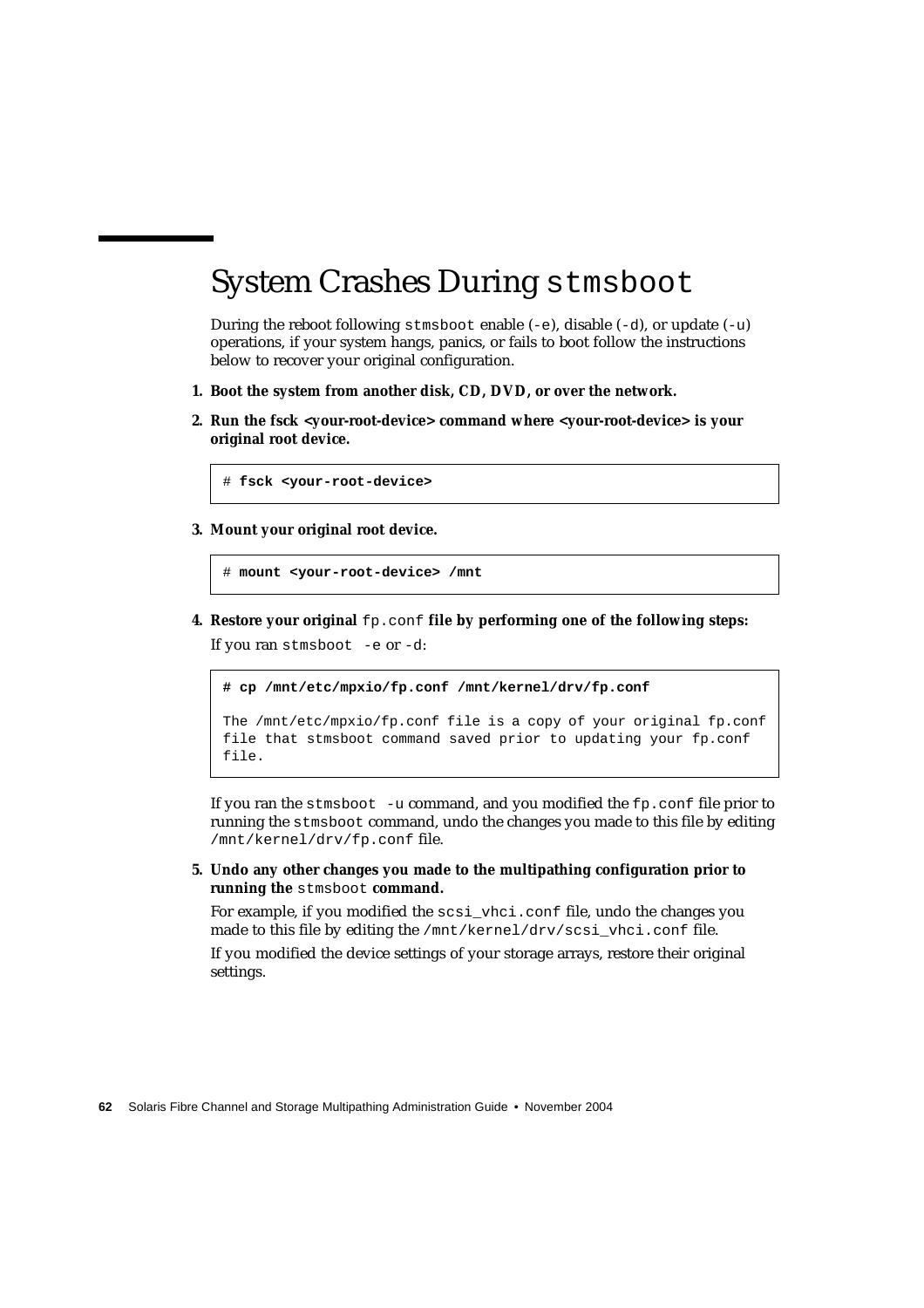**6. Restore your original** /etc/vfstab **file:**

```
# cp /mnt/etc/mpxio/vfstab /mnt/etc/vfstab
```
The /mnt/etc/mpxio/vfstab file is a copy your original /etc/vfstab file that the stmsboot command saved prior to updating your vfstab file. A /mnt/etc/mpxio/vfstab file will not exist if the stmsboot command has not modified your vfstab file.

**7. Disable the mpxio-upgrade service:**

# /**usr/sbin/svccfg -f /mnt/etc/mpxio/svccfg\_recover**

**8. Unmount the device.**

# **umount /mnt**

**9. Reboot.**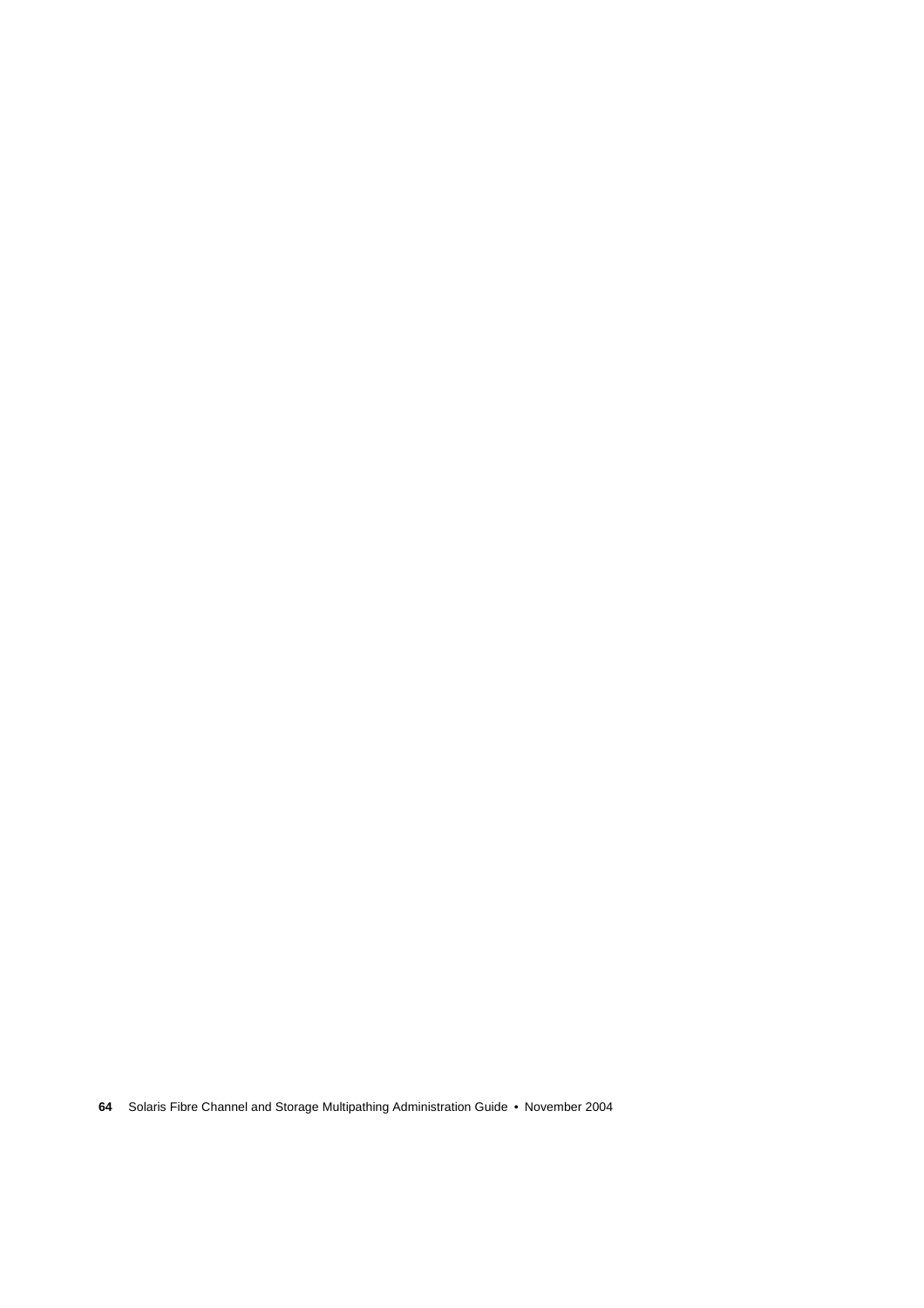## Index

#### **Numerics**

[24-bit FC addressing devices, 38](#page-49-0)

## **A**

[Ap\\_Id, 39](#page-50-0)

## **B**

[boot device, 4](#page-15-0) [boot disk, 27](#page-38-0) [Booting, 2](#page-13-0) [broadcasting, 29](#page-40-0)

## **C**

[cfgadm, 26](#page-37-0) [-c, 42](#page-53-0) [-l, 40](#page-51-0) [cfgadm -al -o show\\_SCSI\\_LUN, 39](#page-50-1) [cfgadm -c unconfigure, 53](#page-64-0) [cfgadm configure, 40](#page-51-1) [cfgadm\(1M\), 40](#page-51-2) [cfgadm\\_fp\(1M\), 45](#page-56-0) configuration [device, 39](#page-50-2) [dump, 10](#page-21-0) [fabric devices, 41](#page-52-0) [manual, 37](#page-48-0) [multipathing, 10](#page-21-1) [tasks, 6](#page-17-0) configure [fabric-connected devices, 25](#page-36-0)

[multipathing feature, 9](#page-20-0) [SAN devices, 25](#page-36-1) [third-party devices, 20,](#page-31-0) [21](#page-32-0)

#### **D**

device [asymmetrical, 3](#page-14-0) [configuration, 41](#page-52-1) [names, 10](#page-21-2) [storage, 3](#page-14-1) [device management, 4](#page-15-1) [Device Name Change Considerations, 12](#page-23-0) devices [tape, 2](#page-13-1)

## **F**

[fabric device configuration, 41](#page-52-2) [fabric-connected host ports, 40,](#page-51-3) [45](#page-56-1) [FCAL, 2](#page-13-2) [fc-fabric, 46](#page-57-0) [Fibre Channel HBA, 2](#page-13-3) [Fibre Channel-Arbitrated Loop, 2](#page-13-4)

## **L**

**LUN** [level information, 39](#page-50-3) [masking, 25](#page-36-2) [recognition, 26](#page-37-1) [SCSI devices, 49](#page-60-0) [luxadm\(1M\), 19](#page-30-0)